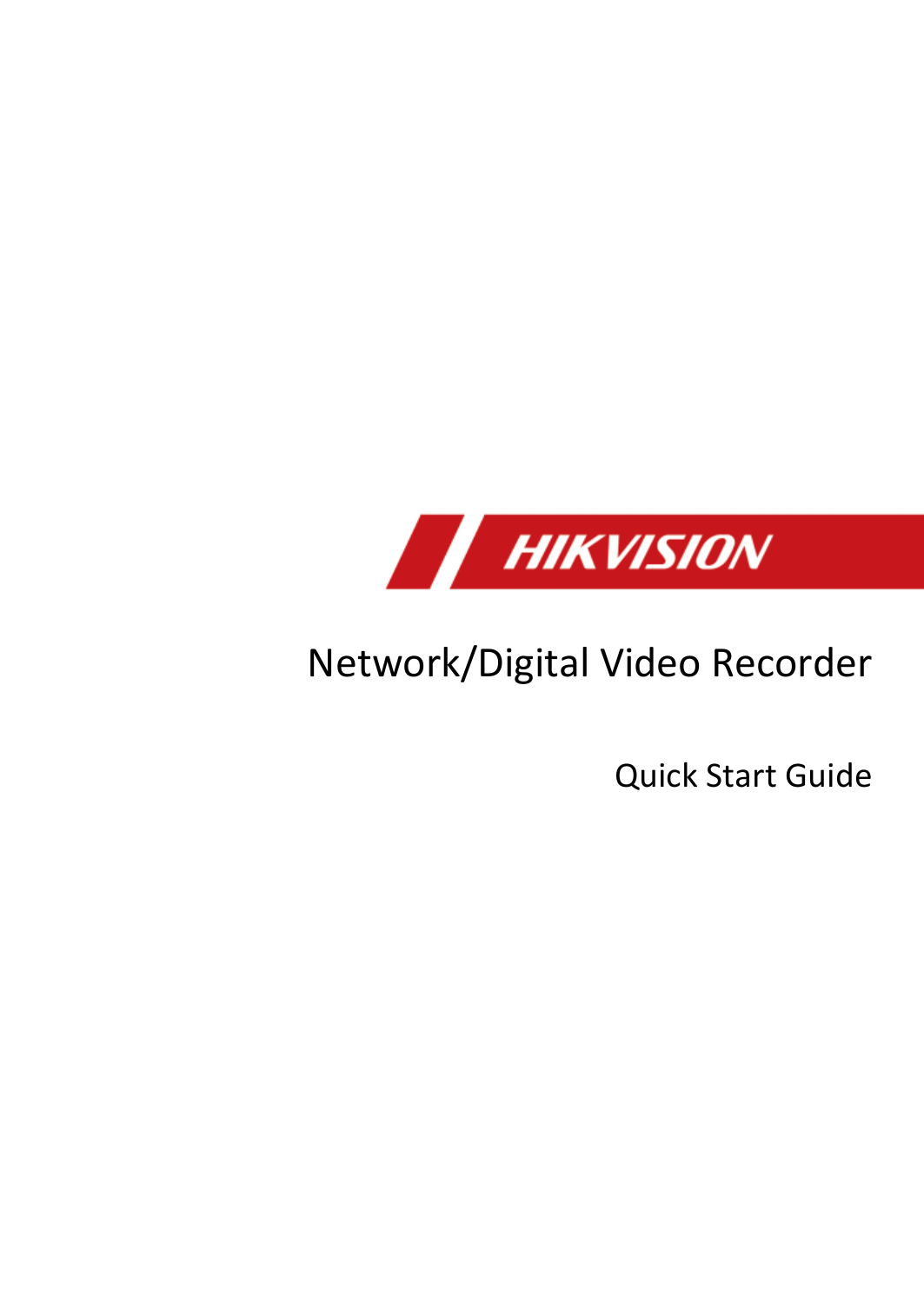

#### **Legal Information**

© 2020 Hangzhou Hikvision Digital Technology Co., Ltd. All rights reserved.

#### **Trademarks Acknowledgement**

**HIKVISION** and other Hikvision's trademarks and logos are the properties of Hikvision in various jurisdictions. Other trademarks and logos mentioned below are the properties of their respective owners.

: The terms HDMI and HDMI High-Definition Multimedia Interface, and the HDMI Logo are trademarks or

registered trademarks of HDMI Licensing Administrator, Inc. in the United States and other countries.

#### **Legal Disclaimer**

TO THE MAXIMUM EXTENT PERMITTED BY APPLICABLE LAW, THIS MANUAL AND THE PRODUCT DESCRIBED, WITH ITS HARDWARE, SOFTWARE AND FIRMWARE, ARE PROVIDED "AS IS" AND "WITH ALL FAULTS AND ERRORS". HIKVISION MAKES NO WARRANTIES, EXPRESS OR IMPLIED, INCLUDING WITHOUT LIMITATION, MERCHANTABILITY, SATISFACTORY QUALITY, OR FITNESS FOR A PARTICULAR PURPOSE. THE USE OF THE PRODUCT BY YOU IS AT YOUR OWN RISK. IN NO EVENT WILL HIKVISION BE LIABLE TO YOU FOR ANY SPECIAL, CONSEQUENTIAL, INCIDENTAL, OR INDIRECT DAMAGES, INCLUDING, AMONG OTHERS, DAMAGES FOR LOSS OF BUSINESS PROFITS, BUSINESS INTERRUPTION, OR LOSS OF DATA, CORRUPTION OF SYSTEMS, OR LOSS OF DOCUMENTATION, WHETHER BASED ON BREACH OF CONTRACT, TORT (INCLUDING NEGLIGENCE), PRODUCT LIABILITY, OR OTHERWISE, IN CONNECTION WITH THE USE OF THE PRODUCT, EVEN IF HIKVISION HAS BEEN ADVISED OF THE POSSIBILITY OF SUCH DAMAGES OR LOSS.

YOU ACKNOWLEDGE THAT THE NATURE OF THE INTERNET PROVIDES FOR INHERENT SECURITY RISKS, AND HIKVISION SHALL NOT TAKE ANY RESPONSIBILITIES FOR ABNORMAL OPERATION, PRIVACY LEAKAGE OR OTHER DAMAGES RESULTING FROM CYBER-ATTACK, HACKER ATTACK, VIRUS INFECTION, OR OTHER INTERNET SECURITY RISKS; HOWEVER, HIKVISION WILL PROVIDE TIMELY TECHNICAL SUPPORT IF REQUIRED. YOU AGREE TO USE THIS PRODUCT IN COMPLIANCE WITH ALL APPLICABLE LAWS, AND YOU ARE SOLELY RESPONSIBLE FOR ENSURING THAT YOUR USE CONFORMS TO THE APPLICABLE LAW. ESPECIALLY, YOU ARE RESPONSIBLE, FOR USING THIS PRODUCT IN A MANNER THAT DOES NOT INFRINGE ON THE RIGHTS OF THIRD PARTIES, INCLUDING WITHOUT LIMITATION, RIGHTS OF PUBLICITY, INTELLECTUAL PROPERTY RIGHTS, OR DATA PROTECTION AND OTHER PRIVACY RIGHTS. YOU SHALL NOT USE THIS PRODUCT FOR ANY PROHIBITED END-USES, INCLUDING THE DEVELOPMENT OR PRODUCTION OF WEAPONS OF MASS DESTRUCTION, THE DEVELOPMENT OR PRODUCTION OF CHEMICAL OR BIOLOGICAL WEAPONS, ANY ACTIVITIES IN THE CONTEXT RELATED TO ANY NUCLEAR EXPLOSIVE OR UNSAFE NUCLEAR FUEL-CYCLE, OR IN SUPPORT OF HUMAN RIGHTS ABUSES.

IN THE EVENT OF ANY CONFLICTS BETWEEN THIS MANUAL AND THE APPLICABLE LAW, THE LATER PREVAILS.

#### **Regulatory Information**

#### **FCC Information**

Please take attention that changes or modification not expressly approved by the party responsible for compliance could void the user's authority to operate the equipment.

**FCC compliance:** This equipment has been tested and found to comply with the limits for a Class A digital device, pursuant to part 15 of the FCC Rules. These limits are designed to provide reasonable protection against harmful interference when the equipment is operated in a commercial environment. This equipment generates, uses, and can radiate radio frequency energy and, if not installed and used in accordance with the instruction manual, may cause harmful interference to radio communications. Operation of this equipment in a residential area is likely to cause harmful interference in which case the user will be required to correct the interference at his own expense.

#### **FCC Conditions**

This device complies with part 15 of the FCC Rules. Operation is subject to the following two conditions:

1. This device may not cause harmful interference.

2. This device must accept any interference received, including interference that may cause undesired operation.

#### **EU Conformity Statement**



This product and - if applicable - the supplied accessories too are marked with "CE" and comply therefore with the applicable harmonized European standards listed under the EMC Directive 2014/30/EU, the LVD Directive 2014/35/EU, the RoHS Directive 2011/65/EU.





2012/19/EU (WEEE directive): Products marked with this symbol cannot be disposed of as unsorted municipal waste in the European Union. For proper recycling, return this product to your local supplier upon the purchase of equivalent new equipment, or dispose of it at designated collection points. For more information se[e: www.recyclethis.info](http://www.recyclethis.info/)

2006/66/EC (battery directive): This product contains a battery that cannot be disposed of as unsorted municipal waste in the European Union. See the product documentation for specific battery information. The battery is marked with this symbol, which may include lettering to indicate cadmium (Cd), lead (Pb), or mercury (Hg). For proper recycling, return the battery to your supplier or to a designated collection point. For more information se[e: www.recyclethis.info](http://www.recyclethis.info/)

#### **Industry Canada ICES-003 Compliance**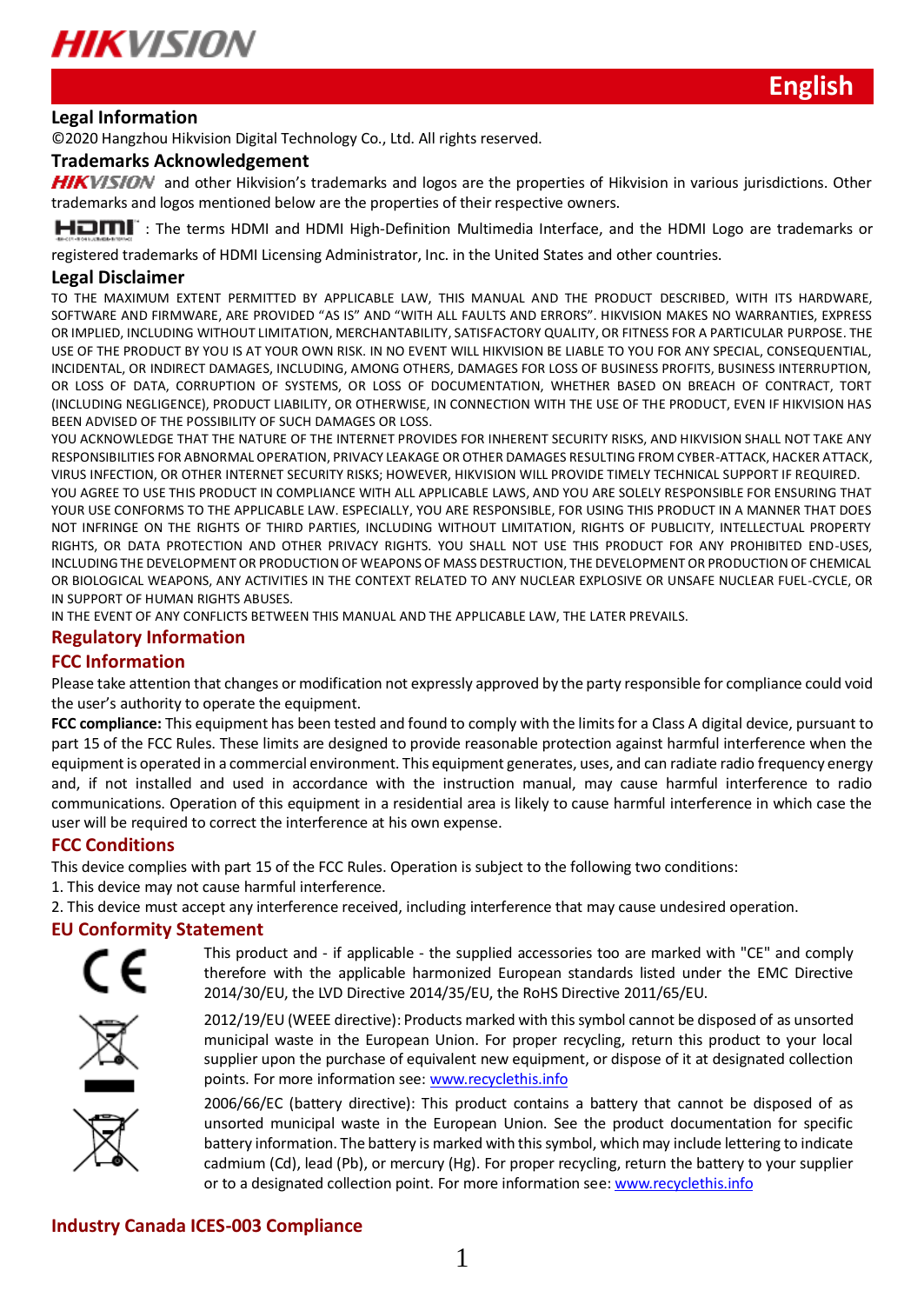This device meets the CAN ICES-3 (A)/NMB-3(A) standards requirements.

### **Conformité Industrie Canada ICES-003**

Ce dispositif répond aux exigences des normes CAN ICES-3 (A)/NMB-3(A).

### **Safety Instructions**

- Proper configuration of all passwords and other security settings is the responsibility of the installer and/or end-user.
- Firmly connect the plug to the power socket. Do not connect several devices to one power adapter. Power off the device before connecting and disconnecting accessories and peripherals.
- Shock hazard! Disconnect all power sources before maintenance.
- The equipment must be connected to an earthed mains socket-outlet.
- The socket-outlet shall be installed near the equipment and shall be easily accessible.
- $\sharp$  indicates hazardous live and the external wiring connected to the terminals requires installation by an instructed person.
- Never place the equipment in an unstable location. The equipment may fall, causing serious personal injury or death.
- Input voltage should meet the SELV (Safety Extra Low Voltage) and the LPS (Limited Power Source) according to the IEC60950-1.
- High touch current! Connect to earth before connecting to the power supply.
- If smoke, odor or noise rise from the device, turn off the power at once and unplug the power cable, and then please contact the service center.
- Use the device in conjunction with an UPS, and use factory recommended HDD if possible.
- This product contains a coin/button cell battery. If the battery is swallowed, it can cause severe internal burns in just 2 hours and can lead to death.
- This equipment is not suitable for use in locations where children are likely to be present.
- CAUTION: Risk of explosion if the battery is replaced by an incorrect type.
- Improper replacement of the battery with an incorrect type may defeat a safeguard (for example, in the case of some lithium battery types).
- Do not dispose of the battery into fire or a hot oven, or mechanically crush or cut the battery, which may result in an explosion.
- Do not leave the battery in an extremely high temperature surrounding environment, which may result in an explosion or the leakage of flammable liquid or gas.
- Do not subject the battery to extremely low air pressure, which may result in an explosion or the leakage of flammable liquid or gas.
- Dispose of used batteries according to the instructions
- Keep body parts away from fan blades and motors. Disconnect the power source during servicing. **Preventive and Cautionary Tips**

Before connecting and operating your device, please be advised of the following tips:

- The device is designed for indoor use only. Install it in a well-ventilated, dust-free environment without liquids.
- Ensure recorder is properly secured to a rack or shelf. Major shocks or jolts to the recorder as a result of dropping it may cause damage to the sensitive electronics within the recorder.
- The equipment shall not be exposed to dripping or splashing and that no objects filled with liquids shall be placed on the equipment, such as vases.
- No naked flame sources, such as lighted candles, should be placed on the equipment.
- The ventilation should not be impeded by covering the ventilation openings with items, such as newspapers, table-cloths, curtains, etc. The openings shall never be blocked by placing the equipment on a bed, sofa, rug or other similar surface.
- For certain models, ensure correct wiring of the terminals for connection to an AC mains supply.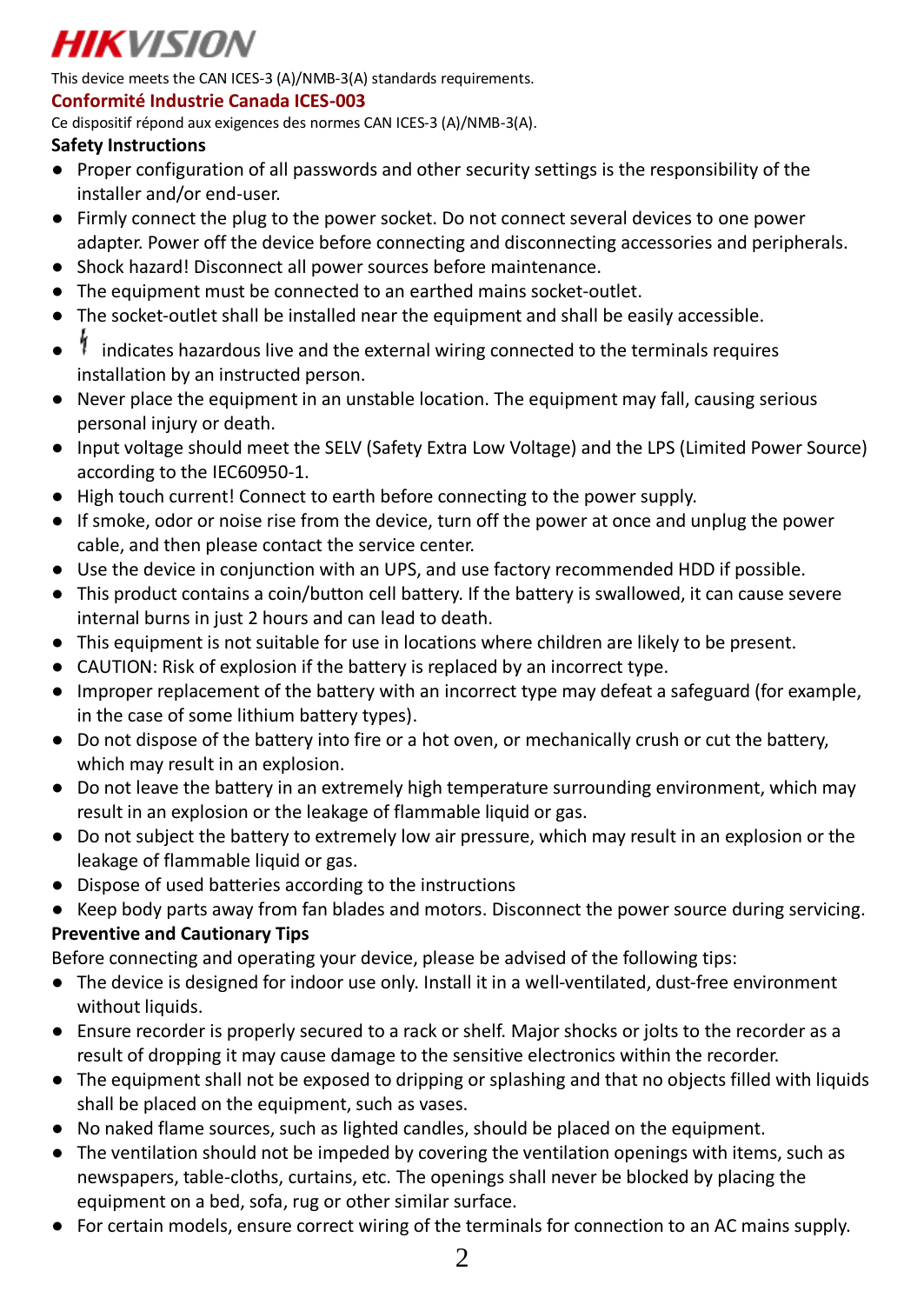- For certain models, the equipment has been designed, when required, modified for connection to an IT power distribution system.
- Use only power supplies listed in the user manual or user instruction.

## **HDD Installation**



## **Startup**

Proper startup is crucial to expand the life of NVR/DVR.

Step 1 Plug power supply into an electrical outlet.

Step 2 Press the power button (certain models may have power button on the front or rear panel). The device begins to start.

## **Activate Your Device**

No operation is allowed before activation. For the first-time access, it requires to set an admin password for device activation. You can also activate the device via web browser, SADP or client software.

Step 1 Enter the same password in **Create New Password** and **Confirm New Password**. Step 2 Optionally, set reserved email, Hik-Connect, security questions, or export GUID for password resetting in the future.

Step 3 Set the password to activate the network camera(s) connected to the device.

Step 4 Click **OK** to save the password and activate the device.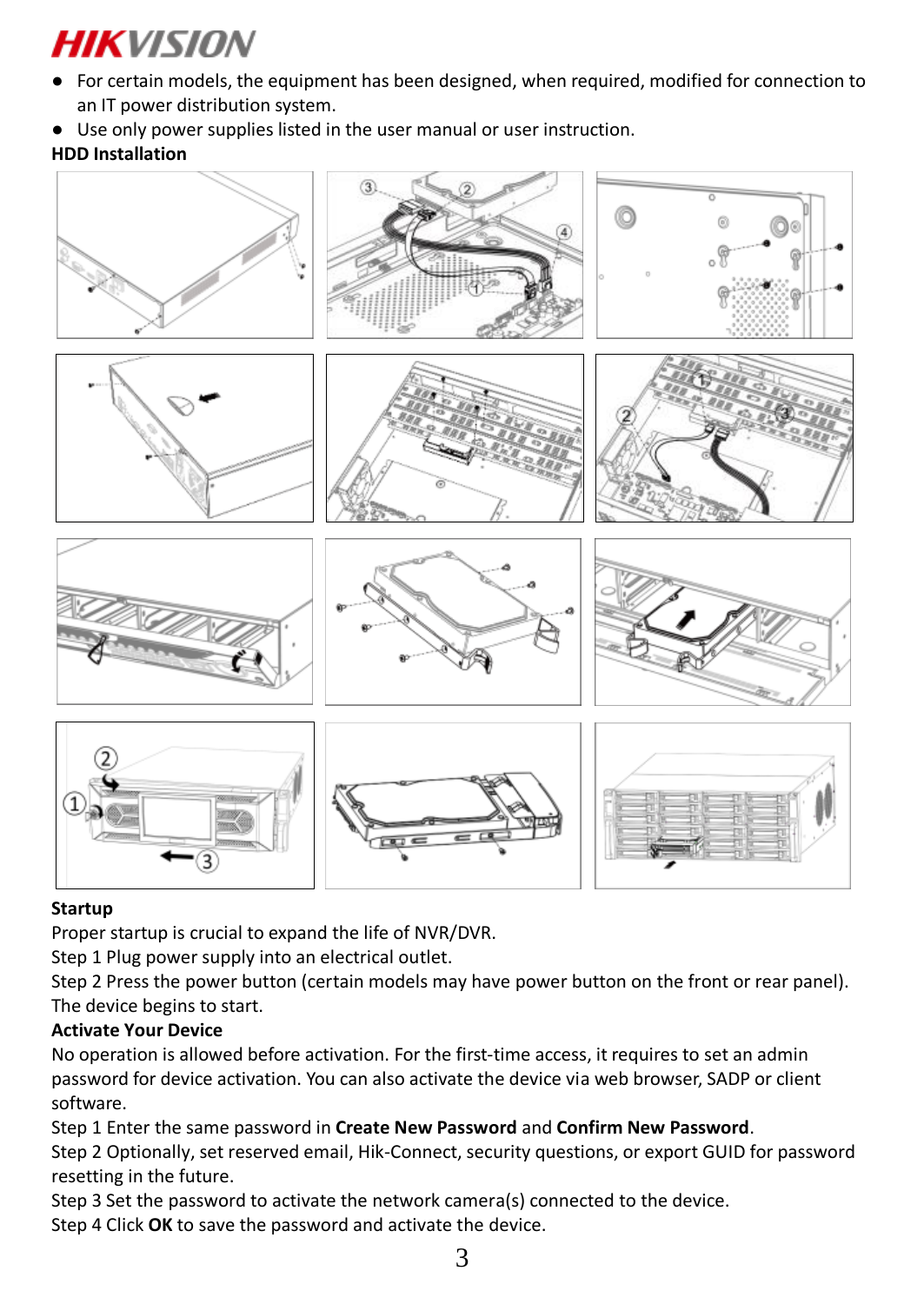![](_page_4_Picture_0.jpeg)

#### **Informations légales**

© 2020 Hangzhou Hikvision Digital Technology Co., Ltd. Tous droits réservés.

### **Reconnaissance des marques de commerce**

**HIKVISION** et d'autres marques de commerce et logos de Hikvision appartiennent à Hikvision dans divers pays. Toutes les autres marques et tous les logos mentionnés ci-après appartiennent à leurs propriétaires respectifs.

: Les termes HDMI et HDMI High-Definition Multimedia Interface, et le logo HDMI sont des marques

commerciales ou des marques déposées de HDMI Licensing Administrator, Inc. aux États-Unis et dans d'autres pays.

#### **Mentions légales**

DANS LES LIMITES PRÉVUES PAR LA LOI EN VIGUEUR, LE PRODUIT DÉCRIT, AVEC SON MATÉRIEL, LOGICIEL ET MICROLOGICIEL, EST FOURNI « EN L'ÉTAT », AVEC CES FAIBLESSES ET ERREURS, ET HIKVISION N'OFFRE AUCUNE GARANTIE, EXPRESSE OU IMPLICITE, Y COMPRIS, ENTRE AUTRES, LES GARANTIES TACITES DE VALEUR MARCHANDE ET D'ADÉQUATION À UN USAGE SPÉCIFIQUE ET DE NON-VIOLATION DES DROITS DE TIERS. HIKVISION, SES DIRIGEANTS, SES CADRES, SES EMPLOYÉS OU SES AGENTS NE PEUVENT EN AUCUN CAS ÊTRE TENUS POUR RESPONSABLES DES DOMMAGES IMMATÉRIELS, ACCESSOIRES, CONSÉCUTIFS OU INDIRECTS, Y COMPRIS LE MANQUE À GAGNER, LES INTERRUPTIONS D'ACTIVITÉ, LES PERTES D'INFORMATIONS COMMERCIALES, DÉCOULANT DE L'UTILISATION DE CE PRODUIT, MÊME SI HIKVISION EST INFORMÉE DE L'ÉVENTUALITÉ DE TELS PRÉJUDICES.

VOUS RECONNAISSEZ QUE LA NATURE D'INTERNET EST SOURCE DE RISQUES DE SÉCURITÉ INHÉRENTS, ET HIKVISION SE DÉGAGE DE TOUTE RESPONSABILITÉ EN CAS DE FONCTIONNEMENT ANORMAL, DIVULGATION D'INFORMATIONS CONFIDENTIELLES OU AUTRES DOMMAGES DÉCOULANT D'UNE CYBERATTAQUE, D'UN PIRATAGE INFORMATIQUE, D'UNE INFECTION PAR DES VIRUS, OU AUTRES RISQUES DE SÉCURITÉ LIÉS À INTERNET ; TOUTEFOIS, HIKVISION FOURNIRA UNE ASSISTANCE TECHNIQUE DANS LES DÉLAIS, LE CAS ÉCHÉANT.

LES LOIS SUR LA SURVEILLANCE VARIENT EN FONCTION DE VOTRE PAYS. VEUILLEZ APPLIQUER TOUTES LES LOIS DE VOTRE PAYS AVANT D'UTILISER CE PRODUIT AFIN DE GARANTIR UN USAGE CONFORME AU REGARD DE LA LOI. HIKVISION NE SERA PAS TENUE RESPONSABLE EN CAS D'UTILISATION DE CE PRODUIT À DES FINS ILLÉGALES.

EN CAS DE CONFLIT ENTRE CE MANUEL ET LES LOIS EN VIGUEUR, CES DERNIÈRES PRÉVALENT.

#### **Réglementation**

#### **Déclaration de conformité UE**

![](_page_4_Picture_15.jpeg)

Ce produit et, le cas échéant, les accessoires fournis portent la marque « CE » attestant leur conformité aux normes européennes harmonisées en vigueur regroupées sous la directive sur les émissions électromagnétiques 2014/30/EU, la directive sur les basses tensions 2014/35/EU et la directive RoHS 2011/65/EU. 2012/19/UE (directive DEEE) : Dans l'Union européenne, les produits portant ce pictogramme ne doivent pas être déposés dans une décharge municipale où le tri des déchets n'est pas pratiqué.

![](_page_4_Picture_17.jpeg)

![](_page_4_Picture_18.jpeg)

![](_page_4_Picture_19.jpeg)

équipement équivalent, ou déposez-le dans un lieu de collecte prévu à cet effet. Pour plus de précisions, rendez-vous sur [: www.recyclethis.info](http://www.recyclethis.info/) 2006/66/CE (directive sur les batteries) : Ce produit renferme une batterie qui ne doit pas être déposée dans une décharge municipale où le tri des déchets n'est pas pratiqué, dans l'Union européenne. Pour plus de précisions sur la batterie, reportez-vous à sa documentation. La batterie porte le pictogramme ci-contre, qui peut inclure la mention Cd (cadmium), Pb (plomb) ou Hg (mercure). Pour la recycler correctement, renvoyez la batterie à votre revendeur ou déposez-la dans

Pour un recyclage adéquat, remettez ce produit à votre revendeur lors de l'achat d'un nouvel

un point de collecte prévu à cet effet. Pour plus de précisions, rendez-vous sur : [www.recyclethis.info](http://www.recyclethis.info/)

### **Précautions d'emploi**

- La responsabilité de la configuration correcte de tous les mots de passe ainsi que des autres paramètres de sécurité incombe à l'installateur ou à l'utilisateur final.
- Branchez fermement la fiche à la prise de courant. Ne branchez pas plusieurs appareils sur un même adaptateur d'alimentation. Mettez hors tension l'appareil avant de connecter et de déconnecter des accessoires et des périphériques.
- Risque de choc électrique ! Débranchez toutes les sources d'alimentation avant de procéder à l'entretien.
- L'équipement doit être branché à une prise secteur mise à la terre.
- La prise de courant doit être installée près de l'équipement et doit être facilement accessible.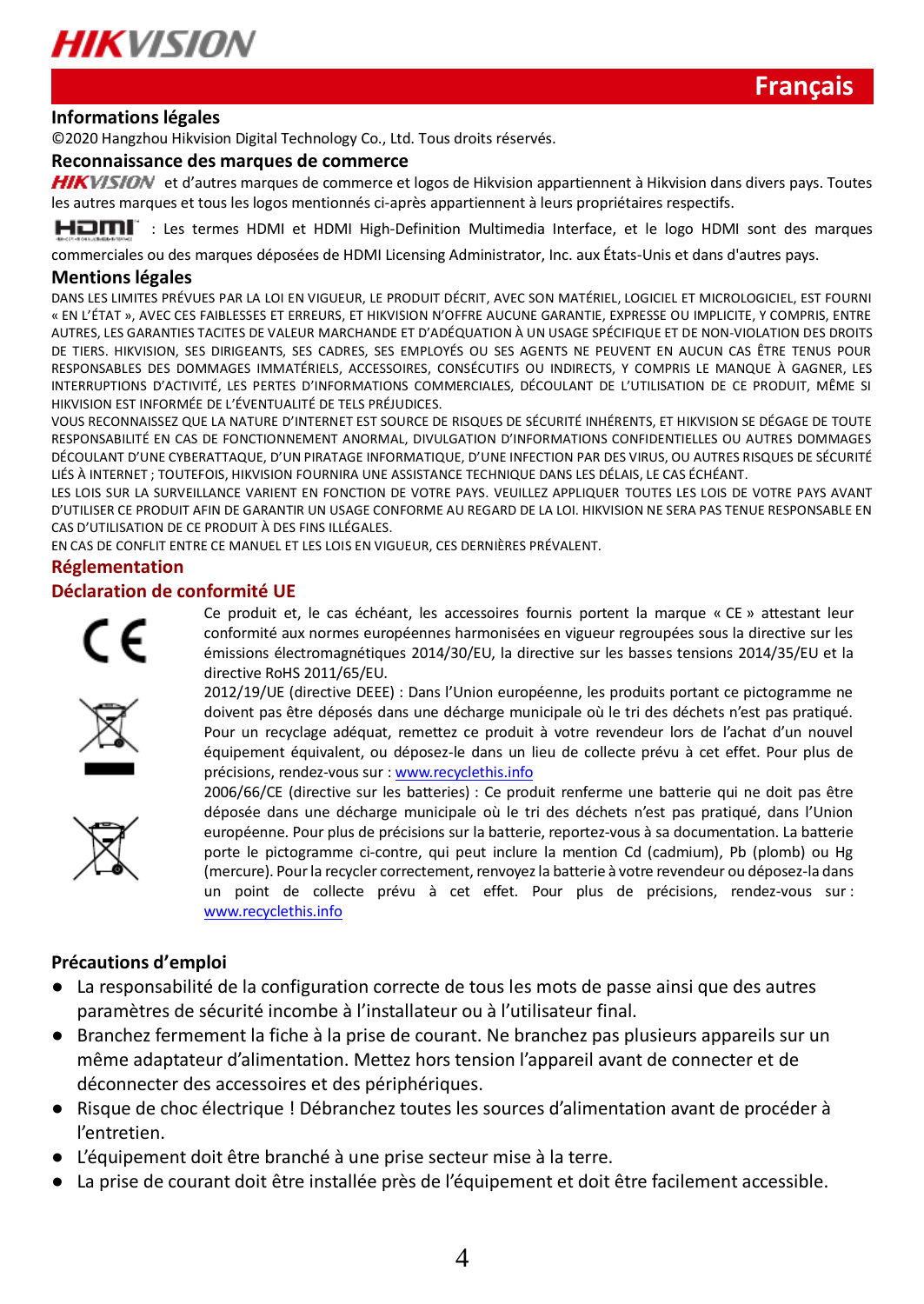- <sup>1</sup>/ indique une tension dangereuse. De ce fait, le câblage externe connecté aux bornes nécessite d'être installé par une personne qualifiée.
- Ne placez jamais l'équipement sur un support instable. L'équipement pourrait tomber, entraînant des blessures graves voire la mort.
- La tension d'entrée doit respecter la très basse tension de sécurité (TBTS) et la source d'alimentation limitée conformément à la norme IEC60950-1.
- Haut voltage ! Effectuez une mise à la terre avant de brancher l'alimentation.
- Si de la fumée, des odeurs ou du bruit sortent de l'appareil, mettez immédiatement l'appareil hors tension et débranchez le câble d'alimentation, puis veuillez contacter un centre de réparation.
- Utilisez, si possible, l'appareil conjointement à une alimentation sans coupure (onduleur), et utilisez si possible le disque dur recommandé par l'usine.
- Ce produit contient une pile bouton. Si la pile est avalée, celle-ci peut provoquer de graves brûlures internes en seulement 2 heures et entraîner la mort.
- Cet équipement n'est pas adapté à un usage dans les endroits où des enfants sont susceptibles d'être présents.
- ATTENTION : Il y a un risque d'explosion lorsque la pile est remplacée par une pile de type incorrect.
- Remplacer une pile par une pile du mauvais type peut conduire à l'annulation d'une protection (par exemple, dans le cas de certains types de batterie au lithium).
- Ne jetez pas une batterie au feu ou dans un four chaud, ni ne broyez mécaniquement ou découpez une batterie, car cela pourrait engendrer une explosion.
- Ne laissez pas une batterie dans un environnement ambiant extrêmement chaud, car vous encourez un risque d'explosion ou une fuite de liquide ou de gaz inflammable.
- N'exposez pas une batterie à des pressions atmosphériques extrêmement basses, car vous encourez un risque d'explosion ou une fuite de liquide ou de gaz inflammable.
- Éliminez les batteries usagées conformément aux instructions.
- Gardez toutes les parties du corps à bonne distance des pales du ventilateur et des moteurs. Débranchez la source d'alimentation pendant l'opération d'entretien.

## **Mises en garde et précautions**

Avant de brancher ou d'utiliser votre appareil, veuillez considérer les mesures suivantes :

- L'appareil est exclusivement conçu pour un usage en intérieur. Installez-le dans un environnement bien ventilé, exempt de poussières et de liquides.
- Vérifiez que l'enregistreur est solidement fixé dans une baie ou sur un plateau. En cas de chocs importants ou de secousses résultant d'une chute, les composants électroniques sensibles internes de l'enregistreur peuvent être endommagés.
- L'équipement ne doit pas être exposé aux gouttes ou aux éclaboussures et aucun objet rempli de liquide, comme un vase, ne doit être placé sur l'équipement.
- Aucune source de flamme nue, telle que des bougies allumées, ne doit être placée sur l'équipement.
- La ventilation ne doit pas être entravée en couvrant les ouvertures de ventilation avec des articles tels que des journaux, des nappes, des rideaux, etc. Les ouvertures ne doivent jamais être bloquées en plaçant l'équipement sur un lit, un canapé, un tapis ou toute autre surface similaire.
- Pour certains modèles, assurez-vous d'effectuer un câblage approprié des bornes pour un branchement à une alimentation secteur.
- Pour certains modèles, l'équipement a été conçu, lorsque nécessaire, et modifié pour être connecté à un système à neutre impédant.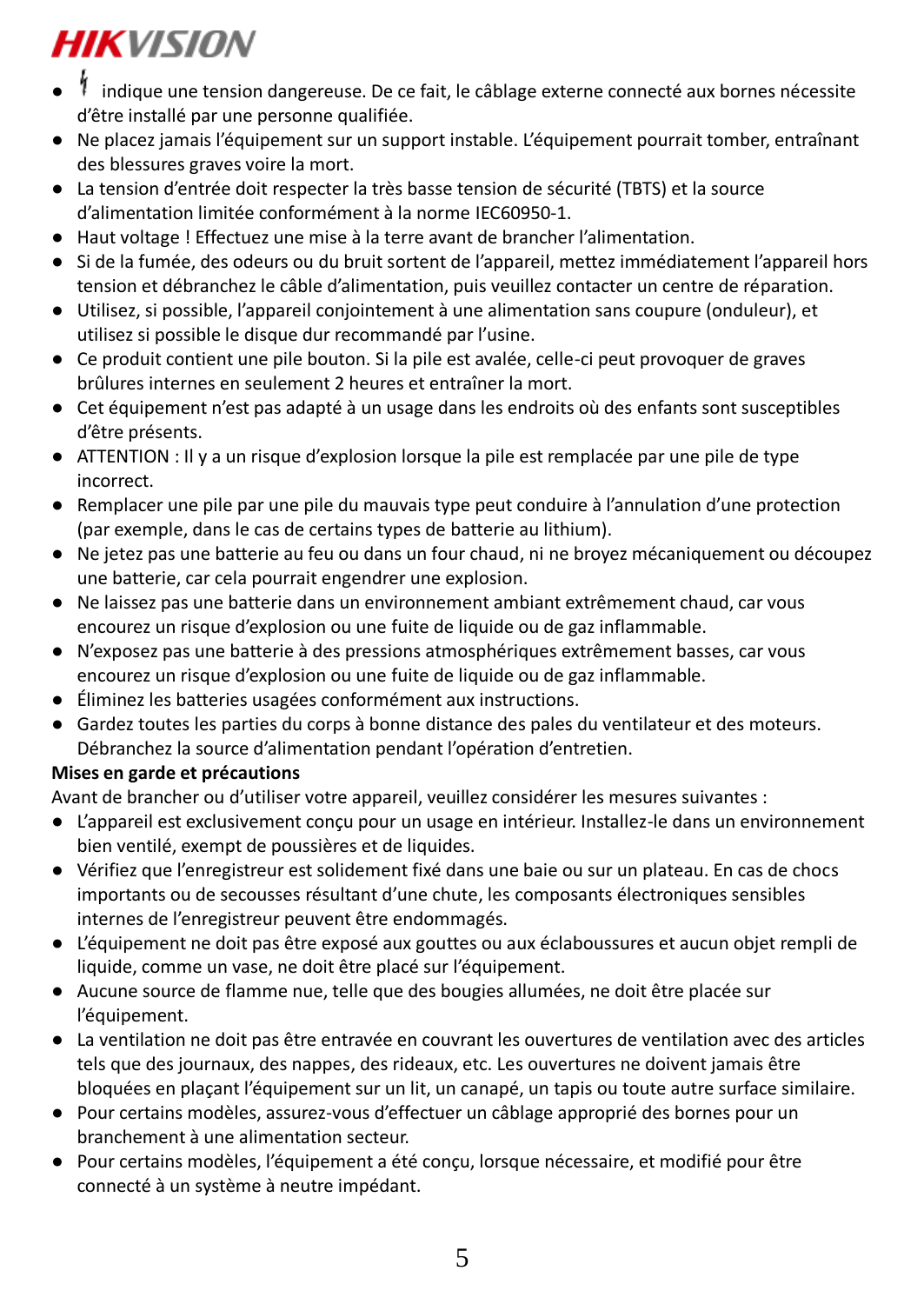● Utilisez seulement les alimentations indiquées dans le manuel de l'utilisateur ou dans les instructions d'utilisation.

## **Démarrage**

L'exécution adéquate des procédures de démarrage est cruciale pour prolonger la durée de vie du NVR/DVR.

Étape 1 Branchez l'alimentation à une prise électrique.

Étape 2 Appuyez sur le bouton de mise sous tension (en fonction du modèle, le bouton de mise sous tension peut se trouver sur le panneau avant ou sur le panneau arrière). L'appareil commence à démarrer.

#### **Activez votre appareil**

Aucune opération n'est autorisée sans l'activation. Pour le premier accès, il faut définir un mot de passe administrateur pour l'activation de l'appareil. Vous pouvez également activer l'appareil via un navigateur Web, le protocole SADP ou le logiciel client.

Étape 1 Entrez le même mot de passe dans **Créer un mot de passe** et **Confirmer MDP**.

Étape 2 En option, vous pouvez également définir les courriels réservés, Hik-Connect, les questions de sécurité ou exporter le GUID pour une future réinitialisation du mot de passe.

Étape 3 Définissez le mot de passe pour activer la ou les caméras réseau connectées à l'appareil.

Étape 4 Cliquez sur **OK** pour enregistrer le mot de passe et activer l'appareil.

## **Deutsch**

### **Rechtliche Informationen**

© 2020 Hangzhou Hikvision Digital Technology Co., Ltd. Alle Rechte vorbehalten.

#### **Marken**

HIKVISION und andere Marken und Logos von Hikvision sind das Eigentum von Hikvision in verschiedenen Ländern. Andere nachstehend erwähnte Marken und Logos stehen im Besitz der entsprechenden Eigentümer.

: Die Begriffe HDMI und HDMI High-Definition Multimedia Interface sowie das HDMI-Logo sind Handelsnamen

oder eingetragene Markenzeichen der HDMI Licensing Administrator, Inc. in den Vereinigten Staaten und anderen Ländern.

#### **Haftungsausschluss**

SOWEIT GESETZLICH ZULÄSSIG WIRD DAS BESCHRIEBENE PRODUKT MIT SEINER HARDWARE, SOFTWARE UND FIRMWARE OHNE MÄNGELGEWÄHR, MIT ALLEN FEHLERN UND FEHLFUNKTIONEN GELIEFERT, UND HIKVISION GIBT KEINE AUSDRÜ CKLICHEN ODER IMPLIZIERTEN GARANTIEN, EINSCHLIEßLICH UND OHNE EINSCHRÄNKUNG, DER MARKTFÄHIGKEIT, ZUFRIEDENSTELLENDEN QUALITÄT, EIGNUNG FÜR EINEN BESTIMMTEN ZWECK UND NICHTVERLETZUNG DER RECHTE DRITTER. AUF KEINEN FALL HAFTEN HIKVISION, SEINE GESCHÄFTSFÜHRER, ANGESTELLTEN, MITARBEITER ODER PARTNER FÜR BESONDERE, ZUFÄLLIGE, DIREKTE ODER INDIREKTE SCHÄDEN, EINSCHLIEßLICH, JEDOCH NICHT DARAUF BESCHRÄNKT, VERLUST VON GESCHÄFTSGEWINNEN, GESCHÄFTSUNTERBRECHUNG ODER VERLUST VON DATEN ODER DOKUMENTATIONEN IN VERBINDUNG MIT DER VERWENDUNG DIESES PRODUKTS, SELBST WENN HIKVISION Ü BER DIE MÖ GLICHKEIT DERARTIGER SCHÄDEN INFORMIERT WAR.

SIE ERKENNEN AN, DASS DIE NATUR DES INTERNETS DAMIT VERBUNDENE SICHERHEITSRISIKEN BEINHALTET. HIKVISION ÜBERNIMMT KEINE VERANTWORTUNG FÜR ANORMALEN BETRIEB, DATENVERLUST ODER ANDERE SCHÄDEN, DIE SICH AUS CYBERANGRIFFEN, HACKERANGRIFFEN, VIRUSINFEKTION ODER ANDEREN SICHERHEITSRISIKEN IM INTERNET ERGEBEN. HIKVISION WIRD JEDOCH BEI BEDARF ZEITNAH TECHNISCHEN SUPPORT LEISTEN.

GESETZE ZUR ÜBERWACHUNG UNTERSCHEIDEN SICH JE NACH GERICHTSBARKEIT. ÜBERPRÜFEN SIE ALLE RELEVANTEN GESETZE IN IHRER GERICHTSBARKEIT, BEVOR SIE DIESES PRODUKT VERWENDEN, DAMIT SIE GEGEN KEINE GELTENDEN GESETZE VERSTOßEN. HIKVISION HAFTET NICHT, FALLS DIESES PRODUKT FÜR UNGESETZLICHE ZWECKE VERWENDET WIRD.

IM FALL VON WIDERSPRÜCHEN ZWISCHEN DIESER BEDIENUNGSANLEITUNG UND GELTENDEM RECHT IST LETZTERES MASSGEBLICH.

#### **Behördliche Informationen**

#### **EU-Konformitätserklärung**

![](_page_6_Picture_26.jpeg)

Dieses Produkt und – sofem zutreffend – das mitgelieferte Zubehör sind mit "CE" gekennzeichnet und entsprechen daher den geltenden harmonisierten europäischen Normen gemäß der EMV-Richtlinie 2014/30/EU, der Niederspannungsrichtlinie 2014/35/EU und der RoHS-Richtlinie 2011/65/EU.

![](_page_6_Picture_28.jpeg)

2012/19/EU (Elektroaltgeräte-Richtlinie): Produkte, die mit diesem Symbol gekennzeichnet sind, dürfen innerhalb der Europäischen Union nicht mit dem Hausmüll entsorgt werden. Für korrektes Recycling geben Sie dieses Produkt an Ihren örtlichen Fachhändler zurück oder entsorgen Sie es an einer der Sammelstellen. Für weitere Informationen siehe[: www.recyclethis.info](http://www.recyclethis.info/)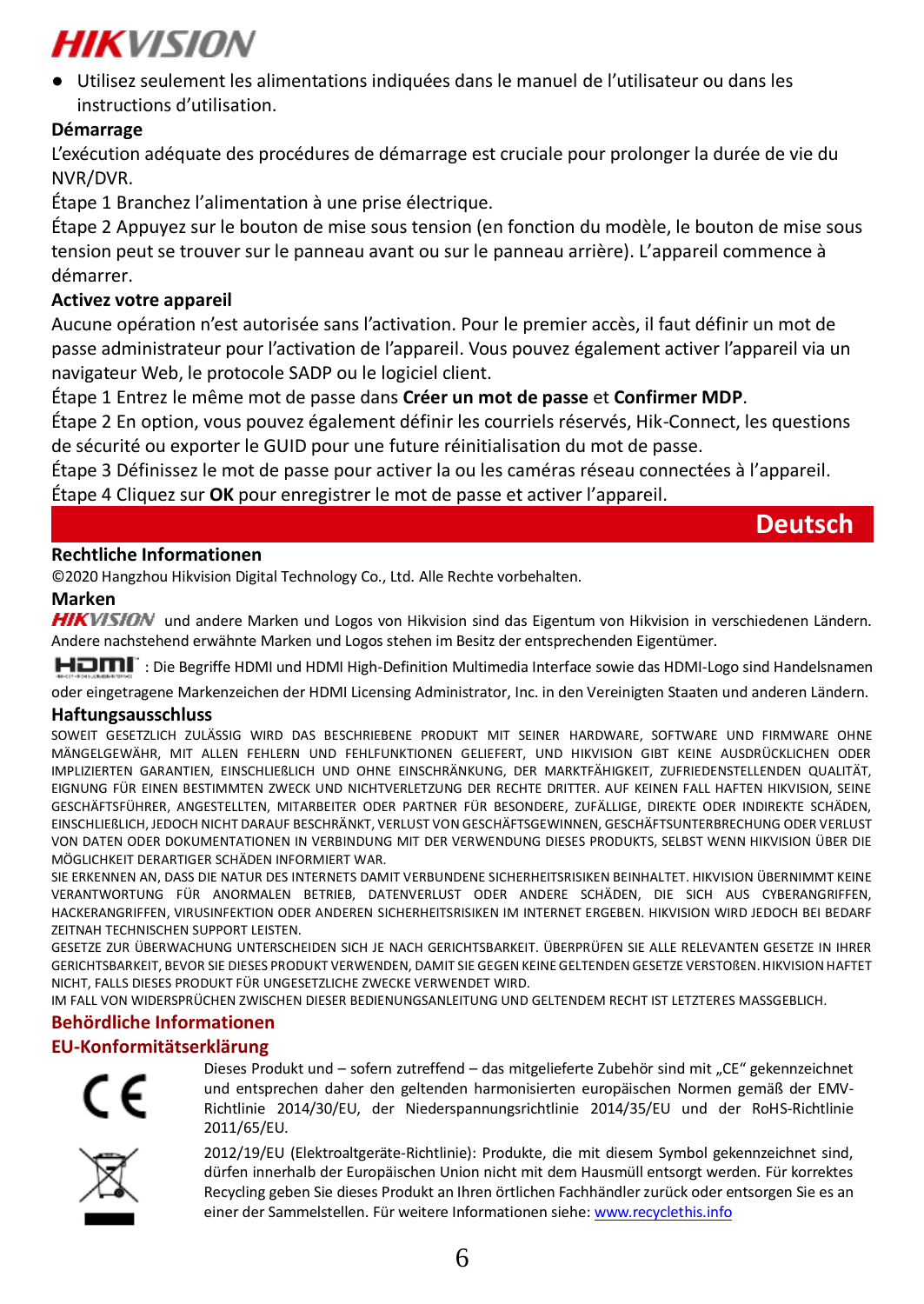![](_page_7_Picture_1.jpeg)

2006/66/EC (Batterierichtlinie): Dieses Produkt enthält eine Batterie, die innerhalb der Europäischen Union nicht mit dem Hausmüll entsorgt werden darf. Siehe Produktdokumentation für spezifische Hinweise zu Batterien. Die Batterie ist mit diesem Symbol gekennzeichnet, das zusätzlich die Buchstaben Cd für Cadmium, Pb für Blei oder Hg für Quecksilber enthalten kann. Für korrektes Recycling geben Sie die Batterie an Ihren örtlichen Fachhändler zurück oder entsorgen Sie sie an einer der Sammelstellen. Für weitere Informationen sieh[e: www.recyclethis.info](http://www.recyclethis.info/)

#### **Sicherheitshinweise**

- Die korrekte Konfiguration aller Passwörter und anderer Sicherheitseinstellungen liegen in der Verantwortung des Installateurs und/oder Endbenutzers.
- Schließen Sie den Stecker fest an einer geeigneten Steckdose an. Schließen Sie nicht mehrere Geräte an ein Netzteil an. Schalten Sie das Gerät aus, bevor Sie Zubehörteile und Peripheriegeräte anschließen oder trennen.
- Stromschlaggefahr! Trennen Sie vor Wartungsarbeiten alle Stromquellen.
- Das Gerät muss an eine geerdete Steckdose angeschlossen werden.
- Die Steckdose sollte sich in der Nähe des Geräts befinden und muss einfach zugänglich sein.
- weist auf eine gefährliche Spannung hin, die externe Verkabelung muss von einer Fachkraft vorgenommen werden.
- Stellen Sie das Gerät keinesfalls an einem unsicheren Ort auf. Es könnte umfallen und schwere oder sogar tödliche Verletzungen verursachen.
- Die Eingangsspannung muss SELV (Schutzkleinspannung) und LPS (Stromquelle mit begrenzter Leistung) nach IEC60950-1 entsprechen.
- Hoher Berührungsstrom! Vor Anschluss an die Stromversorgung erden.
- Sollten sich Rauch, Gerüche oder Geräusche in dem Gerät entwickeln, so schalten Sie es unverzüglich aus und ziehen Sie den Netzstecker; dann wenden Sie sich an den Kundendienst.
- Verwenden Sie das Gerät möglichst in Verbindung mit einer unterbrechungsfreien Stromversorgung (USV) und verwenden Sie eine vom Hersteller empfohlene Festplatte.
- Dieses Produkt enthält eine Knopfzelle. Falls die Batterie verschluckt wird, kann sie in nur 2 Stunden schwere interne Verbrennungen verursachen und zum Tod führen.
- Das Gerät ist nicht für den Einsatz an Orten geeignet, an denen sich wahrscheinlich Kinder aufhalten.
- VORSICHT: Bei Austausch der Batterie durch einen falschen Typ besteht Explosionsgefahr.
- Unsachgemäßer Austausch einer Batterie durch einen falschen Typ kann eine Schutzvorrichtung umgehen (z. B. bei einigen Lithium-Batterietypen).
- Batterien nicht durch Verbrennen, in einem heißen Ofen oder Zerkleinern oder Zerschneiden entsorgen. Das kann zu einer Explosion führen.
- Bewahren Sie Batterien nicht in einer Umgebung mit extrem hoher Temperatur auf. Das kann zu einer Explosion oder zum Auslaufen von entflammbarer Flüssigkeit oder Gas führen.
- Setzen Sie Batterien keinem extrem niedrigen Luftdruck aus. Das kann zu einer Explosion oder zum Auslaufen von entflammbarer Flüssigkeit oder Gas führen.
- Entsorgen Sie Altbatterien gemäß den Anleitungen.
- Halten Sie Körperteile von Lüfterflügeln und Motoren fern. Unterbrechen Sie die Stromversorgung während der Wartung.

### **Sicherheits- und Warnhinweise**

Bevor Sie Ihr Gerät anschließen und in Betrieb nehmen, beachten Sie bitte die folgenden Hinweise:

● Das Gerät ist nur für die Verwendung in Innenräumen vorgesehen. Installieren Sie es in einer gut belüfteten, staubfreien und trockenen Umgebung.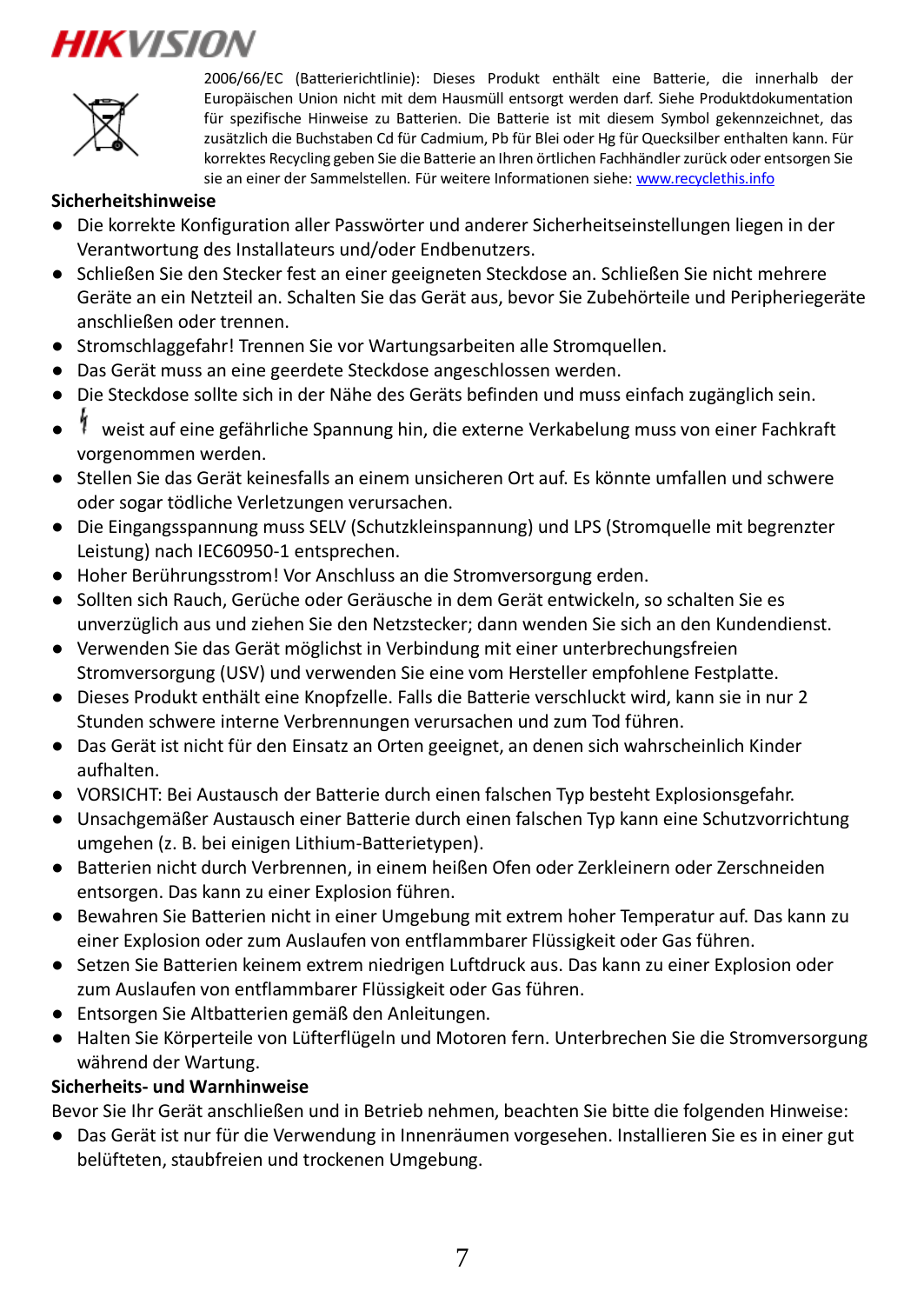- Achten Sie darauf, dass der Rekorder ordnungsgemäß in einem Baugruppenträger oder Regal montiert ist. Größere Stöße oder Erschütterungen des Rekorders durch Herunterfallen können zu Schäden an der empfindlichen Elektronik im Rekorder führen.
- Das Gerät darf nicht Tropf- oder Spritzwasser ausgesetzt werden und es dürfen keine mit Flüssigkeiten gefüllten Gegenstände, wie Vasen, auf das Gerät gestellt werden.
- Stellen Sie keine offenen Flammen (wie brennende Kerzen) auf dem Gerät ab.
- Die Belüftung darf nicht durch Abdecken der Lüftungsöffnungen mit Gegenständen behindert werden, wie z. B. Zeitungen, Tischdecken, Vorhänge usw. Die Öffnungen dürfen niemals dadurch blockiert werden, indem das Gerät auf ein Bett, Sofa, einen Teppich oder eine ähnliche Oberfläche gestellt wird.
- Bei bestimmten Modellen ist die korrekte Anschlussverdrahtung der Klemmen für den Anschluss an ein Stromnetz zu gewährleisten.
- Bei bestimmten Modellen wurden die Geräte für den Anschluss an ein IT-Stromverteilungssystem ausgelegt und bei Bedarf modifiziert.
- Verwenden Sie nur Stromversorgungen, die im Benutzerhandbuch oder in der Bedienungsanleitung aufgeführt sind.

### **Hochfahren**

Die ordnungsgemäße Inbetriebnahme ist entscheidend für die lange Lebensdauer von NVR/DVRs. Schritt 1 Schließen Sie das Netzteil an einer Steckdose an.

Schritt 2 Drücken Sie die Ein/Aus-Taste (bei bestimmten Modellen kann sich die Ein/Aus-Taste auf der Vorder- oder Rückseite befinden). Das Gerät fährt hoch.

#### **Gerät aktivieren**

Vor der Aktivierung ist kein Betrieb möglich. Für den erstmaligen Gebrauch ist es erforderlich, ein Administrator-Passwort für die Geräteaktivierung einzurichten. Sie können das Gerät auch über einen Webbrowser, SADP oder Client-Software aktivieren.

Schritt 1 Geben Sie dasselbe Passwort in **Neues Kennwort erstellen** und **Kennwort bestätigen** ein. Schritt 2 Richten Sie optional reservierte E-Mail, Hik-Connect und Sicherheitsfragen ein oder exportieren Sie die GUID für eine zukünftige Passwortrücksetzung.

Schritt 3 Richten Sie das Passwort ein, um die an das Gerät angeschlossene(n) Netzwerkkamera(s) zu aktivieren.

Schritt 4 Klicken Sie auf **OK**, um das Passwort zu speichern und das Gerät zu aktivieren.

**Español**

#### **Información legal**

© 2020 Hangzhou Hikvision Digital Technology Co., Ltd. Todos los derechos reservados.

#### **Reconocimiento de marcas comerciales**

HIKVISION y otras marcas comerciales y logotipos de Hikvision son propiedad de Hikvision en diferentes jurisdicciones. Otras marcas comerciales y logotipos mencionados a continuación son propiedad de sus respectivos propietarios.

HOMI": Los términos HDMI y HDMI High-Definition Multimedia Interface, y el logo HDMI son marcas comerciales o

marcas registradas de HDMI Licensing Administrator, Inc. en Estados Unidos y en otros países.

#### **Avisos legales**

HASTA DONDE LO PERMITA LA LEY VIGENTE, EL PRODUCTO DESCRITO, CON SU HARDWARE, SOFTWARE Y FIRMWARE, SE ENTREGA "TAL CUAL", CON TODOS SUS FALLOS Y ERRORES, Y HIKVISION NO OFRECE GARANTÍA, NI EXPRESA NI IMPLÍCITA, INCLUYENDO, ENTRE OTRAS, LA COMERCIABILIDAD, CALIDAD SATISFACTORIA, IDONEIDAD PARA UN PROPÓSITO PARTICULAR Y NO INFRACCIÓN DE LOS DERECHOS DE TERCERAS PARTES. EN NINGÚ N CASO HIKVISION, SUS DIRECTORES, ADMINISTRADORES, EMPLEADOS O AGENTES, SE RESPONSABILIZARÁN ANTE USTED DE CUALQUIER DAÑO ESPECIAL, CONSECUENCIAL, INCIDENTAL O INDIRECTO, INCLUYENDO, ENTRE OTROS, LOS DAÑOS POR PÉRDIDAS DE BENEFICIOS DE NEGOCIOS, INTERRUPCIÓN DE NEGOCIOS O PÉRDIDAS DE DATOS O DOCUMENTACIÓN, EN RELACIÓN CON EL USO DE ESTE PRODUCTO, INCLUSO AUNQUE HIKVISION HAYA ADVERTIDO DE LA POSIBILIDAD DE TALES DAÑ OS.

USTED RECONOCE QUE LA NATURALEZA DE INTERNET IMPLICA RIESGOS DE SEGURIDAD INHERENTES Y HIKVISION NO TENDRÁ NINGUNA RESPONSABILIDAD POR EL FUNCIONAMIENTO ANORMAL, FILTRACIONES DE PRIVACIDAD U OTROS DAÑOS RESULTANTES DE ATAQUES CIBERNÉTICOS, ATAQUES DE HACKERS, INFECCIONES DE VIRUS U OTROS RIESGOS DE SEGURIDAD DE INTERNET; SIN EMBARGO, HIKVISION PROPORCIONARÁ APOYO TÉCNICO OPORTUNO DE SER NECESARIO.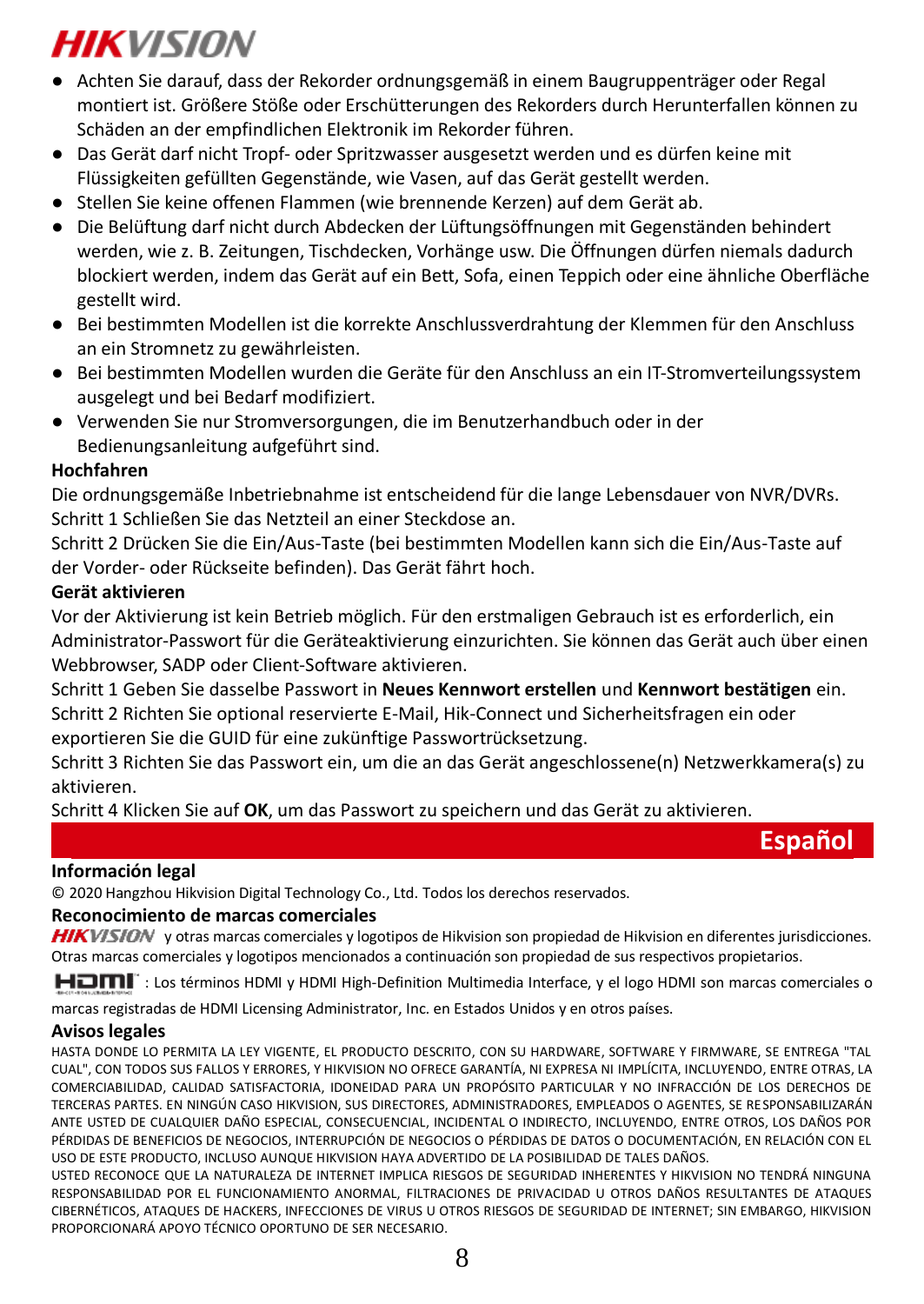LAS LEYES DE VIGILANCIA VARÍAN SEGÚ N LA JURISDICCIÓ N. INFÓ RMESE SOBRE LA LEGISLACIÓ N PERTINENTE EN SU JURISDICCIÓ N ANTES DE UTILIZAR ESTE PRODUCTO PARA ASEGURARSE DE UTILIZARLO CONFORME A LA LEGISLACIÓ N VIGENTE. HIKVISION NO SE HARÁ RESPONSABLE EN CASO DE QUE ESTE PRODUCTO SE UTILICE CON PROPÓSITOS ILEGÍTIMOS.

EN CASO DE HABER CONFLICTO ENTRE ESTE MANUAL Y LA LEGISLACIÓ N VIGENTE, ESTA Ú LTIMA PREVALECERÁ.

### **Información normativa**

## **Declaración de conformidad de la UE**

![](_page_9_Picture_5.jpeg)

![](_page_9_Picture_6.jpeg)

Este producto y, cuando corresponda, los accesorios incluidos también tienen la marca "CE" y por tanto cumplen los estándares europeos armonizados enumerados bajo la directiva de CEM 2014/30/UE, la directiva de baja tensión 2014/35/UE, la directiva RoHS 2011/65/UE.

2012/19/UE (directiva RAEE, residuos de aparatos eléctricos y electromagnéticos): En la Unión Europea, los productos marcados con este símbolo no pueden ser desechados en el sistema de basura municipal sin recogida selectiva. Para un reciclaje adecuado, entregue este producto en el lugar de compra del equipo nuevo equivalente o deshágase de él en el punto de recogida designado a tal efecto. Para más información vea la página we[b: www.recyclethis.info](http://www.recyclethis.info/)

![](_page_9_Picture_9.jpeg)

2006/66/CE (directiva sobre baterías): Este producto lleva una batería que no puede ser desechada en el sistema municipal de basuras sin recogida selectiva dentro de la Unión Europea. Consulte la documentación del producto para ver la información específica de la batería. La batería lleva marcado este símbolo, que incluye unas letras indicando si contiene cadmio (Cd), plomo (Pb), o mercurio (Hg). Para un reciclaje adecuado, entregue la batería a su vendedor o llévela al punto de recogida de basuras designado a tal efecto. Para más información vea la página web: [www.recyclethis.info](http://www.recyclethis.info/)

### **Instrucciones de seguridad**

- La correcta configuración de todas las contraseñas y otros ajustes de seguridad es responsabilidad del instalador y/o del usuario final.
- Conecte con firmeza el enchufe a la toma eléctrica. No conecte varios dispositivos en un mismo adaptador de corriente. Apague el dispositivo antes de conectar y desconectar accesorios y periféricos.
- ¡Existe riesgo de descarga eléctrica! Desconecte todas las fuentes de alimentación durante el mantenimiento.
- Se debe conectar el equipo a una toma de corriente con conexión a tierra.
- La toma de corriente tiene que estar cerca del equipo y ser de fácil acceso.
- indica la presencia de electricidad peligrosa y cables externos conectados a los terminales cuya instalación debe realizar una persona capacitada.
- Nunca coloque el equipo en un lugar inestable. El equipo podría caer y provocar graves lesiones o la muerte.
- La tensión de entrada debe cumplir tanto con las disposiciones SELV (Muy baja tensión de Seguridad) y LPS (Fuente de Alimentación Limitada) según la norma IEC60950-1.
- ¡Contiene alta corriente! Realice la conexión a tierra antes de conectarlo a la fuente de alimentación.
- Si hay presencia de humo, olores o ruidos procedentes del dispositivo, apague la alimentación inmediatamente y desenchufe el cable de alimentación. A continuación, contacte con el servicio técnico.
- Utilice el dispositivo con una fuente ininterrumpida de energía (SAI) y con discos duros recomendados siempre que sea posible.
- Este producto contiene una pila de botón. En caso de ingesta de la pila, podría provocar quemaduras internas graves en solo 2 horas y producir la muerte.
- Este equipo no es adecuado para utilizarlo en lugares donde pueda haber niños.
- PRECAUCIÓN: Riesgo de explosión si se reemplaza la batería por otra de tipo incorrecto.
- Una sustitución inadecuada de la batería por otra de tipo incorrecto podría inhabilitar alguna medida de protección (por ejemplo, en el caso de algunas baterías de litio).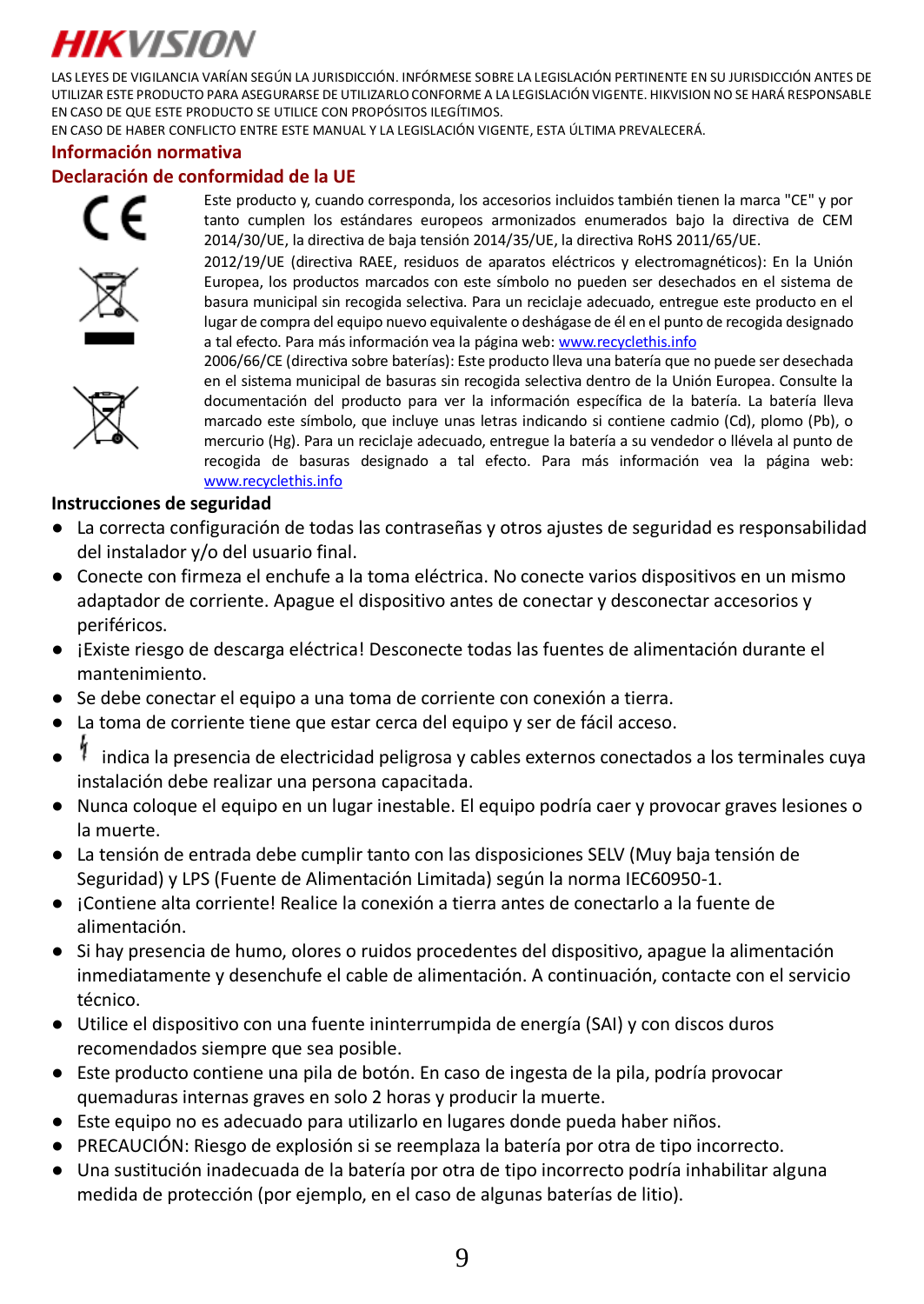- No arroje la batería al fuego ni la meta en un horno caliente, ni intente aplastar o cortar mecánicamente la batería, ya que podría explotar.
- No deje la batería en lugares con temperaturas extremadamente altas, ya que podría explotar o tener fugas de líquido electrolítico o gas inflamable.
- No permita que la batería quede expuesta a una presión de aire extremadamente baja, ya que podría explotar o tener fugas de líquido electrolítico o gas inflamable.
- Elimine las pilas usadas siguiendo las instrucciones.
- Mantenga las extremidades alejadas de las aspas y los motores del ventilador. Desconecte la fuente de alimentación durante los mantenimientos y reparaciones.

## **Consejos preventivos y cautelares**

Antes de conectar y utilizar su dispositivo, tenga en cuenta los consejos siguientes:

- El dispositivo está diseñado para usar únicamente en interiores. Instálelo en un entorno bien ventilado, sin polvo ni líquidos.
- Compruebe que la grabadora esté fijada de forma segura a un bastidor o estantería. Los golpes o sacudidas fuertes sobre la grabadora como resultado de una caída podrían provocar daños en los componentes electrónicos sensibles que contiene.
- No exponga el equipo a gotas o salpicaduras ni coloque encima objetos llenos de líquido, como jarrones.
- No coloque llamas abiertas, como velas encendidas, sobre el equipo.
- No cubra las ranuras de ventilación con objetos como periódicos, manteles, cortinas, etc. que impidan la ventilación. Dichas aberturas no deben quedar bloqueadas colocando el equipo sobre una cama, sofá, alfombra u otra superficie similar.
- En ciertos modelos debe comprobar que el cableado de los terminales para la conexión con la red eléctrica CA se haya realizado correctamente.
- En ciertos modelos, el equipo ha sido diseñado, en caso necesario, con modificaciones para conectarlo a un sistema de distribución eléctrica TI.
- Utilice únicamente las fuentes de alimentación descritas en el manual del usuario o en las instrucciones.

## **Arranque**

Un arranque adecuado es fundamental para alargar la vida útil de la grabadora.

Paso 1: enchufe la fuente de alimentación a una toma eléctrica.

Paso 2: pulse el botón de encendido (algunos modelos podrían tener el botón de encendido en el panel frontal o trasero). El dispositivo empieza a encenderse.

## **Active el dispositivo**

No es posible utilizar el dispositivo antes de activarlo. Para acceder por primera vez, es necesario establecer una contraseña de administrador para activar el dispositivo. También puede activar el dispositivo a través del navegador web, SADP o el software cliente.

Paso 1: introduzca la misma contraseña en **Crear nueva contraseña** y **Confirmar contraseña**.

Paso 2: también puede establecer el correo electrónico reservado, Hik-Connect, las preguntas de seguridad o exportar GUID para restablecer la contraseña en el futuro.

Paso 3: establezca la contraseña para activar las cámaras de red conectadas al dispositivo.

Paso 4: haga clic en **Aceptar** para guardar la contraseña y activar el dispositivo.

## **Italiano**

### **Informazioni legali**

© 2020 Hangzhou Hikvision Digital Technology Co., Ltd. - Tutti i diritti riservati.

## **Titolarità dei marchi**

HIKVISION e gli altri marchi e loghi di Hikvision sono di proprietà di Hikvision in varie giurisdizioni. Gli altri marchi registrati e loghi menzionati di seguito appartengono ai rispettivi proprietari.

10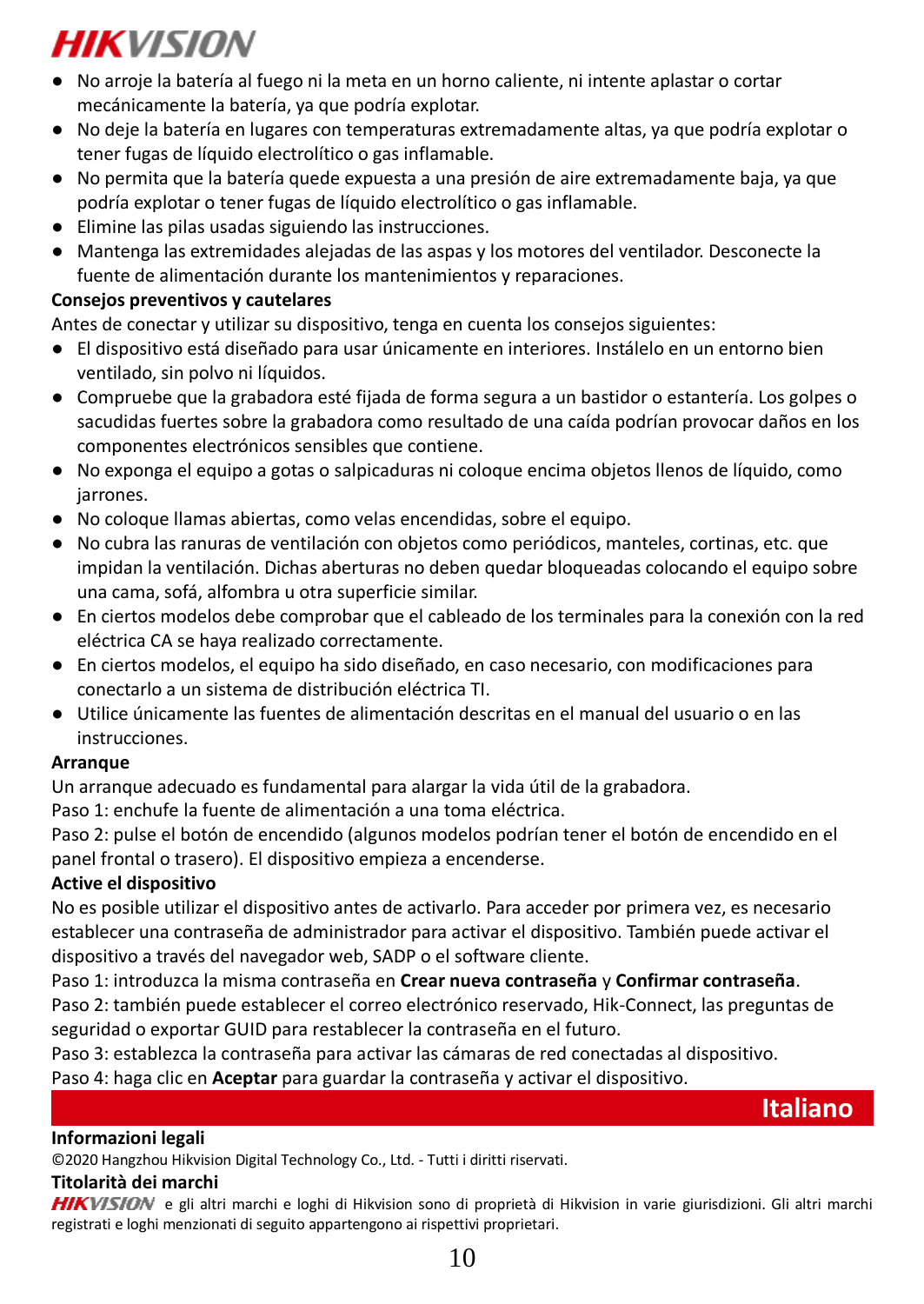: I termini HDMI e HDMI High-Definition Multimedia Interface e il logo HDMI sono marchi o marchi registrati di

HDMI Licensing Administrator, Inc. negli Stati Uniti e in altri Paesi.

#### **Esclusione di responsabilità**

NELLA MISURA CONSENTITA DALLA LEGGE VIGENTE, IL PRODOTTO DESCRITTO E I RELATIVI HARDWARE, SOFTWARE E FIRMWARE, SONO FORNITI NELLO STATO IN CUI SI TROVANO, CON TUTTI GLI EVENTUALI DIFETTI ED ERRORI, E HIKVISION NON FORNISCE ALCUNA GARANZIA, ESPLICITA O IMPLICITA, INCLUSA, IN VIA ESEMPLIFICATIVA,QUALUNQUE GARANZIA SOTTINTESA DI COMMERCIABILITÀ, QUALITÀ SODDISFACENTE O IDONEITÀ AD UNO SCOPO PARTICOLARE E DI NON VIOLAZIONE DEI DIRITTI DI TERZE PARTI. IN NESSUN CASO HIKVISION, I SUOI AMMINISTRATORI, FUNZIONARI, DIPENDENTI O AGENTI SARANNO RITENUTI RESPONSABILI DI QUALSIVOGLIA DANNO SPECIALE, CONSEQUENZIALE, ACCIDENTALE O INDIRETTO, INCLUSI, TRA GLI ALTRI, DANNI PER PERDITA O MANCATO GUADAGNO, INTERRUZIONE DELL'ATTIVITÀ, PERDITA DI DATI O DOCUMENTAZIONE, COLLEGATI ALL'USO DEL PRESENTE PRODOTTO, ANCHE QUALORA HIKVISION SIA STATA INFORMATA DELLA POSSIBILITÀ DI TALI DANNI.

L'UTENTE RICONOSCE CHE LA NATURA DI INTERNET PREVEDE RISCHI DI SICUREZZA INTRINSECHI E CHE HIKVISION DECLINA QUALSIASI RESPONSABILITÀ IN RELAZIONE A FUNZIONAMENTI ANOMALI, VIOLAZIONE DELLA RISERVATEZZA O ALTRI DANNI RISULTANTI DA ATTACCHI INFORMATICI, INFEZIONE DA VIRUS O ALTRI RISCHI LEGATI ALLA SICUREZZA SU INTERNET; TUTTAVIA, HIKVISION FORNIRÀ TEMPESTIVO SUPPORTO TECNICO, SE NECESSARIO.

LE NORMATIVE CONCERNENTI LA SORVEGLIANZA VARIANO DA UNA GIURISDIZIONE ALL'ALTRA. VERIFICARE TUTTE LE NORMATIVE APPLICABILI NELLA PROPRIA GIURISDIZIONE PRIMA DI UTILIZZARE IL PRESENTE PRODOTTO IN MODO DA GARANTIRE CHE L'USO SIA CONFORME ALLA LEGGE VIGENTE. HIKVISION NON SARÀ RESPONSABILE NEL CASO IN CUI IL PRESENTE PRODOTTO SIA UTILIZZATO PER FINI ILLECITI.

IN CASO DI CONFLITTO TRA IL PRESENTE MANUALE E LA LEGGE VIGENTE, PREVARRÀ QUEST'ULTIMA.

#### **Informazioni sulle norme**

#### **Dichiarazione di conformità UE**

![](_page_11_Picture_10.jpeg)

Questo prodotto e, laddove applicabile, anche gli accessori in dotazione sono contrassegnati con il marchio "CE" e di conseguenza sono conformi agli standard europei armonizzati applicabili elencati nella Direttiva CEM 2014/30/UE, la Direttiva LVD 2014/35/UE e la Direttiva RoHS 2011/65/UE.

![](_page_11_Picture_12.jpeg)

2012/19/UE (direttiva RAEE): i prodotti contrassegnati con il presente simbolo non possono essere smaltiti come rifiuti domestici indifferenziati nell'Unione europea. Per lo smaltimento corretto, restituire il prodotto al rivenditore in occasione dell'acquisto di una nuova apparecchiatura o smaltirlo nei punti di raccolta autorizzati. Per ulteriori informazioni, visitare[: www.recyclethis.info](http://www.recyclethis.info/)

![](_page_11_Picture_14.jpeg)

2006/66/CE (direttiva batterie): questo prodotto contiene una batteria e non è possibile smaltirlo con i rifiuti domestici indifferenziati nell'Unione europea. Fare riferimento alla documentazione del prodotto per le informazioni specifiche sulla batteria. La batteria è contrassegnata con il presente simbolo, che potrebbe includere le sigle di cadmio (Cd), piombo (Pb) o mercurio (Hg). Per lo smaltimento corretto, restituire la batteria al rivenditore locale o smaltirla nei punti di raccolta autorizzati. Per ulteriori informazioni, visitare[: www.recyclethis.info](http://www.recyclethis.info/)

#### **Istruzioni per la sicurezza**

- Rientra nella responsabilità dell'installatore e/o dell'utente finale configurare correttamente le password e tutti i parametri di sicurezza.
- Collegare correttamente la spina alla presa di corrente. Non collegare più dispositivi allo stesso alimentatore. Prima di collegare e scollegare accessori e periferiche, spegnere il dispositivo.
- Pericolo di scosse elettriche! Prima della manutenzione, scollegare le alimentazioni elettriche.
- L'attrezzatura deve essere collegata a una presa di corrente dotata di messa a terra.
- La presa elettrica deve essere installata vicino all'attrezzatura ed essere facilmente accessibile.
- indica il rischio di scosse elettriche e che il cablaggio esterno connesso ai terminali deve essere installato da personale competente.
- Non collocare mai l'attrezzatura in una posizione instabile. L'attrezzatura potrebbe cadere, causando lesioni personali gravi e anche mortali.
- La tensione in ingresso deve essere conforme ai requisiti SELV (bassissima tensione di sicurezza) e LPS (alimentazione limitata) ai sensi della norma IEC60950-1.
- Elevata corrente di contatto! Prima di collegare l'alimentazione, dotare il dispositivo di messa a terra.
- Se il dispositivo emana fumo, odori o rumori, spegnere l'alimentazione e scollegare il cavo di alimentazione, quindi rivolgersi al centro assistenza.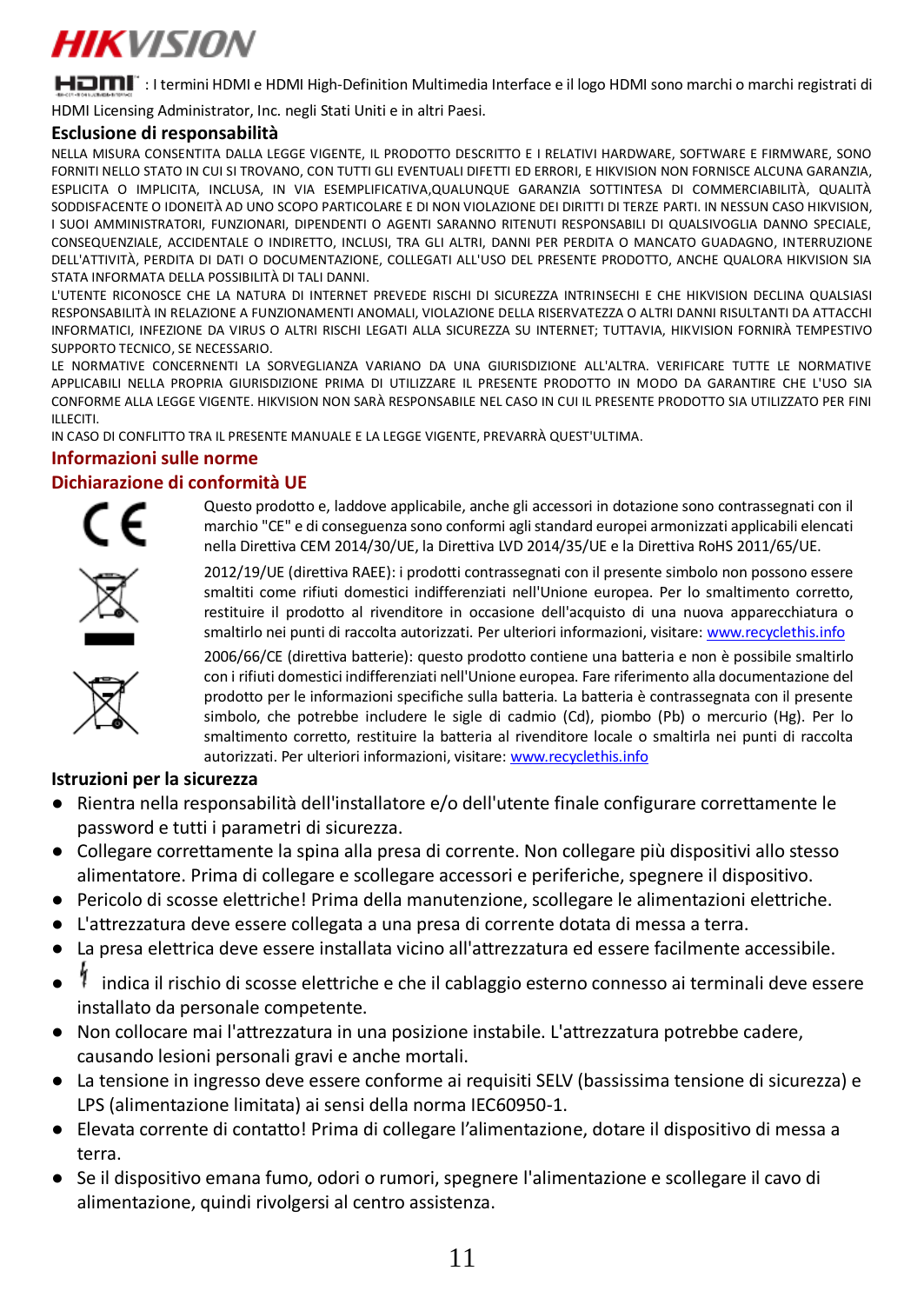- Utilizzare il dispositivo insieme a un gruppo di continuità (UPS) e, se possibile, usare l'HDD consigliato dal produttore.
- Questo prodotto contiene una batteria a bottone. Se ingerita, la batteria può causare gravi ustioni interne in sole 2 ore e portare alla morte.
- Si sconsiglia l'utilizzo dell'attrezzatura in ambienti in cui possono essere presenti bambini.
- ATTENZIONE: Rischio di esplosione se la batteria viene sostituita con una di tipo non corretto.
- La sostituzione della batteria con una di tipo non idoneo può impedire il corretto funzionamento dei sistemi di sicurezza (ad esempio con alcuni tipi di batterie al litio).
- Non gettare le batterie nel fuoco o in un forno caldo ed evitare di schiacciarle o tagliarle, per prevenire il rischio di esplosioni.
- Le batterie esposte a temperature ambientali eccessive possono esplodere o subire perdite di liquidi o gas infiammabili.
- Le batterie sottoposte a una pressione atmosferica estremamente bassa possono esplodere o subire perdite di liquidi o gas infiammabili.
- Smaltire le batterie usate nel rispetto delle istruzioni.
- Tenere il proprio corpo lontano dalle pale e dai motori delle ventole. Scollegare l'alimentazione elettrica durante la manutenzione.

## **Suggerimenti preventivi e precauzionali**

Prima di collegare ed utilizzare il dispositivo, tenere presenti i seguenti suggerimenti:

- Il dispositivo è progettato per essere utilizzato solo all'interno. Installarlo in un ambiente ben ventilato, privo di polvere e lontano dai liquidi.
- Accertarsi che il registratore sia saldamente assicurato a uno scaffale o una mensola. Urti o impatti gravi sul registratore possono provocarne la caduta, causando danni ai componenti elettronici sensibili all'interno del registratore.
- L'attrezzatura non deve essere esposta a schizzi o gocciolamenti di liquidi; allo stesso modo, non si devono poggiare sull'attrezzatura oggetti contenenti liquidi, ad esempio vasi.
- Non collocare sull'attrezzatura sorgenti di fiamme libere, quali candele accese.
- Non ostacolare la ventilazione ostruendo le feritoie con oggetti quai giornali, tovaglie, tende ecc. Le feritoie di ventilazione non devono mai essere bloccate, neanche appoggiando l'attrezzatura su letti, divani, tappeti o altre superfici simili.
- Per alcuni modelli, verificare il corretto cablaggio dei terminali prima di effettuare la connessione all'alimentazione CA.
- Per alcuni modelli, l'attrezzatura è stata progettata per poter essere modificata, in caso di necessità, per il collegamento a un sistema di alimentazione elettrica IT.
- Utilizzare solo l'alimentazione indicata nel manuale o nelle istruzioni per l'uso.

## **Avvio**

È fondamentale eseguire correttamente l'avvio, per garantire una lunga durata del NVR/DVR. Passo 1: Collegare l'alimentazione alla presa elettrica.

Passo 2: Premere l'interruttore di alimentazione (su alcuni modelli potrebbe essere posizionato sul pannello anteriore o posteriore). Il dispositivo comincia ad avviarsi.

## **Attivazione del dispositivo**

Non è possibile eseguire alcuna operazione prima dell'attivazione. Per il primo accesso, occorre attivare il dispositivo impostando una password per l'amministratore. È possibile attivare il dispositivo anche tramite browser web, SADP o software client.

Passo 1: Inserire la stessa password nei campi **Crea nuova password** e **Conf.Password**.

Passo 2: (Facoltativo) Impostare una e-mail privata, Hik-Connect, domande di sicurezza, o esportare il GUID per la reimpostazione della password in un momento successivo.

Passo 3: Impostare la password per attivare le telecamere di rete collegate al dispositivo.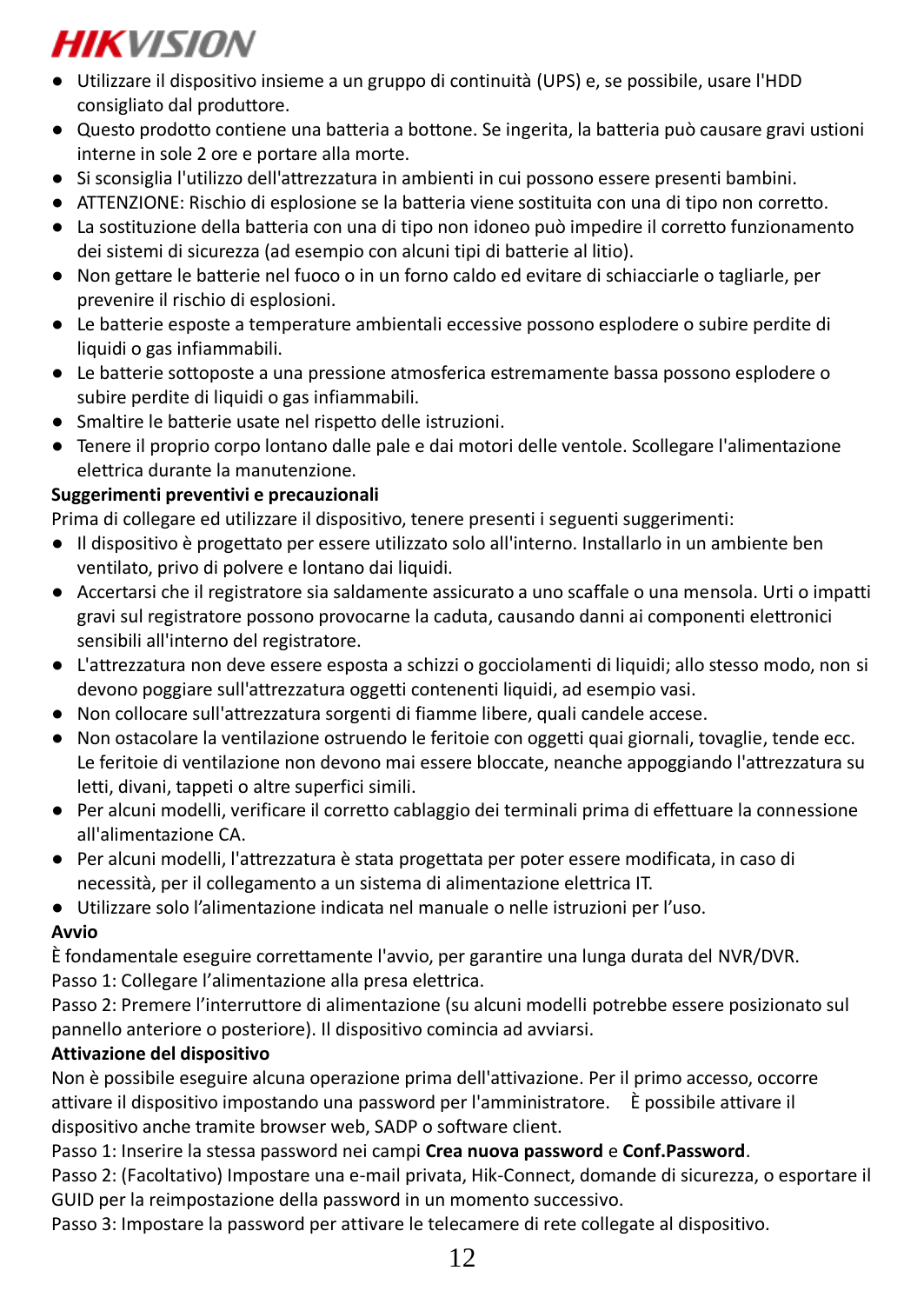Passo 4: Fare clic su **OK** per salvare la password e attivare il dispositivo.

## **Português**

#### **Informação legal**

**HIKVISION** 

© 2020 Hangzhou Hikvision Digital Technology Co., Ltd. Todos os direitos reservados.

#### **Reconhecimento de marcas comerciais**

HIKVISION e outros logótipos e marcas comerciais da Hikvision são propriedade da Hikvision em vários territórios. Outras marcas comerciais e logótipos abaixo mencionados são propriedade dos respetivos proprietários.

HOMI": Os termos HDMI e HDMI High-Definition Multimedia Interface, e o logotipo HDMI são marcas comerciais ou

marcas registadas da HDMI Licensing Administrator, Inc. nos Estados Unidos da América e noutros países.

#### **Exclusão de responsabilidade legal**

NA EXTENSÃO MÁXIMA PERMITIDA PELA LEI APLICÁVEL, O PRODUTO DESCRITO, COM SEU HARDWARE, SOFTWARE E FIRMWARE, É FORNECIDO "TAL COMO ESTÁ", COM TODOS OS DEFEITOS E ERROS, E A HIKVISION NÃO OFERECE QUAISQUER GARANTIAS, IMPLÍCITAS OU EXPLÍCITAS, INCLUINDO, SEM LIMITAÇÃO, A COMERCIALIZAÇÃO, A QUALIDADE SATISFATÓRIA, A ADEQUAÇÃO A UM DETERMINADO PROPÓ SITO E A NÃO VIOLAÇÃO DE TERCEIROS. EM CASO ALGUM A HIKVISION, OS SEUS DIRETORES, ADMINISTRADORES, FUNCIONÁRIOS OU AGENTES SERÃO RESPONSABILIZADOS POR PARTE DO UTILIZADOR EM RELAÇÃO A QUAISQUER DANOS ESPECIAIS, SUBSEQUENTES, ACIDENTAIS OU INDIRETOS, INCLUINDO, ENTRE OUTROS, DANOS POR PERDA DE RENDIMENTOS DE NEGÓ CIOS, INTERRUPÇÃO DE NEGÓ CIOS OU PERDA DE DADOS OU DOCUMENTOS RELACIONADOS COM A UTILIZAÇÃO DESTE PRODUTO, AINDA QUE A HIKVISION TENHA SIDO NOTIFICADA DA POSSIBILIDADE DE TAIS DANOS.

O UTILIZADOR RECONHECE QUE A NATUREZA DA INTERNET OFERECE RISCOS DE SEGURANÇA INERENTES E QUE A HIKVISION NÃO SERÁ RESPONSABILIZADA POR UM FUNCIONAMENTO ANORMAL, PERDA DE PRIVACIDADE OU OUTROS DANOS RESULTANTES DE ATAQUES INFORMÁTICOS, ATAQUES DE PIRATARIA, INFEÇÃO POR VÍRUS OU OUTROS RISCOS ASSOCIADOS À SEGURANÇA DA INTERNET. NO ENTANTO, A HIKVISION PRESTARÁ APOIO TÉCNICO ATEMPADO, SE SOLICITADO.

A LEGISLAÇÃO RELATIVA À VIGILÂNCIA VARIA CONSOANTE O TERRITÓ RIO EM QUESTÃO. CONSULTE TODAS AS LEIS RELEVANTES NO SEU TERRITÓ RIO ANTES DE UTILIZAR ESTE PRODUTO DE FORMA A GARANTIR QUE O UTILIZA DE ACORDO COM A LEGISLAÇÃO APLICÁVEL. A HIKVISION NÃO SERÁ RESPONSABILIZADA CASO ESTE PRODUTO SEJA UTILIZADO DE FORMA ILEGAL.

NA EVENTUALIDADE DA OCORRÊNCIA DE ALGUM CONFLITO ENTRE ESTE MANUAL E A LEGISLAÇÃO APLICÁVEL, ESTA Ú LTIMA PREVALECE.

#### **Informações sobre as normas reguladoras**

#### **Declaração de conformidade da UE**

![](_page_13_Picture_15.jpeg)

Este produto e, se aplicável, os acessórios fornecidos com o mesmo, têm a marcação "CE" e estão, por isso, em conformidade com os padrões europeus aplicáveis, indicados na diretiva CEM 2014/30/UE, na diretiva "Baixa Tensão" 2014/35/UE e na diretiva RSP 2011/65/UE.

![](_page_13_Picture_17.jpeg)

2012/19/UE (Diretiva REEE): Os produtos com este símbolo não podem ser eliminados como resíduos urbanos indiferenciados na União Europeia. Para uma reciclagem adequada, devolva este produto ao seu fornecedor local quando adquirir um novo equipamento equivalente ou elimine-o através dos pontos de recolha adequados. Para obter mais informações consulte: his.info

![](_page_13_Picture_19.jpeg)

2006/66/CE (diretiva relativa a baterias): Este produto contém uma bateria que não pode ser eliminada como resíduo urbano indiferenciado na União Europeia. Consulte a documentação do produto para obter informações específicas acerca da bateria. A bateria está marcada com este símbolo, que poderá incluir inscrições para indicar a presença de cádmio (Cd), chumbo (Pb), ou mercúrio (Hg). Para reciclar o produto de forma adequada, devolva a bateria ao seu fornecedor ou coloque-a num ponto de recolha apropriado. Para obter mais informações consulte: [www.recyclethis.info](http://www.recyclethis.info/)

#### **Instruções de segurança**

- A configuração adequada de todas as palavras-passe e outras definições de segurança é da responsabilidade do instalador e/ou utilizador final.
- Ligue firmemente a ficha à tomada elétrica. Não ligue vários dispositivos a um adaptador de alimentação. Desligue o dispositivo antes de ligar e desligar os acessórios e periféricos.
- Cuidado, perigo de choque! Desligue todas as fontes de alimentação antes da manutenção.
- O equipamento deve ser ligado a uma tomada de alimentação com ligação à terra.
- A tomada deverá estar instalada perto do equipamento e ser facilmente acessível.
- indica partes perigosas e sob tensão e que a cablagem externa ligada aos terminais necessita de ser instalada por uma pessoa com formação nessa área.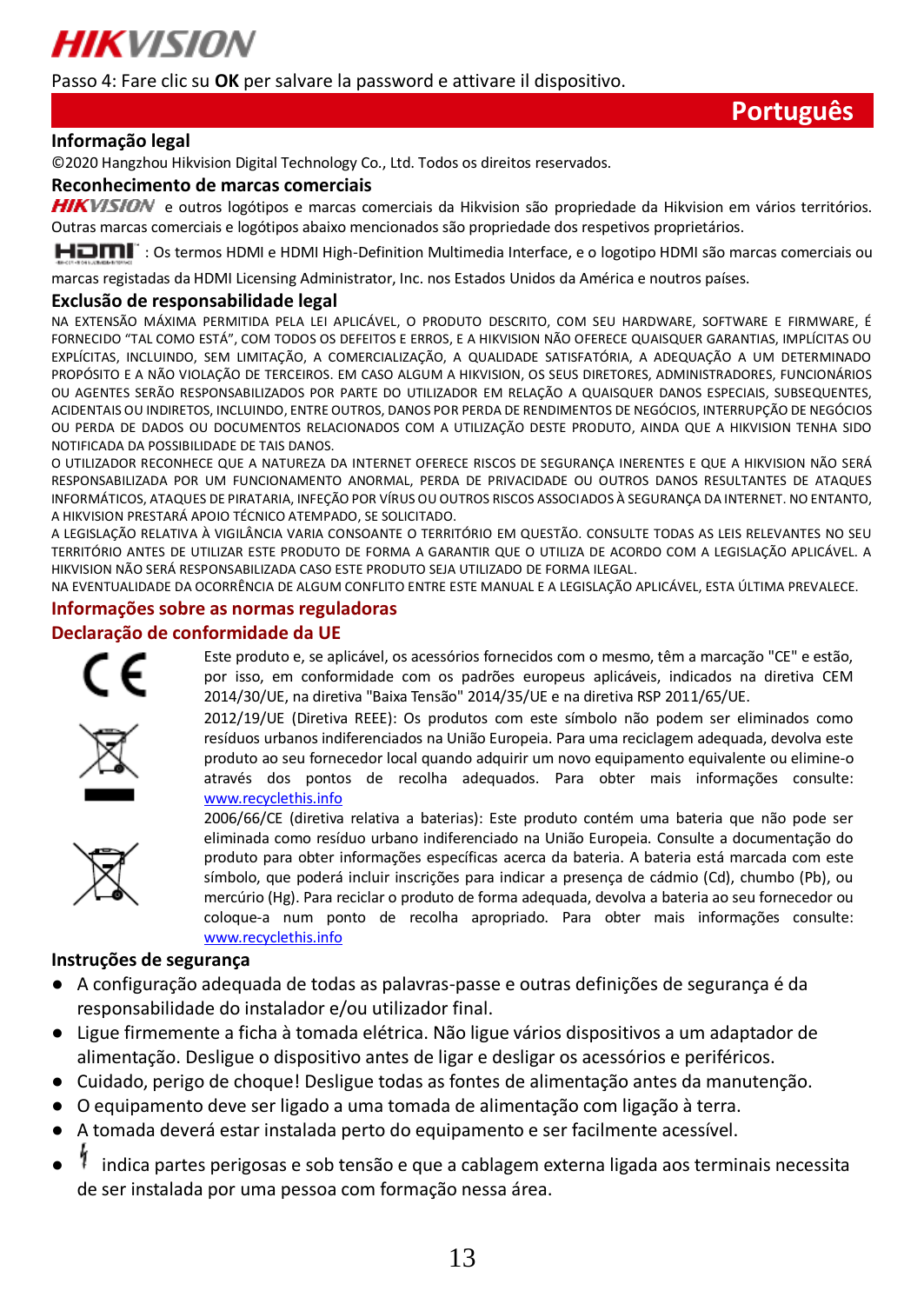- Não coloque o equipamento num local instável. O equipamento pode cair e causar lesões corporais graves ou morte.
- A tensão de entrada deve estar em conformidade com a SELV (Muito baixa tensão de segurança) e com a LPS (Fonte de energia limitada) de acordo com a norma IEC60950-1.
- Corrente de fuga alta! Ligue à terra antes de ligar à fonte de alimentação.
- Se o dispositivo deitar fumo ou emitir odores ou ruídos, desligue-o de imediato, retire o cabo de alimentação e contacte o centro de assistência.
- Utilize o dispositivo juntamente com uma UPS e, se possível, utilize um HDD recomendado pelo fabricante.
- Este produto inclui uma pilha-moeda/pilha-botão. Se a pilha for engolida, pode provocar queimaduras internas graves em apenas duas horas e levar à morte.
- Este equipamento não se adequa a utilização em locais onde a presença de crianças seja provável.
- ADVERTÊNCIA: Existe risco de explosão se a bateria for substituída por outra de tipo incorreto.
- A substituição incorreta da bateria por outra de tipo incorreto pode destruir uma proteção (por exemplo, no caso de alguns tipos de bateria de lítio);
- Não proceda à eliminação da bateria numa fogueira ou forno quente, ou mediante esmagamento ou corte mecânico da mesma pois tal pode resultar numa explosão.
- Não deixe a bateria num ambiente com temperaturas extremamente elevadas pois tal pode resultar numa explosão ou na fuga de líquido inflamável ou gás.
- Não sujeite a bateria a pressão de ar extremamente baixa pois tal poderá resultar numa explosão de líquido inflamável ou gás.
- Deite as pilhas fora de acordo com as instruções.
- Mantenha o corpo longe das pás dos ventiladores e dos motores. Desligue a fonte de alimentação durante as operações de manutenção.

## **Medidas preventivas e de precaução**

Antes de ligar e operar o seu dispositivo tenha em conta as seguintes medidas:

- O dispositivo é indicado apenas para uso em espaços interiores. Instale-o num ambiente bem ventilado, sem poeiras e sem líquidos.
- Certifique-se de que o gravador fica devidamente apoiado numa prateleira ou estante. Se o gravador sofrer choques ou sacudidelas fortes como resultado de uma queda, as partes eletrónicas sensíveis do interior do mesmo podem ficar danificadas.
- O equipamento não deve ficar exposto a líquidos, seja em forma de gotas ou de salpicos. Como tal, não coloque objetos que contenham líquidos, como vasos, em cima do equipamento.
- Não deverão ser colocadas fontes de chama livre, como velas acesas, sobre o equipamento.
- A ventilação não deve ser dificultada pela obstrução das aberturas de ventilação com materiais como jornais, toalhas de mesa, cortinados, etc. As aberturas nunca devem ser obstruídas ao colocar o equipamento em cima de uma cama, sofá, tapete ou outra superfície semelhante.
- Para certos modelos, garanta a ligação correta dos terminais a uma fonte de alimentação de corrente alternada.
- Para certos modelos, o equipamento foi construído, quando necessário, de modo a que possa ser ligado a um sistema de distribuição de energia dirigido a dispositivos informáticos.
- Utilize apenas fontes de alimentação enumeradas no manual ou nas instruções.

## **Arranque**

O arranque adequado do gravador digital de vídeo é crucial para que este dure tanto quanto possível. 1º passo - Ligue a ficha a uma tomada.

2º passo - Pressione o botão de ligar e desligar (certos modelos podem apresentar esse botão no painel da frente ou no de trás). O dispositivo começará a arrancar.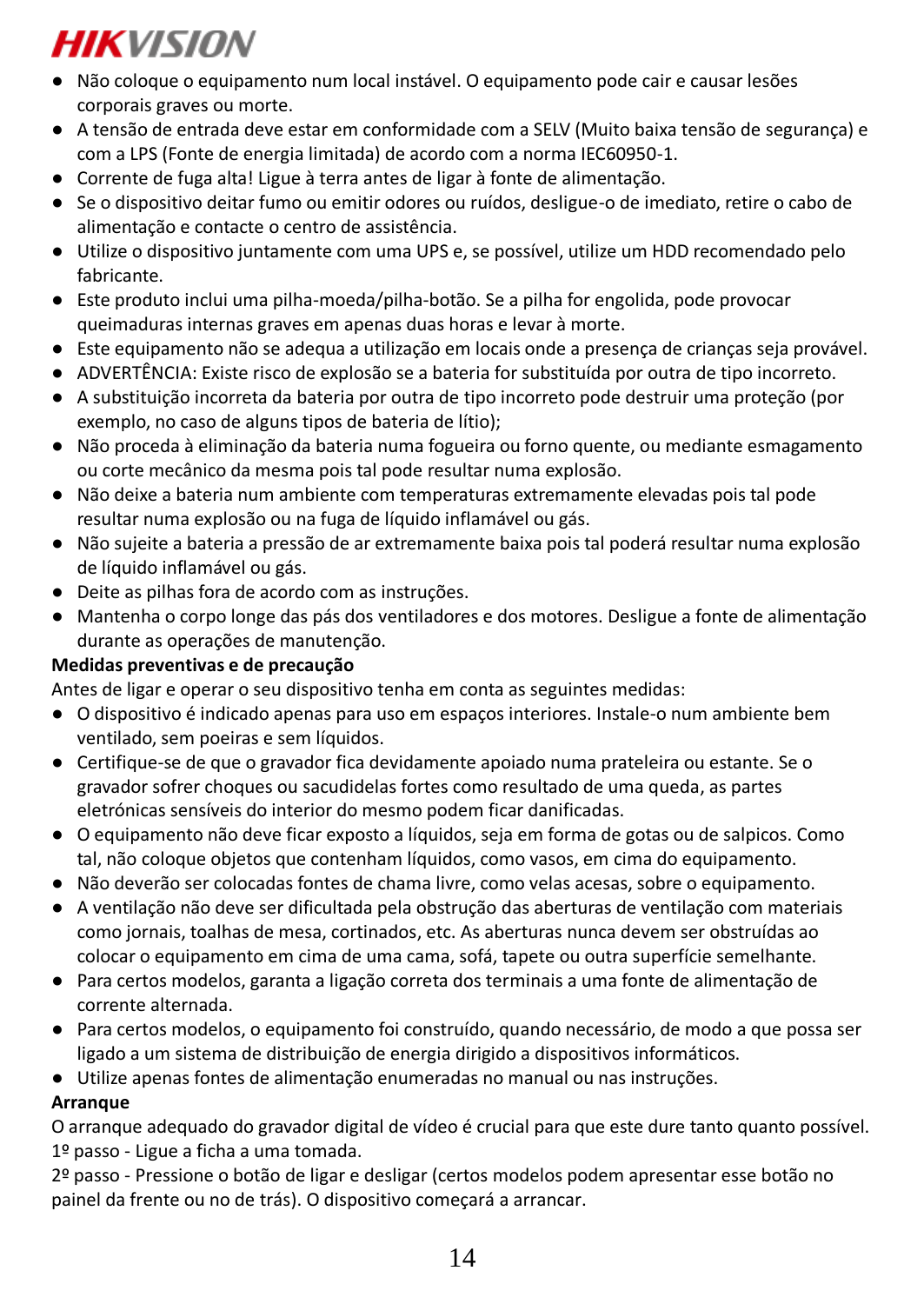![](_page_15_Picture_0.jpeg)

### **Ative o Dispositivo**

Não será permitida qualquer operação antes de proceder à ativação. Antes do primeiro acesso, e para que o dispositivo seja ativado, é necessário configurar uma palavra-passe de administrador. Pode ativar o dispositivo através de um *browser*, *SADP* ou de um *software* de cliente.

1º passo - Introduza a mesma palavra-passe em **Criar nova palavra-passe** e **Confirmar palavra-passe**. 2º passo - Também poderá configurar o email reservado, o Hik-Connect e as perguntas de segurança ou exportar o ID único, para que possa vir a redefinir a palavra-passe futuramente.

3º passo - Configure a palavra-passe para ativar a(s) câmara(s) da rede ligada(s) ao dispositivo.

4º passo - Clique em **OK** para guardar a palavra-passe e ativar o dispositivo.

**Русский**

#### **Нормативно-правовая информация**

© Hangzhou Hikvision Digital Technology Co., Ltd., 2020 г. Все права защищены.

#### **Признание торговых марок**

HIKVISION и все другие торговые марки и логотипы Hikvision являются собственностью компании Hikvision в различных юрисдикциях. Другие торговые марки и логотипы, упоминаемые в настоящем руководстве, являются собственностью соответствующих владельцев.

**HDMI** : Термины HDMI и HDMI High-Definition Multimedia Interface, а также логотип HDMI являются торговыми

марками или зарегистрированными торговыми марками HDMI Licensing Administrator, Inc. на территории США и других стран.

#### **Заявление об ограничении ответственности**

В СТЕПЕНИ, МАКСИМАЛЬНО ДОПУСТИМОЙ ДЕЙСТВУЮЩИМ ЗАКОНОДАТЕЛЬСТВОМ, ОПИСЫВАЕМОЕ ЗДЕСЬ ИЗДЕЛИЕ, А ТАКЖЕ ПРИЛАГАЕМОЕ ПРОГРАММНОЕ И АППАРАТНОЕ ОБЕСПЕЧЕНИЕ ПРЕДОСТАВЛЯЮТСЯ «КАК ЕСТЬ», С ВОЗМОЖНЫМИ ОШИБКАМИ И НЕТОЧНОСТЯМИ. КОМПАНИЯ HIKVISION НЕ ПРЕДОСТАВЛЯЕТ ЯВНЫХ ИЛИ ПОДРАЗУМЕВАЕМЫХ ГАРАНТИЙ В ОТНОШЕНИИ КАЧЕСТВА, СООТВЕТСТВИЯ УКАЗАННЫМ ЦЕЛЯМ И ОТСУТСТВИЯ НАРУШЕНИЙ ПРАВ ТРЕТЬИХ СТОРОН. КОМПАНИЯ HIKVISION, А ТАКЖЕ ЕЕ ДИРЕКТОРА, СОТРУДНИКИ И ПРЕДСТАВИТЕЛИ НЕ НЕСУТ ОТВЕТСТВЕННОСТИ ПЕРЕД ПОТРЕБИТЕЛЕМ ЗА КАКОЙ-ЛИБО СЛУЧАЙНЫЙ ИЛИ КОСВЕННЫЙ УЩЕРБ (ВКЛЮЧАЯ УБЫТКИ ИЗ-ЗА ПОТЕРИ ПРИБЫЛИ, ПЕРЕРЫВОВ В ДЕЯТЕЛЬНОСТИ, ПОТЕРИ ДАННЫХ ИЛИ ДОКУМЕНТАЦИИ) В СВЯЗИ С ИСПОЛЬЗОВАНИЕМ ДАННОГО ИЗДЕЛИЯ, ДАЖЕ ЕСЛИ КОМПАНИИ HIKVISION БЫЛО ИЗВЕСТНО О ВОЗМОЖНОСТИ ТАКОГО УЩЕРБА.

ПОТРЕБИТЕЛЬ ОСОЗНАЕТ, ЧТО ИНТЕРНЕТ ПО СВОЕЙ ПРИРОДЕ ЯВЛЯЕТСЯ ИСТОЧНИКОМ ПОВЫШЕННОГО РИСКА БЕЗОПАСНОСТИ И КОМПАНИЯ HIKVISION НЕ НЕСЕТ ОТВЕТСТВЕННОСТИ ЗА СБОИ В РАБОТЕ ОБОРУДОВАНИЯ, УТЕЧКУ ИНФОРМАЦИИ И ДРУГОЙ УЩЕРБ, ВЫЗВАННЫЙ КИБЕРАТАКАМИ, ХАКЕРАМИ, ВИРУСАМИ ИЛИ СЕТЕВЫМИ УГРОЗАМИ; ОДНАКО НАША КОМПАНИЯ ОБЕСПЕЧИВАЕТ СВОЕВРЕМЕННУЮ ТЕХНИЧЕСКУЮ ПОДДЕРЖКУ, ЕСЛИ ЭТО НЕОБХОДИМО.

ЗАКОНЫ, РЕГУЛИРУЮЩИЕ ВИДЕОНАБЛЮДЕНИЕ, ОТЛИЧАЮТСЯ В ЗАВИСИМОСТИ ОТ ЮРИСДИКЦИИ. ПЕРЕД ИСПОЛЬЗОВАНИЕМ ОБОРУДОВАНИЯ УДОСТОВЕРЬТЕСЬ, ЧТО ВСЕ ПРИМЕНИМЫЕ ЗАКОНЫ ВАШЕЙ ЮРИСДИКЦИИ СОБЛЮДАЮТСЯ. КОМПАНИЯ HIKVISION НЕ НЕСЕТ ОТВЕТСТВЕННОСТИ ЗА ИСПОЛЬЗОВАНИЕ ОБОРУДОВАНИЯ В НЕЗАКОННЫХ ЦЕЛЯХ.

В СЛУЧАЕ РАЗНОЧТЕНИЙ МЕЖДУ НАСТОЯЩИМ РУКОВОДСТВОМ И ДЕЙСТВУЮЩИМ ЗАКОНОДАТЕЛЬСТВОМ, ПОСЛЕДНЕЕ ИМЕЕТ ПРИОРИТЕТ.

#### **Нормативно-правовая информация**

#### **Инструкции по безопасности**

- Надлежащая настройка всех паролей и других параметров безопасности является обязанностью монтажника и/или конечного пользователя.
- Надежно подключайте вилку к розетке электропитания. Не подключайте несколько устройств к одному адаптеру питания. Отключайте устройство перед подключением или отключением аксессуаров и периферийных устройств.
- Опасность поражения электрическим током! Отключайте устройство от всех источников электропитания перед технических обслуживанием.
- Устройство должно быть подключено к заземленной розетке.
- Розетка должна быть установлена рядом с устройством и быть легко доступна.
- означает опасность поражения электрическим током. Подключение внешней проводки к клеммам должно осуществляться квалифицированным специалистом.
- Никогда не ставьте устройство на неустойчивую поверхность. Падение устройства на человека может стать причиной серьезных травм или смерти.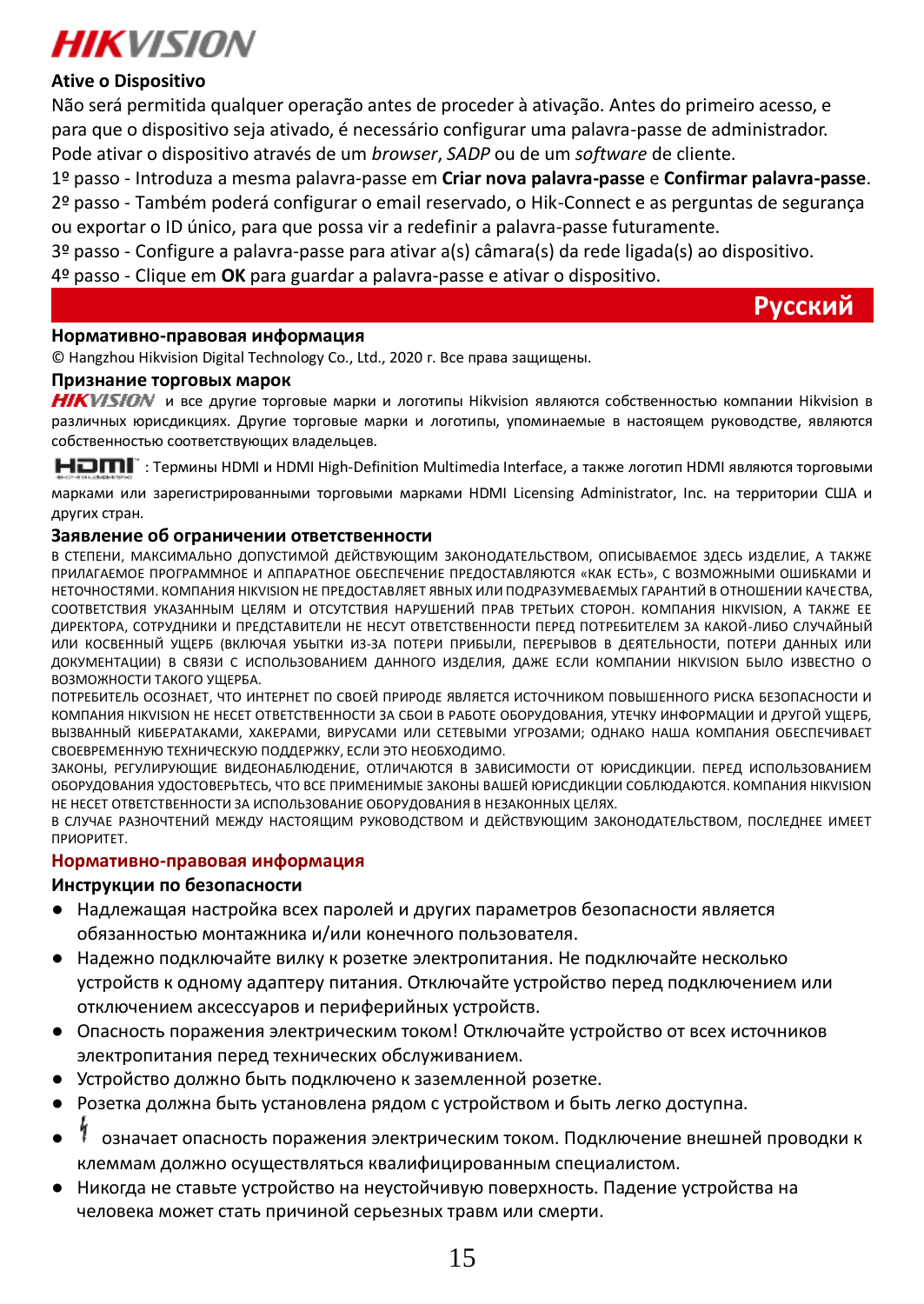- Электропитание должно соответствовать требованиям стандарта IEC60950-1 для безопасного сверхнизкого напряжения (SELV) и ограниченного напряжения питания (LPS).
- Высокий электрический ток при касании! Заземлите устройство перед подключением к источнику электропитания.
- Если устройство издает дым или шум, немедленно отключите питание, извлеките вилку кабеля из розетки и свяжитесь с сервисным центром.
- Используйте источник бесперебойного электропитания и рекомендованный изготовителем жесткий диск, если это возможно.
- Устройство содержит плоскую круглую батарею. Проглатывание батареи через 2 часа может вызвать серьезные ожоги внутренних органов и даже привести к летальному исходу.
- Устройство не предназначено для использования в тех местах, где могут находиться дети.
- ВНИМАНИЕ! При установке батареи недопустимого типа существует риск взрыва.
- Установка батареи недопустимого типа может создать угрозу для безопасности (например, в случае некоторых типов литиевых батарей).
- Не бросайте батарею в огонь или горячую печь, не сдавливайте и не разрезайте батарею, поскольку это может привести к взрыву.
- Не оставляйте батарею в условиях чрезвычайно высокой температуры внешней среды, поскольку это может привести к взрыву или утечке горючей жидкости или газа.
- Не подвергайте батарею чрезвычайно низкому давлению воздуха, поскольку это может привести к взрыву или утечке горючей жидкости или газа.
- Утилизируйте использованные батареи в соответствии с инструкциями.
- Не прикасайтесь к лопастям вентилятора и моторам. Отключайте источник электропитания перед техническим обслуживанием устройства.

#### **Меры предосторожности**

Перед подключением и эксплуатацией устройства ознакомьтесь с приведенной ниже информацией.

- Устройство разработано для использования только внутри помещений. Устанавливайте устройство в проветриваемом помещении, где оно будет защищено от попадания пыли и влаги.
- Устройство должно быть надежно закреплено в стойке. Сильные удары, полученные в результате падения, могут привести к повреждению электронных компонентов устройства.
- Устройство не должно подвергаться воздействию жидкостей (капель или брызг). Не ставьте емкости с жидкостями, например вазы, на устройство.
- Не ставьте на устройство источники открытого огня, например горящие свечи.
- Следует обеспечить надлежащую вентиляцию устройства. Не закрывайте вентиляционные отверстия посторонними предметами, например газетами, скатертями или шторами. Не ставьте устройство на кровати, диваны, ковры и другие подобные поверхности, поскольку они могут закрыть вентиляционные отверстия.
- Проверьте правильность подключения клемм при подключении к сети переменного тока (для некоторых моделей).
- Устройство было разработано и при необходимости модифицировано для подключения к системе распределения электропитания для ИТ-оборудования (некоторые модели).
- Используйте только то оборудование для подключения электропитания, которое описано в руководстве пользователя или других инструкциях.

#### **Запуск**

Срок службы цифрового видеорегистратора зависит от правильности запуска устройства. Шаг 1. Подключите шнур питания к розетке.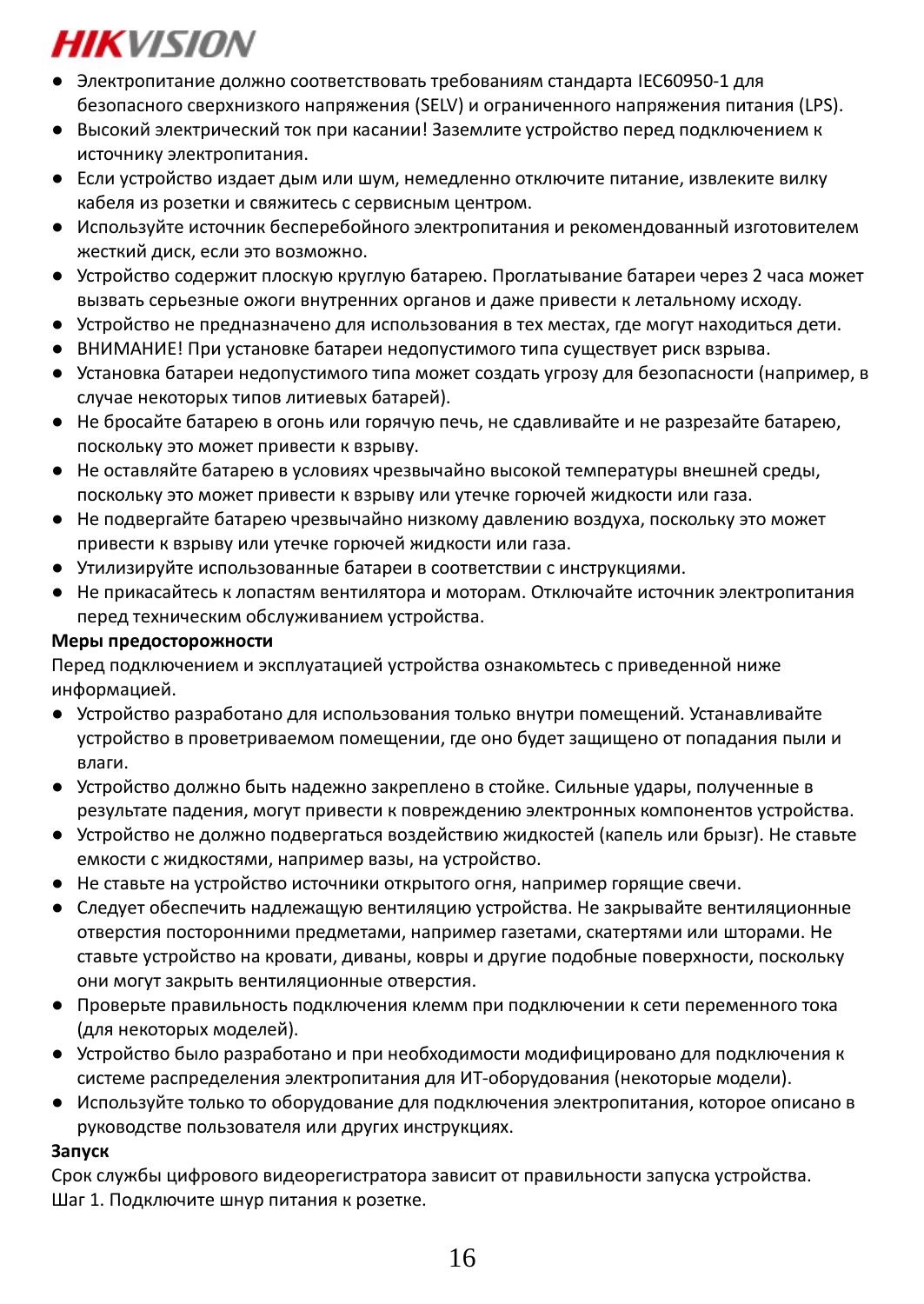Шаг 2. Нажмите на кнопку питания (располагается на передней или задней панели в зависимости от модели). Начнется запуск устройства.

## **Активация устройства**

Перед использованием устройства его необходимо активировать. Для этого необходимо задать пароль администратора. Устройство можно активировать с помощью браузера, инструмента SADP или программного обеспечения клиента.

Шаг 1. В полях **Создайте новый пароль** и **Повторите новый пароль** введите пароль.

Шаг 2. Задайте резервный адрес электронной почты, контрольные вопросы, настройте Hik-Connect и экспортируйте файл GUID для сброса пароля (необязательно).

Шаг 3. Задайте пароль для активации сетевых камер, подключенных к устройству.

Шаг 4. Нажмите **OK**, чтобы сохранить пароль и активировать устройство.

## **Nederlands**

### **Juridische informatie**

© 2020 Hangzhou Hikvision Digital Technology Co., Ltd. Alle rechten voorbehouden.

#### **Erkenning handelsmerken**

HIKVISION en andere handelsmerken en logo's van Hikvision zijn eigendom van Hikvision in verschillende jurisdicties. Andere hierna genoemde handelsmerken en logo's zijn eigendom van hun respectievelijke eigenaars.

HOMI": De termen HDMI en HDMI High-Definition Multimedia Interface en het HDMI-logo zijn handelsmerken of

geregistreerde handelsmerken van HDMI Licensing Administrator, Inc. in de Verenigde Staten en andere landen.

#### **Juridische disclaimer**

HET BESCHREVEN PRODUCT, MET DE HARDWARE, SOFTWARE EN FIRMWARE, WORDT VOOR ZOVER TOEGESTAAN DOOR VAN TOEPASSING ZIJNDE WETGEVING VERSCHAFT "ZOALS HET IS", MET ALLE STORINGEN EN FOUTEN, EN HIKVISION GEEFT GEEN WAARBORGEN, EXPLICIET OF IMPLICIET, INCLUSIEF EN ZONDER BEPERKINGEN, VOOR VERHANDELBAARHEID, BEVREDIGENDE KWALITEIT, GESCHIKTHEID VOOR EEN BEPAALD DOEL EN NIET-INBREUK DOOR EEN DERDE PARTIJ. HIKVISION, HAAR DIRECTEUREN, FUNCTIONARISSEN, WERKNEMERS OF AGENTEN ZIJN IN GEEN GEVAL AANSPRAKELIJK NAAR U VOOR ENIGE SPECIALE, GEVOLG-, BIJKOMENDE OF INDIRECTE SCHADE, INCLUSIEF, ONDER ANDERE, SCHADE VOOR VERLIES VAN BEDRIJFSWINSTEN, BEDRIJFSONDERBREKING OF VERLIES VAN GEGEVENS OF DOCUMENTATIE IN VERBAND MET HET GEBRUIK VAN DIT PRODUCT, ZELS ALS HIKVISION IS GEÏNFORMEERD OVER DE MOGELIJKHEID VAN ZULKE SCHADE. U ERKENT DAT DE AARD VAN INTERNET INHERENTE VEILIGHEIDSRISICO'S MET ZICH MEE BRENGT, EN HIKVISION GEEN ENKELE

VERANTWOORDELIJKHEID NEEMT VOOR ABNORMALE WERKING, PRIVACYLEKKEN OF ANDERE SCHADE DIE VOORTVLOEIT UIT CYBERAANVAL, HACKERAANVAL, VIRUSINFECTIE, OF ANDERE INTERNETVEILIGHEIDSRISICO'S; HIKVISION BIEDT INDIEN NODIG ECHTER TIJDELIJK TECHNISCHE ONDERSTEUNING.

DE WETGEVING BETREFFENDE BEWAKING VARIËREN PER JURISDICTIE. CONTROLEER ALLE RELEVANTE WETTEN IN UW JURISDICTIE VOORDAT U DIT PRODUCT GEBRUIKT OM TE VERZEKEREN DAT UW GEBRUIK VOLDOET AAN DE TOEPASSELIJKE WETGEVING. HIKVISION IS NIET AANSPRAKELIJK IN HET GEVAL DAT DIT PRODUCT WORDT GEBRUIKT VOOR ILLEGALE DOELEINDEN.

IN HET GEVAL VAN ENIGE CONFLICTEN TUSSEN DEZE HANDLEIDING EN DE TOEPASSELIJKE WETGEVING, PREVALEERT DE LAATSTE.

## **Informatie met betrekking tot regelgeving**

#### **EU-conformiteitsverklaring**

![](_page_17_Picture_22.jpeg)

Dit product en, indien van toepassing, ook de meegeleverde accessoires, zijn gemarkeerd met "CE" en voldoen daarom aan de toepasselijke geharmoniseerde Europese normen zoals opgenomen in de EMC-richtlijn 2014/30/EU, de Laagspanningsrichtlijn (LVD) 2014/35/EU en de RoHS-richtlijn 2011/65/EU.

![](_page_17_Picture_24.jpeg)

2012/19/EU (WEEE-richtlijn): Producten die met dit symbool zijn gemarkeerd mogen binnen de Europese Unie niet worden weggegooid als ongesorteerd huishoudelijk afval. Lever dit product voor een juiste recycling in bij uw plaatselijke leverancier bij aankoop van soortgelijke nieuwe apparatuur, of breng het naar daarvoor aangewezen inzamelpunten. Zie voor meer informatie: [www.recyclethis.info](http://www.recyclethis.info/)

![](_page_17_Picture_26.jpeg)

2006/66/EG (Batterijrichtlijn): Dit product bevat een batterij die binnen de Europese Unie niet mag worden weggegooid als ongesorteerd huishoudelijk afval. Zie de productdocumentatie voor specifieke informatie over de batterij. De batterij is gemarkeerd met dit symbool, dat letters kan bevatten die cadmium (Cd), lood (Pb) of kwik (Hg) aanduiden. Lever de batterij voor een juiste recycling in bij uw leverancier of bij een daarvoor aangewezen inzamelpunt. Zie voor meer informati[e: www.recyclethis.info](http://www.recyclethis.info/)

#### **Veiligheidsinstructies**

● Juiste configuratie van alle wachtwoorden en andere beveiligingsinstellingen is de verantwoordelijkheid van de installateur en/of de eindgebruiker.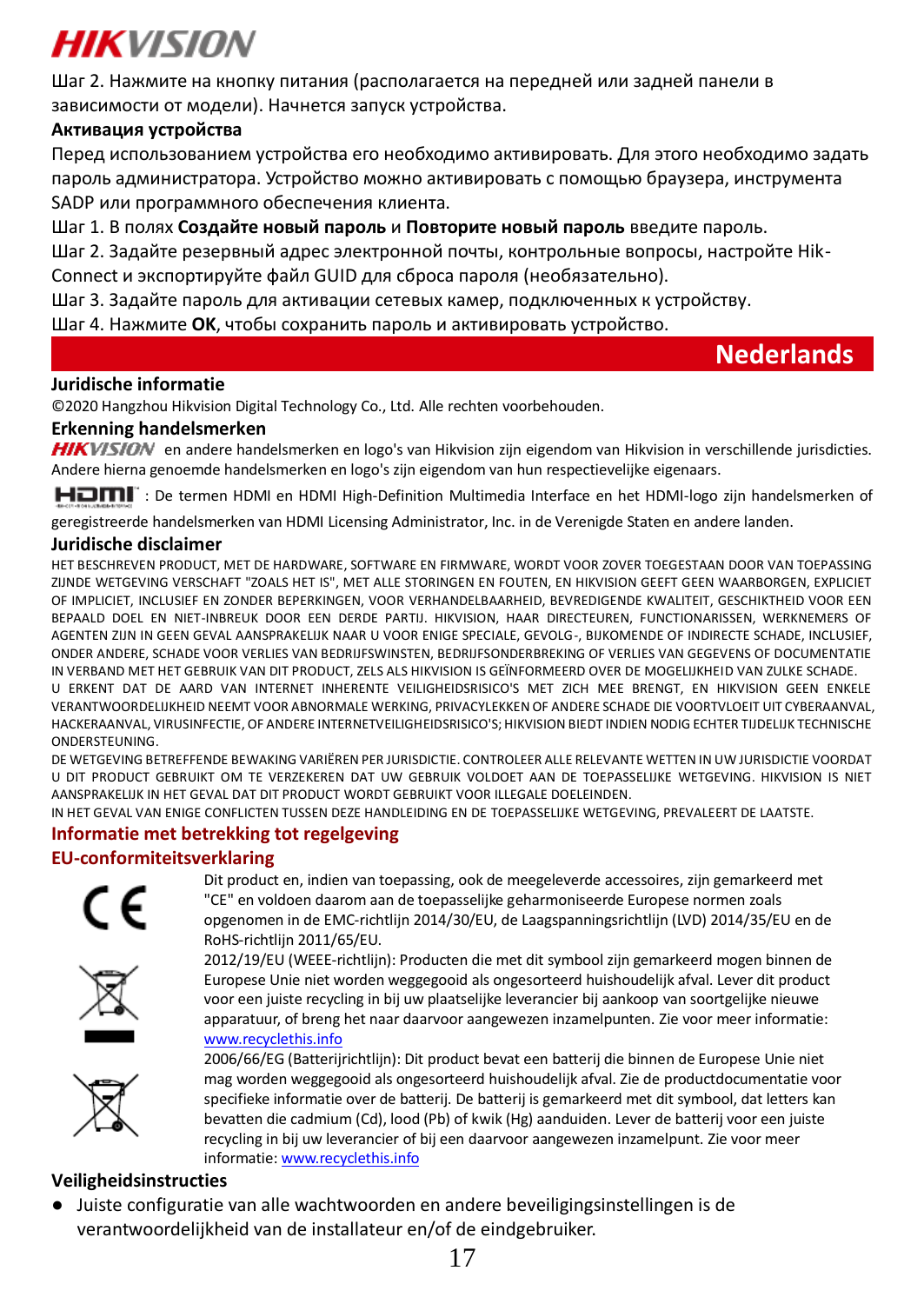- Steek de stekker goed in het stopcontact. Sluit niet meerdere apparaten aan op één voedingsadapter. Schakel het apparaat uit voordat u accessoires en randapparatuur aansluit en loskoppelt.
- Schokgevaar! Sluit alle voedingsbronnen af voor onderhoud.
- Het apparaat moet aangesloten zijn op een geaard stopcontact.
- Het stopcontact moet in de buurt van de apparatuur worden geïnstalleerd en eenvoudig toegankelijk zijn.
- geeft aan dat de spanningvoerende kabels en de externe bedrading die zijn aangesloten op de klemmen moeten worden geïnstalleerd door een geïnstrueerd persoon.
- Plaats het apparaat nooit op een onstabiele plek. De apparatuur kan dan vallen, wat ernstig letsel of de dood tot gevolg kan hebben.
- De ingangsspanning moet voldoen aan de SELV (Safety Extra Low Voltage) en de LPS (Limited Power Source) overeenkomstig IEC60950-1.
- Hoge contactstroom! Sluit aan op aarding voor u het aansluit op de stroomtoevoer.
- Als er rook, geur of geluid uit het apparaat komt, schakel het dan direct uit, haal de stekker van het netsnoer uit het stopcontact, en neem contact op met het servicecentrum.
- Gebruik het apparaat in combinatie met een UPS en gebruik, indien mogelijk, de door de fabriek aanbevolen harde schijf.
- Dit product bevat een knoopcelbatterij. Als de batterij wordt doorgeslikt, kan het binnen 2 uur ernstige interne brandwonden veroorzaken en zelfs de dood tot gevolg hebben.
- Deze apparatuur is niet geschikt voor gebruik op locaties waar waarschijnlijk kinderen aanwezig zijn.
- LET OP: Er bestaat explosiegevaar wanneer de batterij door een onjuist type wordt vervangen.
- Onjuiste vervanging van de batterij door een onjuist type kan een beveiliging omzeilen (bijvoorbeeld in het geval van sommige typen lithiumbatterijen).
- Gooi de batterij niet in vuur of een hete oven en plet of snij de batterij niet op mechanische wijze, want dat kan een explosie veroorzaken.
- Laat de batterij niet in een omgeving met een extreem hoge temperatuur liggen, want dat kan een explosie of het lekken van brandbare vloeistof of gas tot gevolg hebben.
- Stel de batterij niet bloot aan extreem lage luchtdruk, want dat kan een explosie of het lekken van brandbare vloeistof of gas tot gevolg hebben.
- Gooi gebruikte batterijen weg volgens de instructies
- Houd lichaamsdelen uit de buurt van de ventilatorbladen en de motoren. Ontkoppel de voeding tijdens onderhoud.

## **Preventieve en waarschuwende tips**

Neem de volgende tips in acht voordat u het apparaat aansluit en bedient:

- Het apparaat is alleen bedoeld voor binnenshuis gebruikt. Installeer in een goed geventileerde, stofvrije omgeving, uit de buurt van vloeistoffen.
- Zorg dat de recorder goed bevestigd is aan een rek of plank. Heftige schokken of stoten aan de recorder kunnen ervoor zorgen dat hij valt wat schade aan de gevoelige elektronica in de recorder kan veroorzaken.
- Het apparaat mag niet worden blootgesteld aan druppelend of spetterend water en er mogen geen objecten met vloeistoffen, zoals vazen, op het apparaat worden geplaatst.
- Plaats geen bronnen met open vuur, zoals brandende kaarsen, op het apparaat.
- De ventilatie mag niet worden belemmerd door afdekken van de ventilatieopeningen met voorwerpen zoals kranten, tafelkleden, gordijnen, enz. De ventilatieopeningen mogen nooit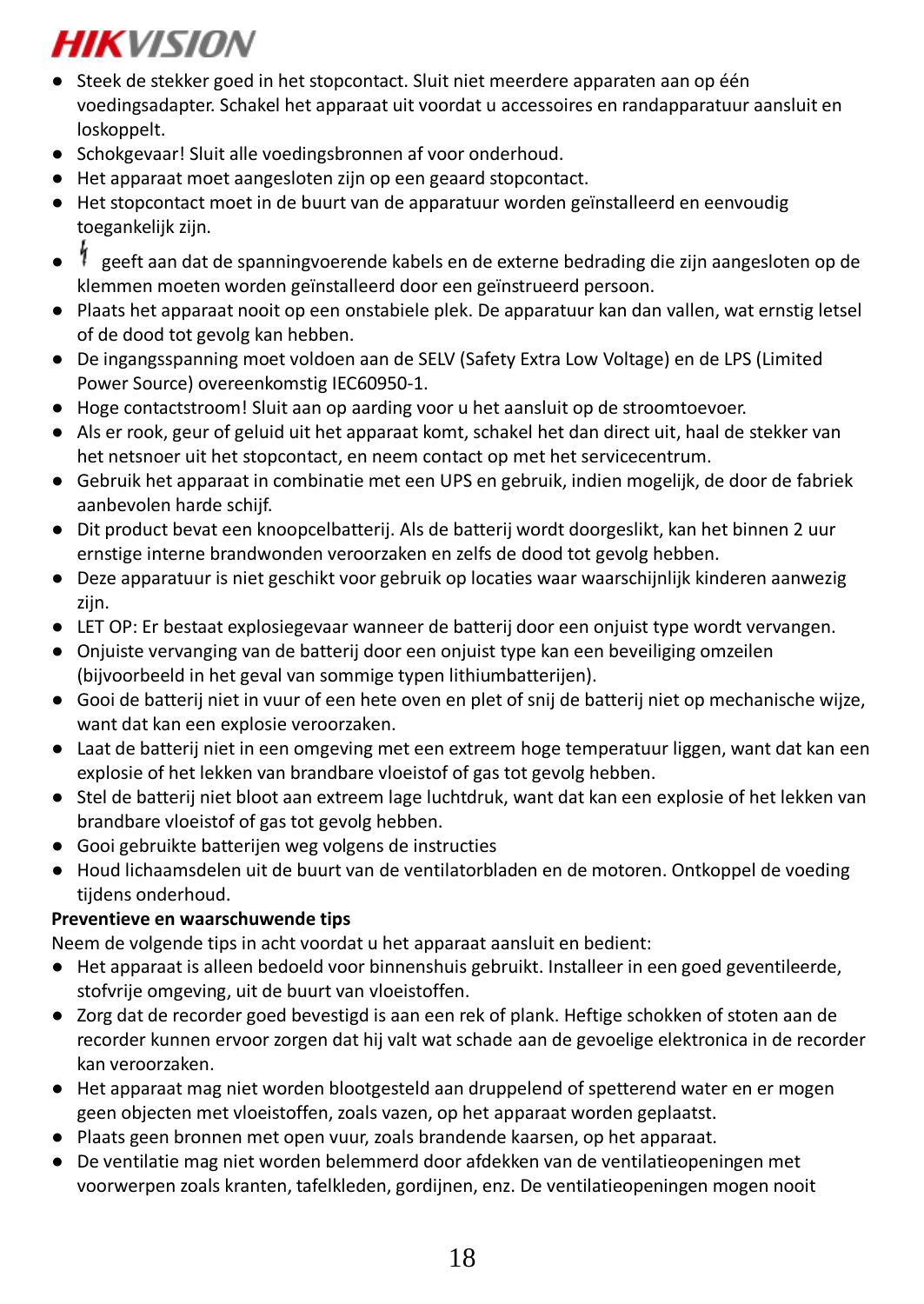worden geblokkeerd door de apparatuur op een bed, bank, tapijt of een ander soortgelijk oppervlak te plaatsen.

- Voor sommige modellen moet u controleren of de bekabeling van de klemmen voor verbinding is aangesloten op een AC-voedingsbron.
- Voor sommige modellen is het apparaat ontworpen, indien nodig, voor een verbinding met een ITvoedingsdistributiesysteem.
- Gebruik alleen voedingsbronnen die vermeld staan in de gebruikershandleiding of gebruikersinstructies.

### **Opstarten**

De juiste opstartprocedure is cruciaal voor een langere levensduur van de NVR/DVR. Stap 1: Sluit het netsnoer aan op een stopcontact.

Stap 2: Druk op de aan-/uitknop (sommige modellen hebben een aan-/uitknop op het voor- of achterpaneel). Het apparaat wordt opgestart.

### **Uw apparaat activeren**

Het apparaat kan niet worden bediend voor de activering. Voor het eerste gebruik, moet u een beheerderswachtwoord instellen voor de apparaatactivatie. U kunt het apparaat ook activeren via de webbrowser, SADP of clientsoftware.

Stap 1: Voer hetzelfde wachtwoord in bij **Nieuw wachtwoord maken** en **Bevestig wachtwoord.** Stap 2: Optioneel, stel een e-mailadres, Hik-Connect of beveiligingsvraag in of exporteer GUID om het wachtwoord in de toekomst opnieuw in te stellen.

Stap 3: Stel het wachtwoord in om de netwerkcamera('s) die zijn verbonden met het apparaat te activeren.

Stap 4: Klik op **OK** om het wachtwoord op te slaan en het apparaat te activeren.

### **Yasal Bilgi**

©2020 Hangzhou Hikvision Digital Technology Co., Ltd. Tüm hakları saklıdır.

#### **Ticari Markalar Onayı**

HIKVISION ve diğer Hikvision ticari markaları ve logoları Hikvision'ın çeşitli yargı mercilerindeki mülkleridir. Aşağıda bahsedilen diğer ticari markalar ve logolar kendi ilgili sahiplerinin mülkiyetindedir.

**Türkçe**

: HDMI ve HDMI Yüksek Çözünürlüklü Multimedya Arayüzü ve HDMI Logosu, Amerika Birleşik Devletleri ve diğer

ülkelerde HDMI Licensing Administrator, Inc. şirketinin ticari markaları veya tescilli ticari markalarıdır.

#### **Yasal Uyarı**

YÜRÜRLÜKTE OLAN YASALARCA İZİN VERİLEN AZAMİ ÖLÇÜDE DONANIMI, YAZILIMI VE AYGIT YAZILIMI İLE BİRLİKTE AÇIKLANAN ÜRÜN TÜM HATALAR VE ARIZALARLA BİRLİKTE "OLDUĞU GİBİ" SUNULMUŞTUR VE HIKVISION PAZARLANABİLİRLİK, TATMİN EDİCİ KALİTE, BELİRLİ BİR AMACA UYGUNLUK VE ÜÇÜNCÜ ŞAHIS HAKLARINI İHLAL ETMEME DAHİL OLMAK ÜZERE DOĞRUDAN VEYA DOLAYLI HERHANGİ BİR GARANTİDE BULUNMAMAKTADIR. HİÇBİR SURETTE HIKVISION, YÖNETİCİLERİ, MEMURLARI, ÇALIŞANLARI VEYA TEMSİLCİLERİ, SİZE KARŞI BU ÜRÜNÜN KULLANILMASI İLE BAĞLANTILI OLARAK ORTAYA ÇIKAN İŞ KÂRLARININ KAYBEDİLMESİ, İŞ KESİNTİSİ VEYA VERİ VEYA BELGELERİN KAYBEDİLMESİ DAHİL OLMAK ÜZERE HERHANGİ BİR ÖZEL, ARIZİ, TESADÜFİ VEYA DOLAYLI ZARAR İÇİN HIKVISION SÖZ KONUSU ZARARLARIN OLASILIĞI HAKKINDA BİLGİLENDİRİLMİŞ OLSA DAHİ SORUMLU OLMAYACAKTIR.

İNTERNETİN DOĞASININ DOĞAL GÜVENLİK RİSKLERİ BARINDIRDIĞINI KABUL EDİYORSUNUZ VE HIKVISION, SİBER SALDIRI, HACKER SALDIRISI, VİRÜS BULAŞMASI VEYA DİĞER İNTERNET GÜVENLİK RİSKLERİNDEN KAYNAKLANAN ANORMAL KULLANIM, GİZLİLİK SIZINTISI VEYA DİĞER ZARARLAR İÇİN HERHANGİ BİR SORUMLULUK KABUL ETMEZ; ANCAK, HIKVISION GEREKİRSE ZAMANINDA TEKNİK DESTEK SAĞLAYACAKTIR. GÖZETİM YASALARI ÜLKEDEN ÜLKEYE FARKLILIK GÖSTERİR. KULLANIMINIZIN YÜRÜRLÜKTE OLAN YASALARA UYGUN OLDUĞUNDAN EMİN OLMAK İÇİN LÜTFEN BU ÜRÜNÜ KULLANMADAN ÖNCE ÜLKENİZDEKİ İLGİLİ TÜM YASALARI KONTROL EDİN. HIKVISION BU ÜRÜNÜN YASADIŞI AMAÇLARLA KULLANILMASI HALİNDE HİÇBİR SURETTE SORUMLU OLMAYACAKTIR.

BU KILAVUZ İLE İLGİLİ YASA ARASINDA HERHANGİ BİR ÇELİŞKİ OLMASI DURUMUNDA, YENİ OLAN GEÇERLİDİR.

#### **Mevzuat Bilgisi**

#### **AB Uygunluk Beyanı**

Bu ürün ve birlikte verilen aksesuarlar (varsa) "CE" ile işaretlenmiştir ve bu nedenle ÈMC Direktifi 2014/30/EU, LVD Direktifi 2014/35/EU, RoHS Direktifi 2011/65/EU altında listelenen geçerli uyumlaştırılmış Avrupa standartlarına uygundur.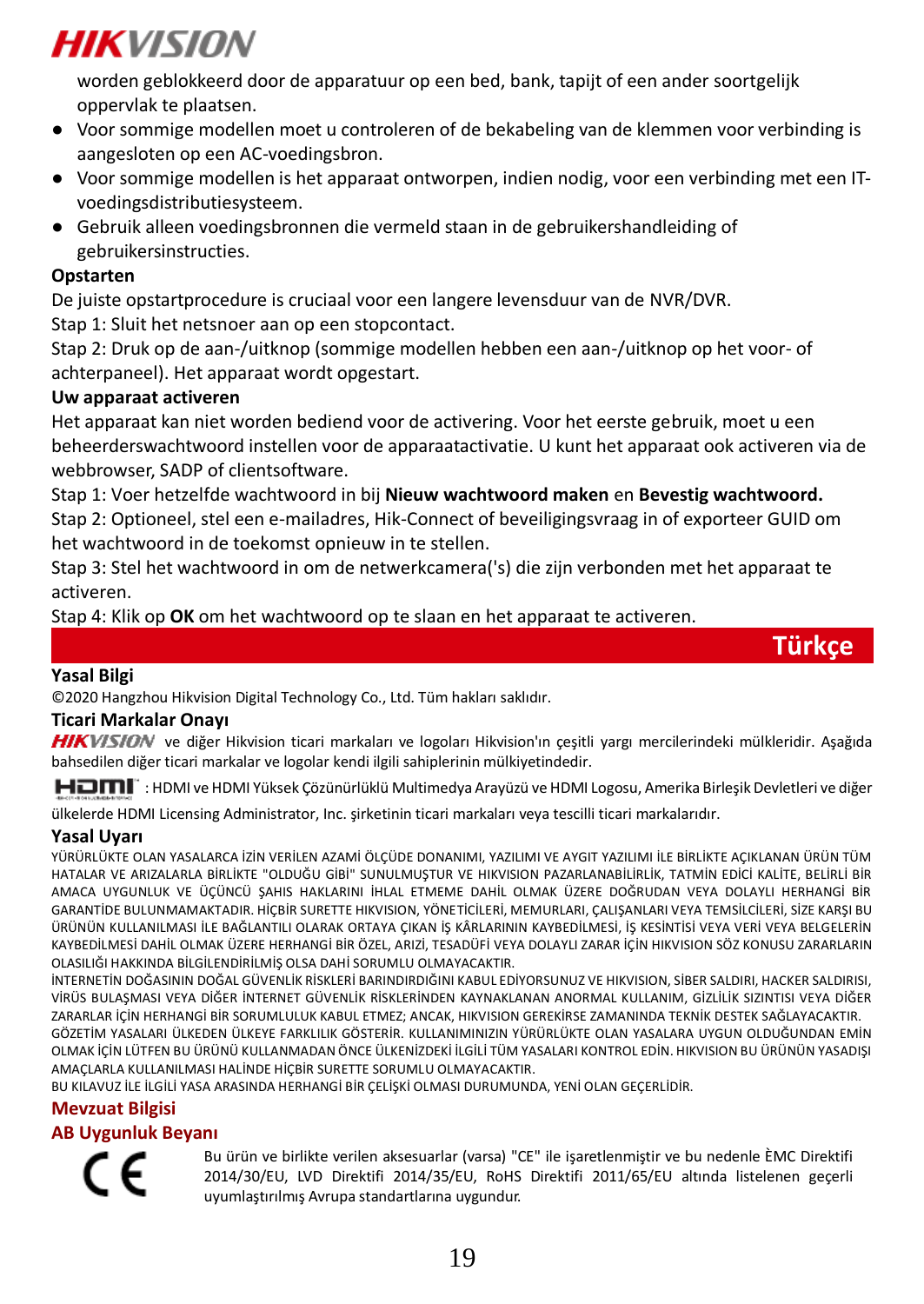![](_page_20_Picture_1.jpeg)

2012/19 / EU (WEEE direktifi): Bu simgeyle işaretlenen ürünler, Avrupa Birliği'nde ayrıştırılmamış belediye atığı olarak yok edilemez. Doğru geri dönüşüm için, eşdeğer yeni ekipman satın aldıktan sonra bu ürünü yerel tedarikçinize iade edin veya belirtilen toplama noktalarında imha edin. Daha fazla bilgi için bkz[: www.recyclethis.info](http://www.recyclethis.info/)

2006/66/EC (pil direktifi): Bu ürün, Avrupa Birliği'nde ayrıştırılmamış belediye atığı olarak imha edilemeyen bir pil içerir. Özel pil bilgileri için ürün belgelerine bakın. Pil, kadmiyum (Cd), kurşun (Pb) veya cıva (Hg) içerebildiğini belirtmek bu simgeyle işaretlenmiştir. Doğru geri dönüşüm için pili tedarikçinize veya belirlenmiş bir toplama noktasına iade edin. Daha fazla bilgi için bkz: [www.recyclethis.info](http://www.recyclethis.info/)

## **Güvenlik Talimatları**

- Tüm parolaların ve diğer güvenlik ayarlarının doğru yapılandırılması, yükleyicinin ve/veya son kullanıcının sorumluluğundadır.
- Fişi prize sıkıca takın. Bir güç adaptörüne birden fazla cihaz bağlamayın. Aksesuar ve çevre birimlerini bağlamadan ve bağlantısını kesmeden önce cihazı kapatın.
- Elektrik çarpma tehlikesi! Bakımdan önce tüm güç kaynaklarının bağlantısını kesin.
- Ekipman topraklı bir elektrik prizine takılmalıdır.
- Priz, ekipmanın yakınına kurulmalı ve kolayca erişilebilir olmalıdır.
- tehlikeli akım olduğunu gösterir ve terminallere bağlı harici kablo tesisatı eğitimli bir kişi tarafından kurulmalıdır.
- Ekipmanı asla sağlam olmayan bir yere yerleştirmeyin. Ekipmanın düşmesi ciddi kişisel yaralanmalara veya ölüme neden olabilir.
- Giriş voltajı, IEC60950-1'e göre SELV (Güvenlik Ekstra Düşük Voltaj) ve LPS (Sınırlı Güç Kaynağı) değerlerini karşılamalıdır.
- Yüksek dokunma akımı! Güç kaynağına bağlamadan önce toprağa bağlayın.
- Cihazdan duman, koku veya ses geliyorsa hemen gücü kapatarak güç kablosunun bağlantısını kesin ve ardından lütfen servis merkeziyle iletişime geçin.
- Cihazı UPS ile birlikte kullanın ve mümkünse fabrika tarafından önerilen HDD'yi kullanın.
- Bu ürün düğme hücre pil içerir. Pil yutulursa, yalnızca 2 saat içinde ciddi iç yanıklara ve ölüme neden olabilir.
- Bu ekipman çocukların sıklıkla bulunduğu yerlerde kullanım için uygun değildir.
- DİKKAT: Pil yanlış bir türle değiştirildiğinde patlama riski.
- Pilin yanlış türde bir pille uygun olmayan şekilde değiştirilmesi korumayı geçersiz hale getirebilir (örneğin, bazı lityum pil türleri).
- Pili ateşe veya sıcak fırına atmayın veya pili mekanik olarak patlayabilecek şekilde ezmeyin veya kesmeyin.
- Pili, patlamaya veya yanıcı sıvı veya gaz sızıntısına neden olabilecek aşırı yüksek sıcaklıktaki bir ortamda bırakmayın.
- Pili, patlamaya veya yanıcı sıvı veya gaz sızıntısına neden olabilecek aşırı düşük hava basıncına maruz bırakmayın.
- Bitmiş pilleri talimatlara göre atın
- Gövde parçalarını fan kanatlarından ve motorlardan uzak tutun. Bakım sırasında güç kaynağının bağlantısını kesin.

### **Önleyici ve Uyarıcı Tavsiyeler**

Cihazınızı bağlamadan ve çalıştırmadan önce lütfen aşağıdaki tavsiyeleri dikkate alın:

- Cihaz sadece iç mekanda kullanım için tasarlanmıştır. Sıvı bulunmayan, iyi havalandırılmış, tozsuz bir ortama kurun.
- Kayıt cihazının rafa düzgün bir şekilde sabitlendiğinden emin olun. Kayıt cihazının düşürülmesinden kaynaklanan ciddi sarsıntı veya çarpmalar, kayıt cihazı içindeki hassas elektronik parçalara zarar verebilir.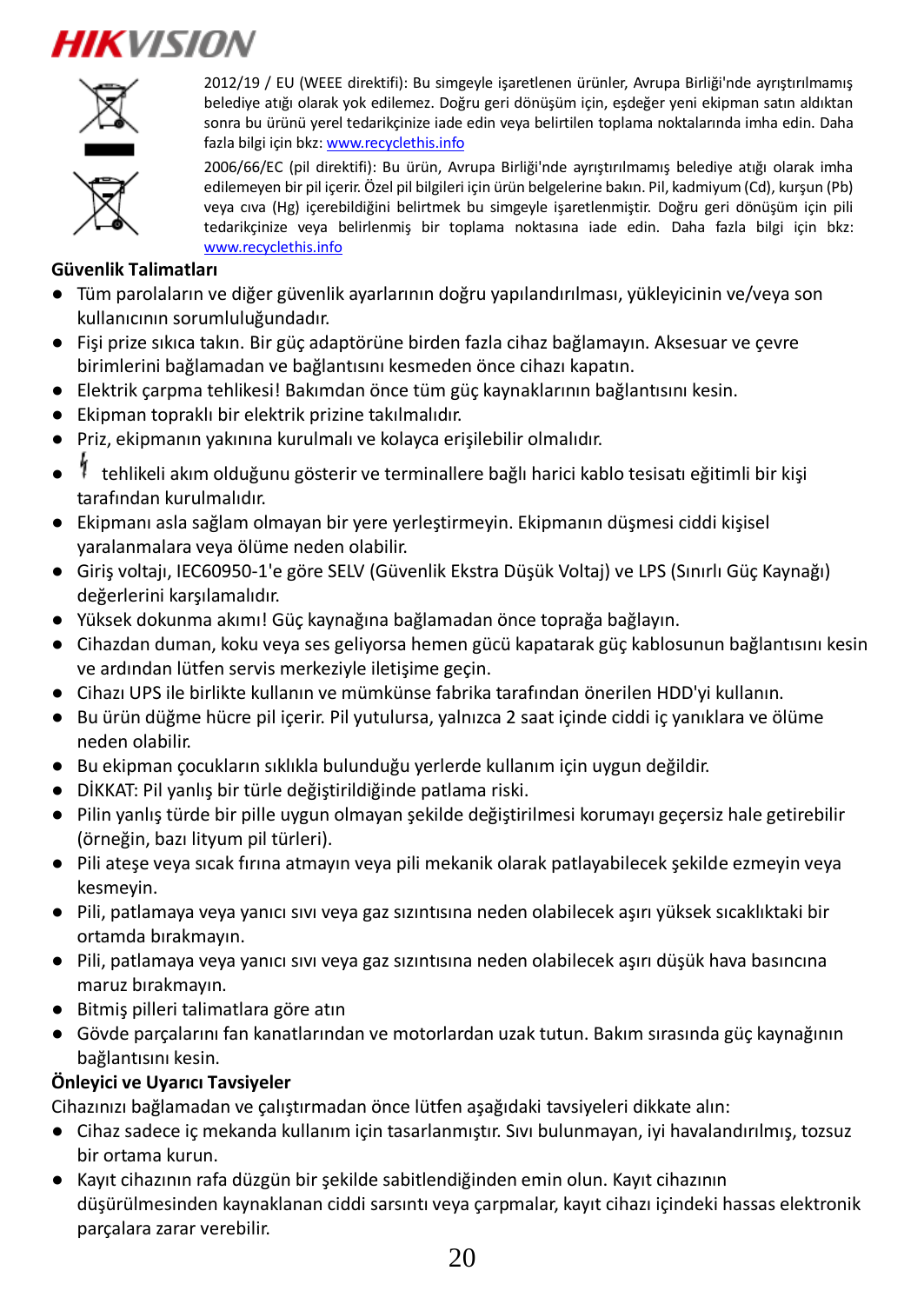- Ekipman, damlayan veya sıçrayan sıvılara maruz bırakılmamalı ve ekipmanın üzerine vazo gibi içi sıvı dolu nesneler konulmamalıdır.
- Ekipmanın üzerine yanan mum gibi açık alev kaynakları konulmamalıdır.
- Havalandırma açıklıkları gazete, masa örtüsü, perde vb. malzemelerle engellenmemelidir. Açıklıklar ekipmanın yatak, kanepe, halı veya benzeri bir yüzeye yerleştirilmesiyle kapatılmamalıdır.
- Belli modellerde, AC şebeke kaynağına bağlantı için terminallerin doğru kablo tesisatına sahip olduğundan emin olun.
- Belli modellerde, ekipman gerektiğinde BT güç dağıtım sistemine bağlanmak üzere değiştirilmiştir.
- Sadece kullanım kılavuzunda veya kullanıcı talimatlarında listelenen güç kaynaklarını kullanın.

### **Başlatın**

NVR/DVR'nin kullanım ömrünü uzatmak için doğru başlatma çok önemlidir.

Adım 1 Güç kaynağını elektrik prizine takın.

Adım 2 Güç düğmesine basın (belli modellerde güç düğmesi ön veya arka panelde olabilir). Cihaz çalışmaya başlar.

## **Cihazınızı Etkinleştirin**

Etkinleştirmeden önce hiçbir işleme izin verilmez. İlk kez erişim sağlarken cihazın etkinleştirilmesi için yönetici şifresinin ayarlanması gerekir. Cihazı web tarayıcısı, SADP veya istemci yazılımı aracılığıyla da etkinleştirebilirsiniz.

### Adım 1 **Yeni Şifre Oluştur** ve **Yeni Şifreyi Onayla** kısmına aynı şifreyi girin.

Adım 2 İsteğe bağlı olarak, gelecekte şifre sıfırlama işlemi için yedek e-posta, Hik-Connect, güvenlik soruları belirleyin veya GUID'yi dışa aktarın.

Adım 3 Cihaza bağlı ağ kameralarını etkinleştirmek için şifre belirleyin.

Adım 4 Şifreyi kaydetmek ve cihazı etkinleştirmek için **Tamam**'a tıklayın.

![](_page_21_Picture_17.jpeg)

©2020 Hangzhou Hikvision Digital Technology Co., Ltd. Všechna práva vyhrazena.

#### **Prohlášení o ochranných známkách**

HIKVISION a ostatní ochranné známky a loga společnosti Hikvision jsou vlastnictvím společnosti Hikvision v různých jurisdikcích. Ostatní níže uvedené ochranné známky a loga jsou vlastnictvím příslušných vlastníků.

**Čeština**

: Termíny HDMI a HDMI High-Definition Multimedia Interface a logo HDMI jsou ochrannými známkami nebo

registrovanými ochrannými známkami společnosti HDMI Licensing Administrator, Inc. v USA a dalších zemích.

#### **Prohlášení o vyloučení odpovědnosti**

POPISOVANÝ VÝROBEK JE DO MAXIMÁLNÍHO ROZSAHU POVOLENÉHO PŘÍSLUŠNÝMI ZÁKONY SPOLU SE SVÝM HARDWAREM, SOFTWAREM A FIRMWAREM POSKYTOVÁN "TAK, JAK JE" SE VŠEMI SVÝMI ZÁVADAMI A CHYBAMI A SPOLEČNOST HIKVISION NEPOSKYTUJE ŽÁDNÉ ZÁRUKY, VÝSLOVNĚ VYJÁDŘENÉ ANI VYPLÝVAJÍCÍ, VČETNĚ, ALE NIKOLI VÝHRADNĚ, PRODEJNOSTI, USPOKOJIVÉ KVALITY, VHODNOSTI PRO URČITÝ ÚČEL A BEZ NEOPRÁVNĚNÉHO ZÁSAHU DO PRÁV TŘETÍ STRANY. V ŽÁDNÉM PŘÍPADĚ NEBUDE SPOLEČNOST HIKVISION, JEJÍ ŘEDITELÉ, MANAŽEŘI, ZAMĚSTNANCI ANI ZÁSTUPCI ZODPOVĚDNÍ ZA JAKÉKOLI ZVLÁŠTNÍ, NÁSLEDNÉ, NÁHODNÉ NEBO NEPŘÍMÉ ŠKODY, VČETNĚ, MIMO JINÉ, ŠKOD ZE ZTRÁTY OBCHODNÍHO ZISKU, PŘERUŠENÍ OBCHODNÍ ČINNOSTI NEBO ZE ZTRÁTY DAT NEBO DOKUMENTACE VE SPOJENÍ S POUŽÍVÁNÍM TOHOTO VÝROBKU, A TO ANI V PŘÍPADĚ, ŽE SPOLEČNOST HIKVISION BYLA NA MOŽNOST TAKOVÝCHTO ŠKOD UPOZORNĚNA. BERETE NA VĚDOMÍ, ŽE INTERNET SVOU PODSTATOU PŘEDSTAVUJE SKRYTÁ BEZPEČNOSTNÍ RIZIKA A SPOLEČNOST HIKVISION PROTO NEPŘEBÍRÁ ŽÁDNOU ODPOVĚDNOST ZA NESTANDARDNÍ PROVOZNÍ CHOVÁNÍ, ÚNIK OSOBNÍCH ÚDAJŮ NEBO JINÉ ŠKODY VYPLÝVAJÍCÍ Z KYBERNETICKÉHO ČI HACKERSKÉHO ÚTOKU, NAPADENÍ VIREM NEBO ŠKODY ZPŮSOBENÉ JINÝMI INTERNETOVÝMI BEZPEČNOSTNÍMI RIZIKY; SPOLEČNOST HIKVISION VŠAK V PŘÍPADĚ POTŘEBY POSKYTNE VČASNOU TECHNICKOU PODPORU.

PRÁVO VZTAHUJÍCÍ SE KE SLEDOVÁNÍ SE LIŠÍ DLE JURISDIKCE. PŘED POUŽÍVÁNÍM TOHOTO VÝROBKU SI PŘEČTĚTE VŠECHNY PŘÍSLUŠNÉ ZÁKONY VAŠÍ JURISDIKCE, ABYSTE ZAJISTILI, ŽE POUŽÍVÁNÍ JE V SOULADU S PŘÍSLUŠNÝMI ZÁKONY. SPOLEČNOST HIKVISION NEPONESE ŽÁDNOU ZODPOVĚDNOST V PŘÍPADĚ, ŽE SE TENTO VÝROBEK POUŽÍVÁ K NELEGÁLNÍM ÚČELŮM.

V PŘÍPADĚ JAKÉHOKOLI ROZPORU MEZI TÍMTO NÁVODEM A PŘÍSLUŠNÝMI ZÁKONY PLATÍ DRUHÉ ZMÍNĚNÉ.

### **Právní informace**

### **EU prohlášení o shodě**

Tento výrobek a případně i dodané příslušenství isou označeny štítkem "CE", což znamená, že vyhovují příslušným harmonizovaným evropským normám uvedeným ve směrnici EMC 2014/30/EU, směrnici LVD 2014/35/EU a směrnici RoHS 2011/65/EU.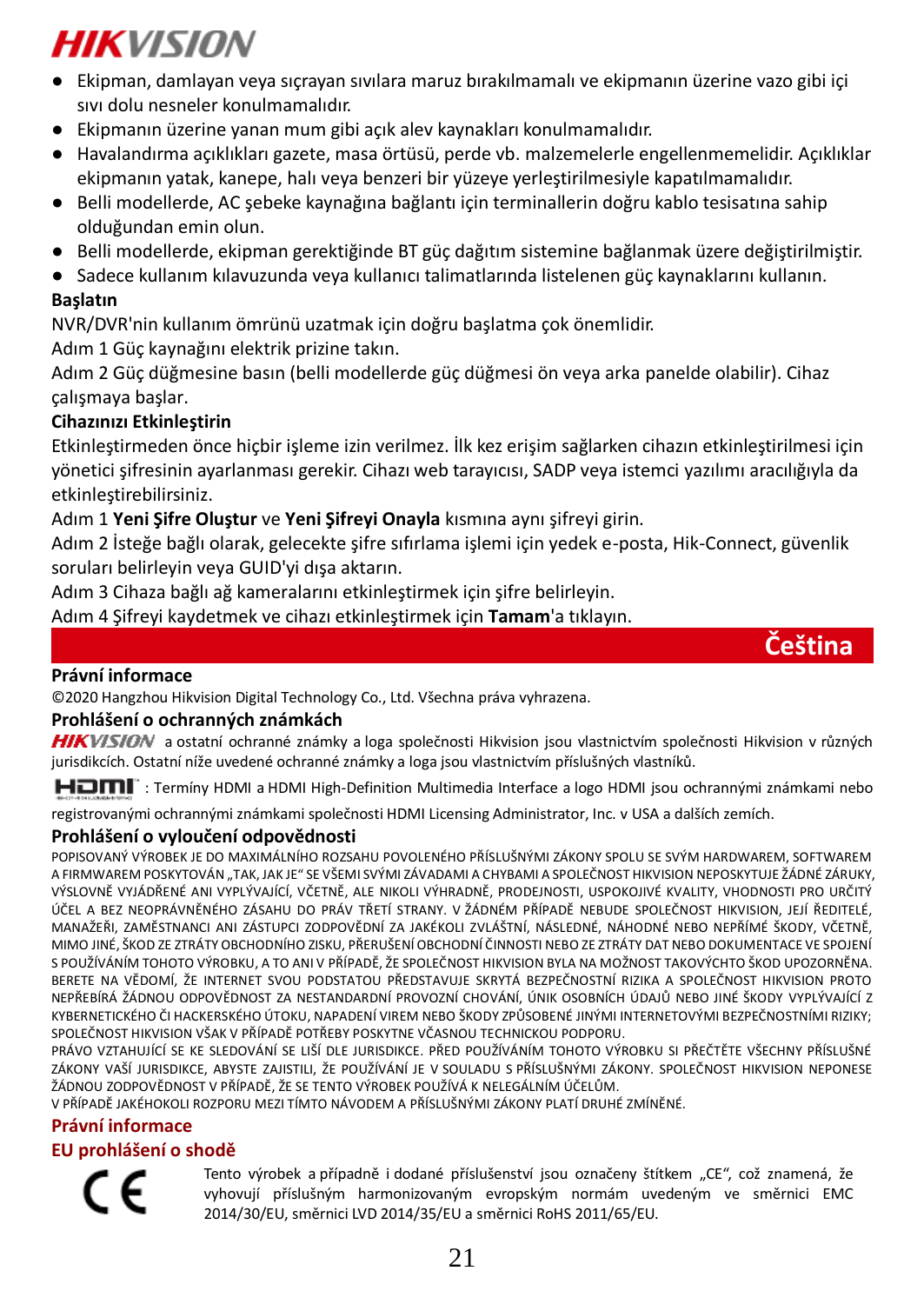![](_page_22_Picture_1.jpeg)

Směrnice 2012/19/ES (WEEE): Výrobky označené tímto symbolem nelze v Evropské unii likvidovat společně s netříděným domovním odpadem. Při zakoupení nového ekvivalentního výrobku tento výrobek řádně zrecyklujte vrácením svému místnímu dodavateli, nebo jej zlikvidujte odevzdáním v určených sběrných místech. Více informací naleznete na web[u: www.recyclethis.info](http://www.recyclethis.info/)

![](_page_22_Picture_3.jpeg)

Směrnice 2006/66/ES (týkající se baterií): Tento výrobek obsahuje baterii, kterou nelze v Evropské unii likvidovat společně s netříděným domovním odpadem. Konkrétní informace o baterii naleznete v dokumentaci výrobku. Baterie je označena tímto symbolem, který může obsahovat písmena značící kadmium (Cd), olovo (Pb) nebo rtuť (Hg). Baterii řádně zlikvidujte odevzdáním svému dodavateli nebo na určeném sběrném místě. Více informací naleznete na webu: [www.recyclethis.info](http://www.recyclethis.info/)

### **Bezpečnostní pokyny**

- Zodpovědnost za správnou konfiguraci všech hesel a ostatních bezpečnostních opatření nese montážní pracovník nebo koncový uživatel.
- Zástrčku pevně připojte do síťové zásuvky. Nepřipojujte k jedinému napájecímu adaptéru více zařízení. Odpojte zařízení dříve, než přikročíte k připojení nebo odpojení příslušenství a periferních zařízení.
- Nebezpečí úrazu! Před údržbou odpojte všechny zdroje napájení.
- Zařízení musí být připojeno k uzemněné síťové zásuvce.
- Síťová zásuvka musí být namontována v blízkosti zařízení a musí být snadno přístupná.
- označuje nebezpečné kabely pod napětím nebo pod proudem. Připojení externí kabeláže ke svorkám proto musí provádět vyškolená osoba.
- Zařízení nikdy neumisťujte na nestabilní místo. Zařízení může spadnout a způsobit vážné zranění nebo smrt.
- · Vstupní napětí musí splňovat standard ochrany SELV ("Safety Extra Low Voltage", velmi nízké bezpečnostní napětí) a LPS ("Limited Power Source", omezený zdroj napájení) podle normy IEC60950-1.
- Vysoký dotykový proud! Před připojením k napájení proveďte uzemnění.
- Pokud ze zařízení vychází kouř, zápach nebo hluk, zařízení okamžitě vypněte a odpojte napájecí kabel. Poté se obraťte na servisní středisko.
- Zařízení používejte se záložním napájecím zdrojem (UPS), a pokud je to možné, používejte pevný disk doporučený výrobcem.
- Tento výrobek obsahuje knoflíkovou baterii. Spolknutá baterie může již za 2 hodiny způsobit závažné vnitřní popáleniny a může vést i k smrti.
- Toto zařízení není vhodné pro použití v místech, na kterých se mohou vyskytovat děti.
- UPOZORNĚNÍ: Při výměně baterie za nesprávný typ hrozí nebezpečí výbuchu.
- Vyměníte-li baterii za nesprávný typ, může dojít k poškození pojistky (například v případě některých typů lithiových baterií).
- Baterii nevhazujte do ohně, nevkládejte do horké trouby, mechanicky ji nedrťte ani neřezejte. Mohlo by dojít k výbuchu.
- Neponechávejte baterii v prostředí s extrémně vysokou teplotou, protože by mohlo dojít k výbuchu nebo úniku hořlavé kapaliny nebo plynu.
- Nevystavujte baterii extrémně nízkému tlaku vzduchu, protože by mohlo dojít k výbuchu nebo úniku hořlavé kapaliny nebo plynu.
- Použité baterie zlikvidujte podle pokynů.
- Udržujte části těla stranou od lopatek ventilátoru a motorů. Při provádění servisu musí být zdroj napájení odpojen.

## **Tipy k zajištění ochrany a předcházení nebezpečí**

Než zařízení připojíte k napájení a uvedete do provozu, přečtěte si následující tipy: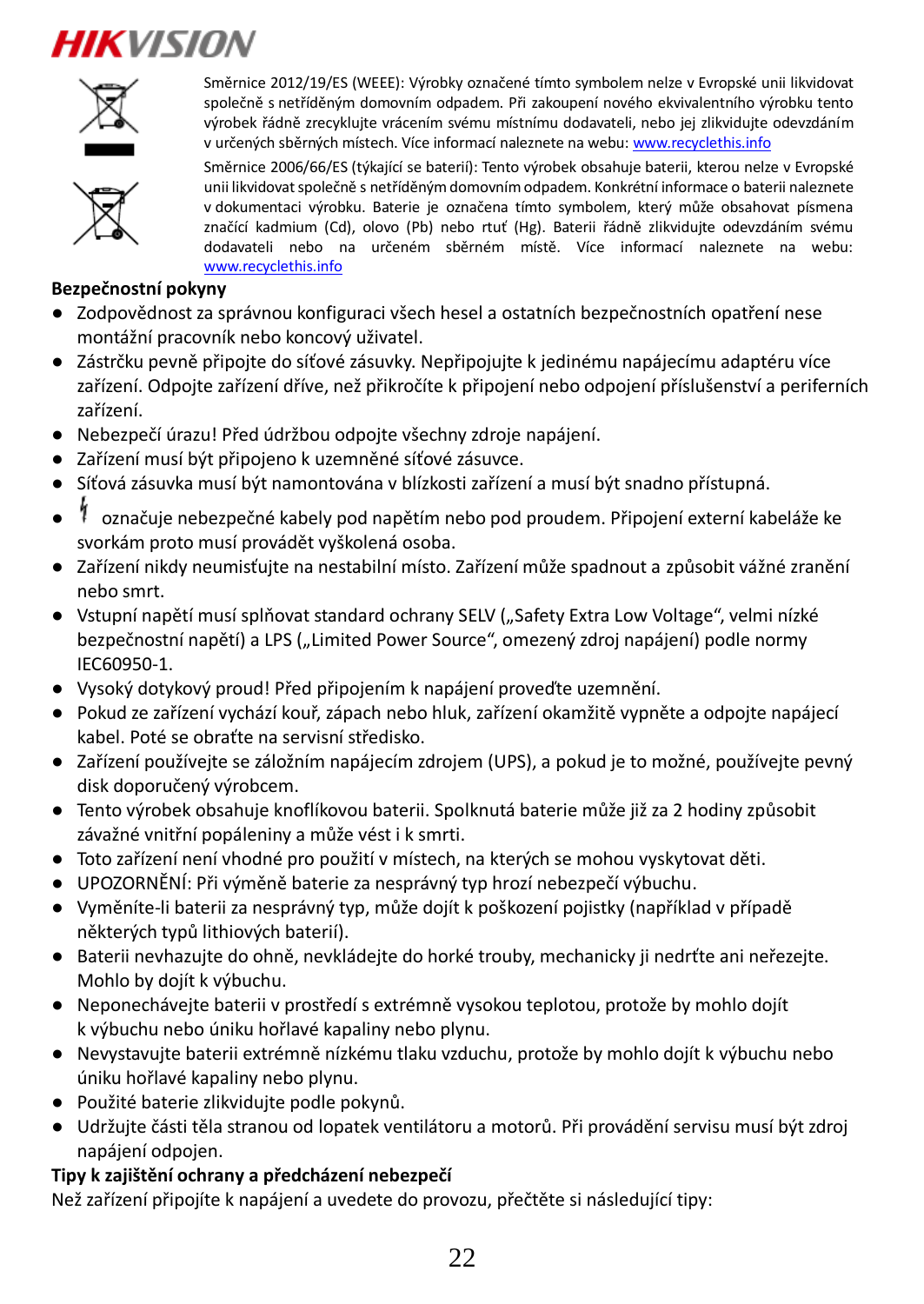- Zařízení je určeno k používání pouze ve vnitřních prostorech. Instalujte jej v dobře větraných bezprašných prostředích bez přítomnosti kapalin.
- Zajistěte, aby byl rekordér k racku nebo polici pevně připevněn. Silnější nárazy nebo otřesy rekordéru, ke kterým by došlo při pádu, by mohly poškodit citlivou elektroniku uvnitř zařízení.
- Zařízení nesmí být vystaveno kapající ani stříkající vodě. Nesmí na něj být ani pokládány předměty naplněné vodou, například vázy.
- Na zařízení se nesmí pokládat zdroje otevřeného ohně jako například hořící svíčky.
- Odvětrávání nesmí být nikdy omezeno zakrytím ventilačních otvorů předměty, jako jsou noviny, ubrusy, záclony apod. Nikdy nesmí dojít k zablokování otvorů tím, že je zařízení umístěno na posteli, pohovce, koberci nebo jiném podobném povrchu.
- Zajistěte u určitých modelů při připojení ke zdroji střídavého proudu správné zapojení svorek.
- Určité modely tohoto zařízení byly navrženy tak, aby byly v případě potřeby upraveny k připojení do rozvodného systému IT.
- Používejte pouze napájecí zdroje uvedené v návodu k obsluze nebo v příručce pro uživatele. **Spuštění**

Správné spuštění je rozhodující pro prodloužení životnosti zařízení NVR/DVR.

Krok 1: Připojte napájení k elektrické zásuvce.

Krok 2: Stiskněte vypínač (některé modely mohou mít vypínač na přední straně, některé na zadní straně). Zařízení se začne spouštět.

## **Aktivace zařízení**

Než zařízení aktivujete, nebude povolena žádná akce. Při prvním přístupu je nutné nastavit heslo správce k aktivaci zařízení. Zařízení lze také aktivovat prostřednictvím webového prohlížeče, nástroje SADP nebo klientského softwaru.

Krok 1: Zadejte totožné heslo do pole **Vytvořit nové heslo** a **Potvrdit heslo**.

Krok 2: Volitelně nastavte vyhrazený e-mail, službu Hik-Connect, bezpečnostní otázky nebo exportujte identifikátor GUID pro resetování hesla v budoucnosti.

Krok 3: Nastavte heslo k aktivaci síťových kamer připojených k zařízení.

Krok 4: Kliknutím na tlačítko **OK** heslo uložte a aktivujte zařízení.

## **Dansk**

### **Juridisk information**

© 2020 Hangzhou Hikvision Digital Technology Co., Ltd. Alle rettigheder forbeholdes.

## **Anerkendelse af varemæ rker**

HIKVISION og andre af Hikvisions varemærker og logoer tilhører Hikvision i forskellige jurisdiktioner. Andre varemærker og logoer nævnt nedenfor tilhører deres respektive ejere.

HOMI": Termerne HDMI og HDMI High-Definition Multimedia Interface samt HDMI-logoet er varemærker eller registrerede varemæ rker tilhørende HDMI Licensing Administrator, Inc. i USA og andre lande.

#### **Juridisk ansvarsfraskrivelse**

I STØRST MULIGT OMFANG, SOM TILLADT VED GÆLDENDE LOV, LEVERES DET BESKREVNE PRODUKT MED TILHØRENDE HARDWARE. SOFTWARE OG FIRMWARE "SOM DET ER OG FOREFINDES" MED ALLE DEFEKTER OG FEJL, OG HIKVISION UDSTEDER INGEN GARANTIER, HVERKEN UDTRYKKELIGE ELLER UNDERFORSTÅEDE, INKL. UDEN BEGRÆ NSNING, VEDRØ RENDE SALGBARHED, TILFREDSSTILLENDE KVALITET, EGNETHED TIL BESTEMTE FORMÅL OG IKKE-KRÆ NKELSE AF TREDJEPART. UNDER INGEN OMSTÆ NDIGHEDER ER HIKVISION, DETS BESTYRELSESMEDLEMMER, DETS DIREKTION, ANSATTE ELLER AGENTER ANSVARLIG OVER FOR DIG FOR SÆRLIGE, HÆNDELIGE ELLER FØLGESKADER, INKL. BL.A. SKADER SOM FØLGE AF DRIFTSTAB, DRIFTSFORSTYRRELSER ELLER TAB AF DATA ELLER DOKUMENTATION I FORBINDELSE MED BRUGEN AF DETTE PRODUKT, SELVOM HIKVISION ER BLEVET UNDERRETTET OM MULIGHEDEN FOR SÅDANNE SKADER. DU ANERKENDER, AT INTERNETTET INDEHOLDER INDBYGGEDE SIKKERHEDSRISICI. HIKVISION PÅTAGER SIG INTET ANSVAR FOR UNORMAL DRIFT, LÆ KAGE AF PERSONLIGE OPLYSNINGER ELLER ANDRE SKADER SOM FØ LGE AF CYBERANGREB, HACKERANGREB, VIRUSANGREB ELLER ANDRE INTERNETSIKKERHEDSRISICI. HIKVISION VIL DOG YDE EVENTUEL NØ DVENDIG OG RETTIDIG TEKNISK BISTAND.

OVERVÅGNINGSLOVGIVNINGEN VARIERER FRA JURISDIKTION TIL JURISDIKTION. KONTROLLÉR AL RELEVANT LOVGIVNING I DIN JURISDIKTION, FØR DU BRUGER DETTE PRODUKT, FOR AT SIKRE, AT ANVENDELSEN HERAF ER I OVERENSSTEMMELSE MED GÆLDENDE LOVGIVNING. HIKVISION PÅTAGER SIG INTET ANSVAR, SÅFREMT PRODUKTET BRUGES TIL ULOVLIGE FORMÅL.

I TILFÆLDE AF UOVERENSSTEMMELSE MELLEM VEJLEDNINGEN OG GÆLDENDE LOVGIVNING GÆLDER SIDSTNÆVNTE.

#### **Lovgivningsmæ ssige oplysninger**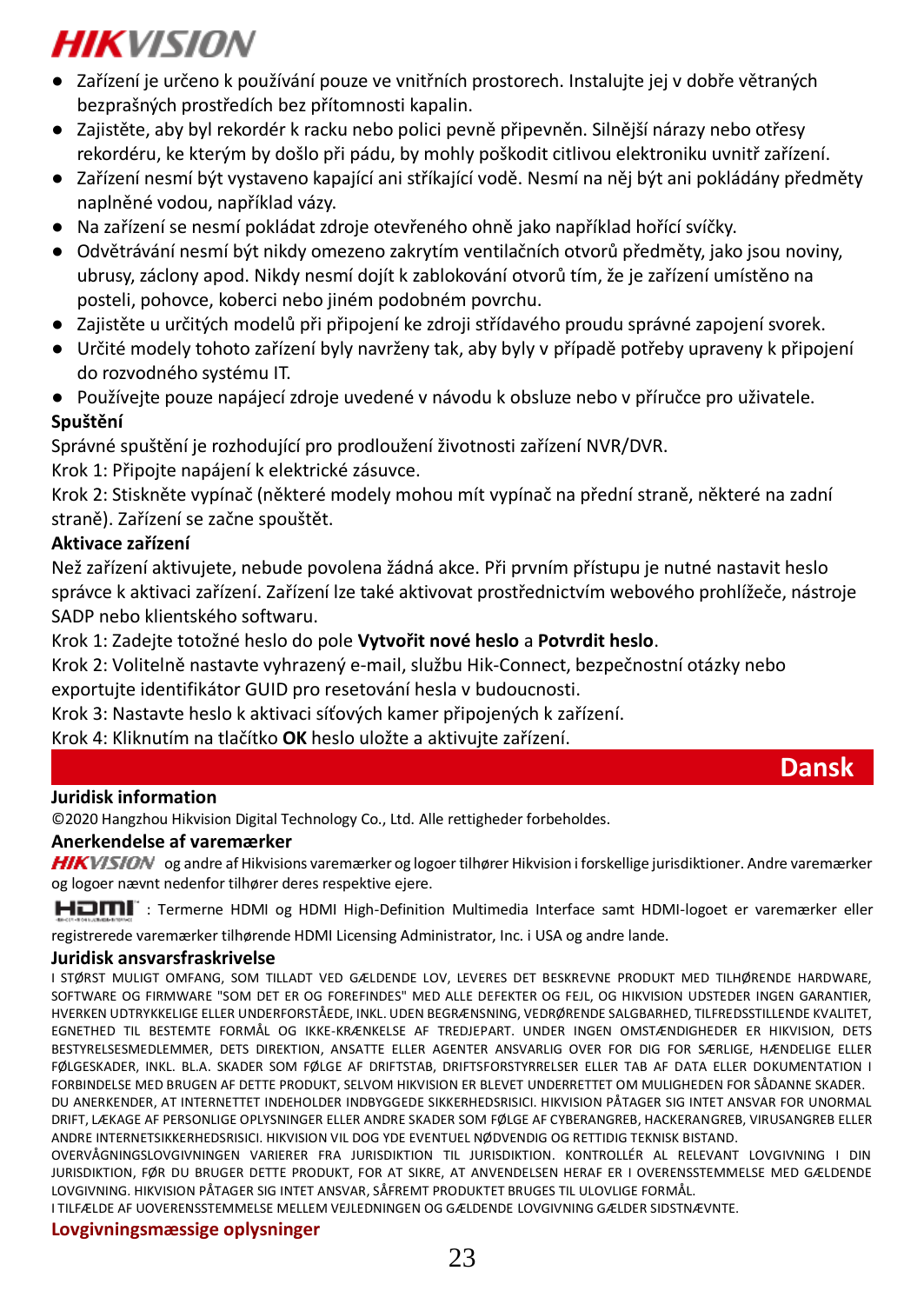## **EU-overensstemmelseserklæ ring**

![](_page_24_Picture_2.jpeg)

![](_page_24_Picture_4.jpeg)

Dette produkt og medfølgende tilbehør (hvis det er relevant) er mærket med "CE" og overholder derfor de gældende harmoniserede europæiske standarder, der er opført i direktivet 2014/30/EU om elektromagnetisk kompatibilitet, lavspændingsdirektivet 2014/35/EU og RoHS-direktivet 2011/65/EU.

2012/19/EU (WEEE-direktivet): Produkter, der er mærket med dette symbol, kan ikke bortskaffes som almindeligt husholdningsaffald i EU. Med henblik på korrekt genbrug skal du aflevere produktet til din lokale leverandør ved køb af tilsvarende nyt udstyr eller aflevere det på et dertil indrettet indleveringssted. Du kan få flere oplysninger he[r: www.recyclethis.info](http://www.recyclethis.info/)

2006/66/EF (batteridirektivet): Dette produkt indeholder et batteri, som ikke kan bortskaffes sammen med almindeligt husholdningsaffald i EU. Find specifikke oplysninger om batteriet i produktdokumentationen. Batteriet er mærket med dette symbol, som kan indeholde bogstaver, der indikerer indhold af kadmium (Cd), bly (Pb) eller kviksølv (Hg). Med henblik på korrekt genbrug skal du aflevere batteriet til din leverandør eller til et dertil indrettet indleveringssted. Du kan få flere oplysninger he[r: www.recyclethis.info](http://www.recyclethis.info/)

#### **Sikkerhedsanvisninger**

- Installatøren og/eller slutbrugeren er ansvarlig for korrekt konfiguration af alle adgangskoder og andre sikkerhedsindstillinger.
- Tryk stikket godt fast i stikkontakten. Slut ikke flere enheder til samme strømadapter. Sluk enheden, før du tilslutter eller frakobler tilbehør og eksterne enheder.
- Fare for elektrisk stød! Afbryd alle strømkilder før udførelse af vedligeholdelse.
- Udstyret skal sluttes til en stikkontakt på elnettet med jordforbindelse.
- Stikkontakten skal være installeret i nærheden af udstyret og være nemt tilgængelig.
- angiver farlig strømførende ledning. Den eksterne kabelføring af terminalerne skal installeres af en kvalificeret person.
- Placér aldrig udstyret på et usikkert underlag. Udstyret kan vælte og forårsage alvorlig personskade eller død.
- Indgangsspændingen skal overholde SELV (beskyttelse ved ekstra lav spænding) og LPS (begrænset strømkilde) iht. IEC60950-1.
- Høj berøringsstrøm! Slut til jord, inden du slutter til strømforsyningen.
- Hvis enheden afgiver røg, lugt eller støj, skal du straks slukke for strømmen og trække netledningen ud. Derefter skal du kontakte servicecentret.
- Brug enheden sammen med en UPS, og brug om muligt en harddisk af en type, der er anbefalet af producenten.
- Produktet indeholder et mønt-/knapcellebatteri. Hvis batteriet sluges, kan det forårsage alvorlige indvendige forbrændinger på blot 2 timer, og det kan føre til dødsfald.
- Udstyret er ikke egnet til brug på steder, hvor det er sandsynligt, at børn er til stede.
- FORSIGTIG: Der er eksplosionsfare, hvis batteriet udskiftes med en ukorrekt type.
- Udskiftning af batteriet med et batteri af forkert type kan sætte en sikkerhedsforanstaltning ud af kraft (gælder fx for visse litium-batterityper).
- Bortskaf ikke batteriet i åben ild eller en varm ovn. Knus ikke og skær ikke i batteriet, da dette kan forårsage en eksplosion.
- Opbevar ikke batteriet i omgivelser med ekstremt høje temperaturer, da det kan medføre en eksplosion eller lækage af brandfarlig væske eller luftart.
- Opbevar ikke batteriet i omgivelser med ekstremt lavt lufttryk, da det kan medføre en eksplosion eller lækage af brandfarlig væske eller luftart.
- Bortskaf brugte batterier i henhold til anvisningerne
- Hold kropsdele væk fra ventilatorvinger og motorer. Afbryd strømkilden under udførelse af service.

#### **Forebyggende og advarende råd**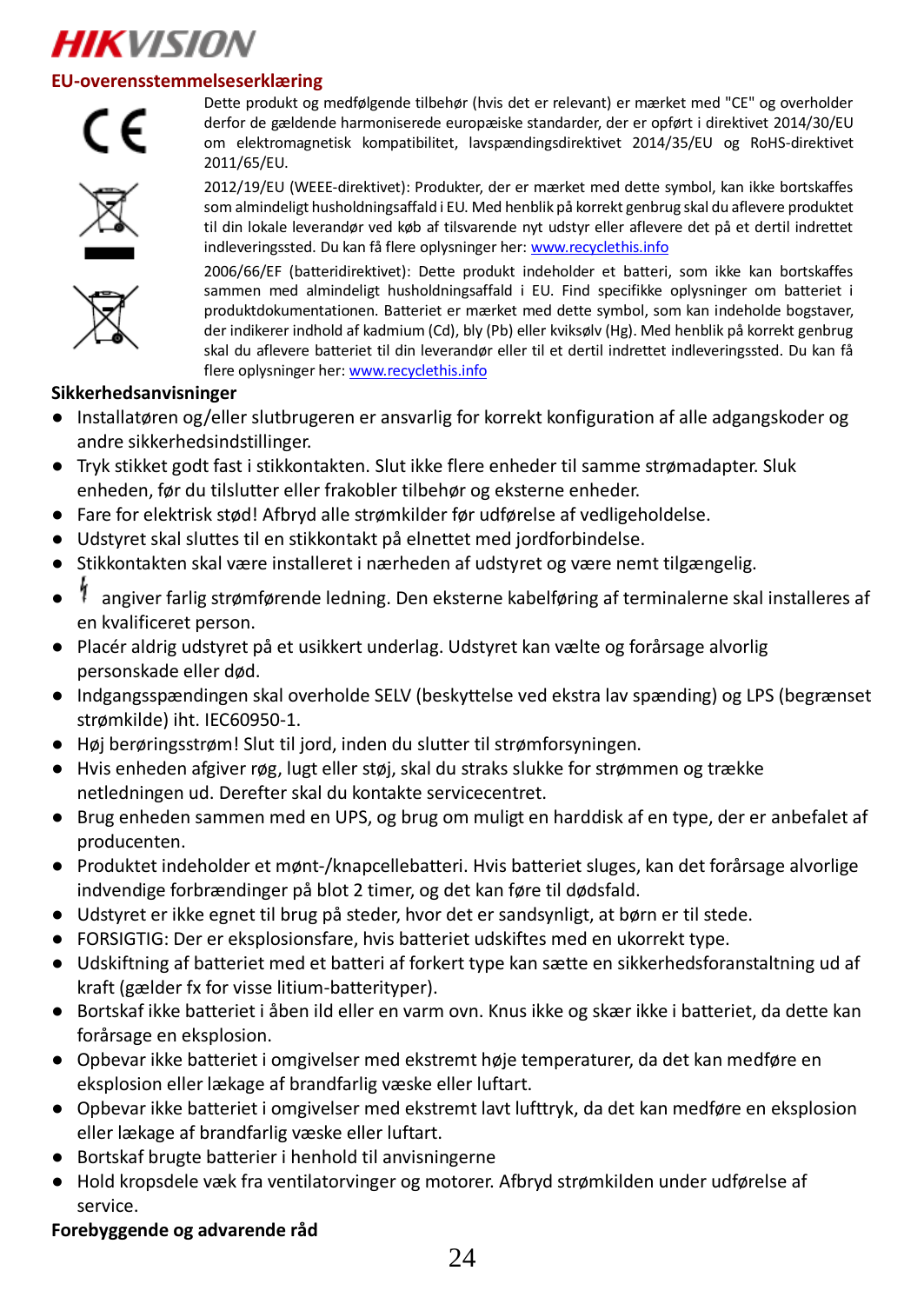Inden du tilslutter og betjener enheden, skal du følge følgende råd:

- Enheden er udelukkende designet til indendørs brug. Placér enheden i et støvfrit, velventileret miljø, hvor den ikke udsættes for væske.
- Sørg for, at optageren er fastgjort behørigt til et rack eller en hylde. Optagerens følsomme elektronik kan beskadiges, hvis den tabes på gulvet eller udsættes for alvorlige stød eller rystelser.
- Udsæt ikke udstyret for dryp eller sprøjt, og placér ikke genstande med væske, såsom vaser, oven på udstyret.
- Placér ikke kilder med åben ild, såsom et tændt stearinlys, oven på udstyret.
- Ventilationen må ikke blokeres ved at dække ventilationsåbningerne med genstande, såsom aviser, duge, gardiner osv. Åbningerne må aldrig blokeres ved at placere udstyret på en seng, en sofa, et tæppe eller en lignende overflade.
- For visse modeller skal du sørge for korrekt kabelføring af terminalerne for tilslutning til en strømforsyning med vekselstrøm.
- For visse modeller kan udstyret efter behov ændres til tilslutning til et strømfordelingssystem med klassifikation IT.
- Brug kun strømforsyninger, der er angivet i brugervejledningen.

#### **Opstart**

Korrekt opstart er væsentlig for at forlænge NVR/DVR-enhedens levetid.

Trin 1: Sæt strømforsyningen i en stikkontakt.

Trin 2: Tryk på afbryderen (afbryderen på visse modeller sidder muligvis på front- eller bagpanelet). Enheden starter.

## **Aktivér enheden**

Enheden kan ikke bruges, før aktivering er foretaget. Ved første adgang kræver den, at du indstiller en administratoradgangskode til aktivering af enheden. Du kan også aktivere enheden via en webbrowser, SADP eller klientsoftware.

Trin 1: Indtast den samme adgangskode i felterne **Opret ny adgangskode** og **Bekræ ft ny adgangskode**.

Trin 2: Du kan alternativt indstille en reserveret e-mailadresse, Hik-Connect, sikkerhedsspørgsmål eller eksportere GUID til nulstilling af adgangskode i fremtiden.

Trin 3: Indstil adgangskoden for at aktivere de netvæ rkskameraer, der er sluttede til enheden.

Trin 4: Klik på **OK** for at gemme adgangskoden og aktivere enheden.

![](_page_25_Picture_20.jpeg)

#### **Jogi információk**

© 2020 Hangzhou Hikvision Digital Technology Co., Ltd. Minden jog fenntartva.

#### **Védjegynyilatkozat**

HIKVISION valamint a Hikvision egyéb védjegyei és logói a Hikvision tulajdonát képezik különböző joghatóságokban. Az alább említett más védjegyek és logók a megfelelő tulajdonosok tulajdonát képezik.

: A HDMI és a HDMI High-Definition Multimedia Interface kifejezés, valamint a HDMI logó a HDMI Licensing

Administrator, Inc. védjegye vagy bejegyzett védjegye az Egyesült Államokban és más országokban.

### **Jogi nyilatkozat**

AZ ITT ISMERTETETT TERMÉK, VALAMINT ANNAK HARDVERE, SZOFTVERE ÉS FIRMWARE-E A TÖ RVÉNY ÁLTAL MEGENGEDETT LEGTELJESEBB MÉRTÉKIG "AZ ADOTT ÁLLAPOTBAN", MINDEN ESETLEGES HIBÁJÁVAL EGYÜTT ÁLL RENDELKEZÉSRE, ÉS A HIKVISION EZEKRE SEM KIFEJEZETT, SEM A TÖ RVÉNY ÁLTAL VÉLELMEZETT JÓ TÁLLÁST NEM VÁLLAL, BELEÉRTVE AZ ELADHATÓSÁGRA, A KIELÉGÍTŐ MINŐSÉGRE, AZ ADOTT CÉLRA VALÓ ALKALMASSÁGRA, TOVÁBBÁ A HARMADIK FELEK JOGAINAK MEGSÉRTÉSÉRE VONATKOZÓ JÓ TÁLLÁST. A HIKVISION, ANNAK IGAZGATÓ I, TISZTSÉGVISELŐI, ALKALMAZOTTAI VAGY ÜGYNÖKEI SEMMILYEN ESETBEN SEM FELELŐSEK ÖN FELÉ SEMMILYEN KÜLÖNLEGES. KÖVETKEZMÉNYES, JÁRULÉKOS VAGY KÖZVETETT KÁRÉRT, BELEÉRTVE TÖBBEK KÖZÖTT A TERMÉK HASZNÁLATÁVAL ÖSSZEFÜGGÉSBEN AZ ÜZLETI HASZON ELVESZTÉSÉBŐL, AZ ÜZLETMENET MEGSZAKADÁSÁBÓL, ILLETVE AZ ADATOK VAGY DOKUMENTUMOK ELVESZTÉSÉBŐL EREDŐ KÁROKAT, MÉG AKKOR SEM, HA A HIKVISION VÁLLALATOT TÁJÉKOZTATTÁK AZ ILYEN KÁROK BEKÖVETKEZÉSÉNEK LEHETŐSÉGÉRŐL. ÖN TUDOMÁSUL VESZI, HOGY AZ INTERNET TERMÉSZETÉBŐL FAKADÓAN REJT KOCKÁZATOKAT, ÉS A HIKVISION SEMMILYEN FELELŐSSÉGET NEM VÁLLAL A RENDELLENES MŰKÖDÉSÉRT, A SZEMÉLYES ADATOK KISZIVÁRGÁSÁÉRT VAGY MÁS OLYAN KÁROKÉRT, AMELYEKET KIBERTÁMADÁSOK, HACKERTÁMADÁSOK, VÍRUSFERTŐZÉSEK VAGY MÁS INTERNETES BIZTONSÁGI VESZÉLYEK OKOZTAK; A HIKVISION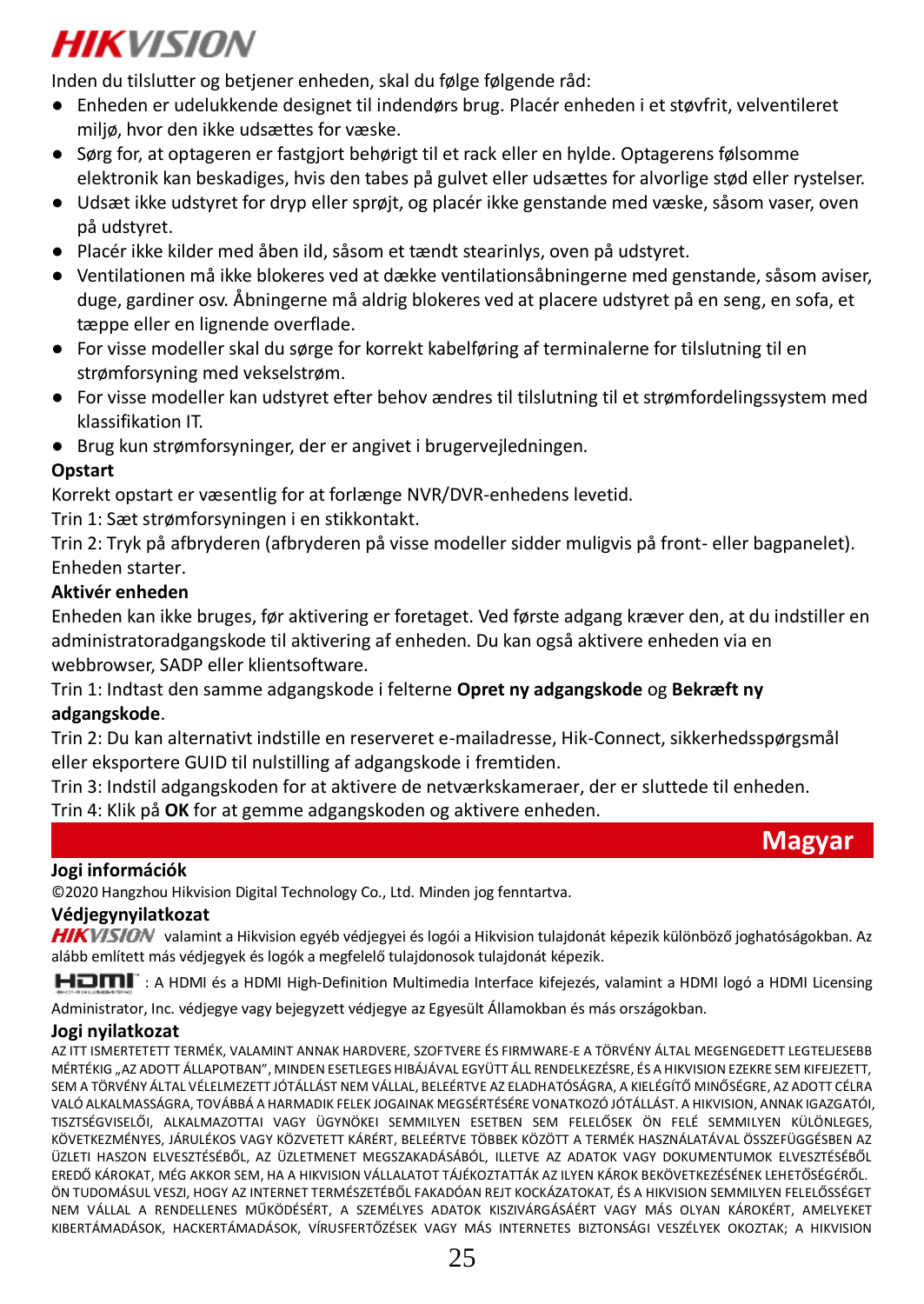AZONBAN KÉRÉSRE IDŐBEN MŰSZAKI TÁMOGATÁST NYÚJT.

A MEGFIGYELÉSRE VONATKOZÓ TÖRVÉNYEK JOGHATÓSÁGONKÉNT ELTÉRŐEK. MIELŐTT A TERMÉKET HASZNÁLATBA VENNÉ, TANULMÁNYOZZON ÁT A JOGHATÓSÁGÁBAN HATÁLYOS MINDEN VONATKOZÓ TÖRVÉNYT ANNAK ÉRDEKÉBEN, HOGY A TERMÉK HASZNÁLATA MEGFELELJEN EZEKNEK A TÖRVÉNYEKNEK. A HIKVISION NEM FELELŐS AZÉRT, HA A TERMÉKET TÖRVÉNYTELEN CÉLOKRA HASZNÁLJÁK.

HA A JELEN KÉZIKÖNYV ÉS A HATÁLYOS TÖRVÉNY KÖZÖTT ELLENTMONDÁS TAPASZTALHATÓ, AKKOR AZ UTÓBBI A MÉRVADÓ.

#### **Szabályozással kapcsolatos információk**

## **EU megfelelőségi nyilatkozat**

![](_page_26_Picture_6.jpeg)

Ez a termék és tartozékai (amennyiben vannak) "CE" jelöléssel vannak ellátva, ezáltal megfelelnek a következő irányelvekben foglalt harmonizált európai szabványoknak: 2014/30/EU (EMC-irányelv), 2014/35/EU (LVD-irányelv), 2011/65/EU (RoHS-irányelv).

![](_page_26_Picture_8.jpeg)

2012/19/EU (WEEE-irányelv): Az ezzel a jelzéssel ellátott termékeket nem lehet szelektálatlan kommunális hulladékként elhelyezni az Európai Unióban. A megfelelő újrahasznosítás érdekében vigye vissza ezt a terméket helyi beszállítójához, amikor új, egyenértékű berendezést vásárol, vagy adia le a kijelölt gyűjtőhelyeken. További információk[: www.recyclethis.info](http://www.recyclethis.info/)

![](_page_26_Picture_10.jpeg)

2006/66/EC (akkumulátorokról szóló irányelv): Ez a termék olyan akkumulátort tartalmaz, amelyet nem lehet szelektálatlan kommunális hulladékként elhelyezni az Európai Unióban. A termékdokumentációban további információkat talál az akkumulátorról. Az akkumulátor ezzel a jelzéssel van ellátva. A jelzésen megtalálhatók lehetnek a kadmiumot (Cd), ólmot (Pb) vagy higanyt (Hg) jelző betűjelek. A megfelelő újrahasznosítás érdekében vigye vissza ezt a terméket a beszállítójához, vagy vigye egy kijelölt gyűjtőhelyre. További információ[k: www.recyclethis.info](http://www.recyclethis.info/)

### **Biztonsági utasítások**

- Az összes jelszó és más biztonsági beállítás megfelelő konfigurálása a telepítő és/vagy a végfelhasználó feladata.
- A tápcsatlakozót stabilan kell csatlakoztatni az elektromos alizathoz. Egy hálózati adapterre ne csatlakoztasson több eszközt. A tartozékok és perifériák csatlakoztatása vagy leválasztása előtt áramtalanítsa az eszközt.
- Áramütésveszély! Karbantartás előtt minden tápellátást le kell választani.
- A berendezést földelt hálózati aljzatra kell csatlakoztatni.
- A hálózati aljzatot a készülék közelében kell felszerelni, és az aljzatnak könnyen hozzáférhetőnek kell lennie.
- A <sup> $\nparallel$ </sup> jel veszélyes feszültség jelenlétére utal, ezért a kapcsokhoz csatlakozó külső vezetékek bekötését csak megfelelően képzett személy végezheti.
- Soha ne helyezze a berendezést instabil helyre. A berendezés leeshet, ami súlyos vagy akár halálos sérülést okozhat.
- A bemeneti feszültségnek meg kell felelnie a SELV-re (Safety Extra Low Voltage biztonságos extraalacsony feszültség) és az LPS-re (Limited Power Source – korlátozott áramforrás) vonatkozó követelményeknek, az IEC60950-1 szerint.
- Magas érintőfeszültség! A tápfeszültség csatlakoztatása előtt gondoskodjon a megfelelő földelésről.
- Ha az eszköz füstöt, furcsa szagot vagy zajt bocsát ki, azonnal áramtalanítsa, húzza ki a tápkábelt, majd forduljon a szervizközponthoz.
- Használja az eszközt szünetmentes áramforrással (UPS), és ha lehet, használjon a gyár által ajánlott HDD-t.
- Ez a termék gombelemet tartalmaz. Az elem lenyelése mindössze 2 órán belül súlyos belső égéseket és akár halált is okozhat.
- Ez a készülék nem használható olyan helyen, ahol gyermekek lehetnek jelen.
- VIGYÁZAT: Az akkumulátor nem megfelelő típusúra cserélése robbanásveszélyt idézhet elő.
- Az akkumulátor nem megfelelő típussal történő helyettesítése hatástalanná tehet egy biztonsági berendezést (például bizonyos típusú lítiumion-akkumulátorok esetében).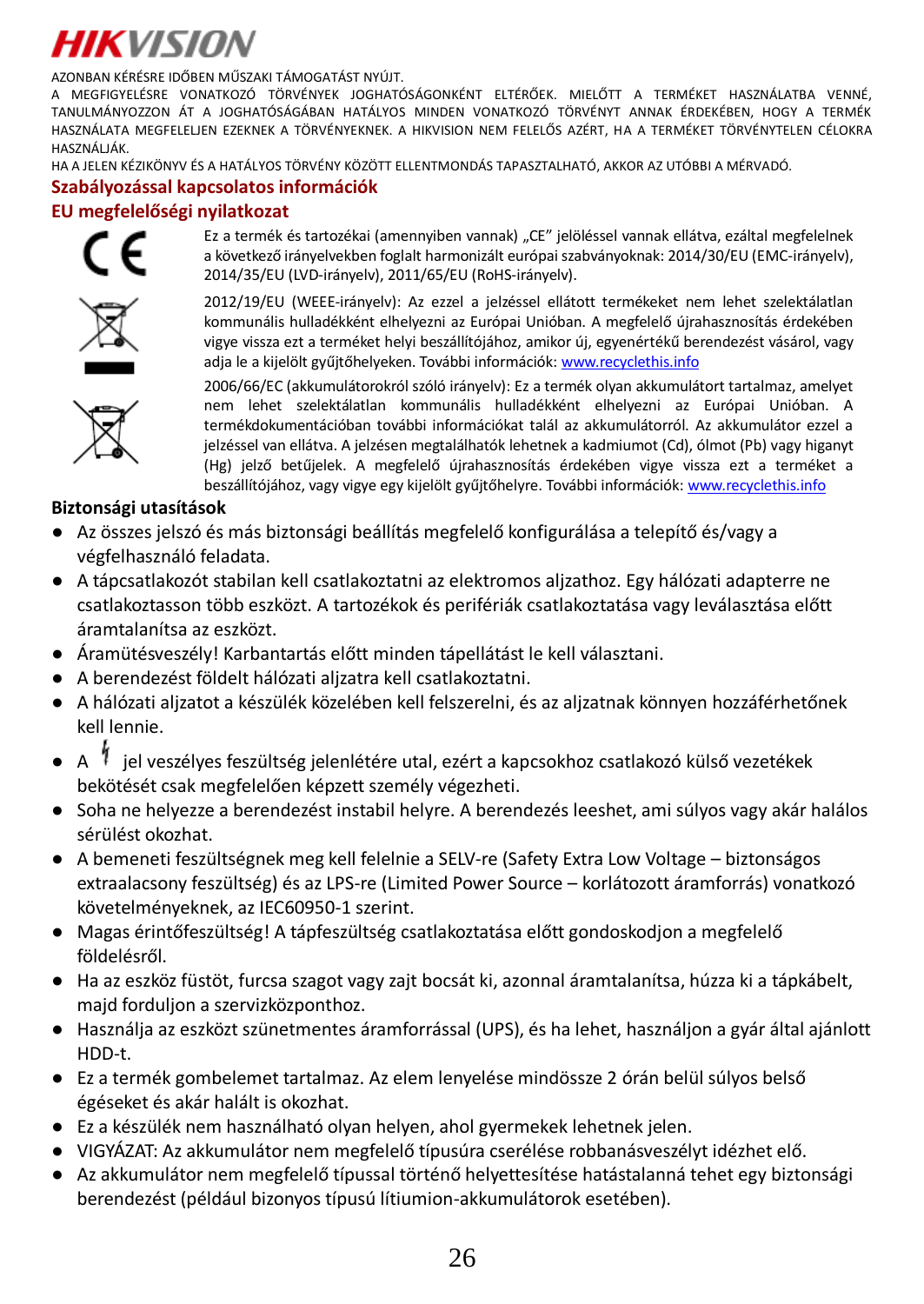- Tilos az akkumulátort tűzbe vagy forró sütőbe tenni, illetve az akkumulátort összezúzni, vagy felvágni, mert ez robbanást okozhat.
- Tilos az akkumulátort rendkívül magas környezeti hőmérsékletnek kitenni, mert ez robbanást, illetve gyúlékony folyadék vagy gáz szivárgását idézheti elő.
- Tilos az akkumulátort rendkívül alacsony légnyomásnak kitenni, mert ez robbanást, illetve gyúlékony folyadék vagy gáz szivárgását okozhatja.
- A használt akkumulátorok hulladékkezelésekor kövesse az utasításokat
- Tartsa testrészeit a ventilátorlapátoktól és motoroktól távol. Szervizelés alatt válassza le a tápellátást.

## **Baleset-megelőzési tanácsok és figyelmeztetések**

Mielőtt az eszközt csatlakoztatná és használatba venné, vegye figyelembe az alábbiakat:

- Az eszköz csak beltéri használatra alkalmas. Csak jól szellőző, por- és folyadékmentes környezetbe telepítse.
- Gondoskodjon arról, hogy a felvevő megfelelően legyen egy konzolhoz vagy polchoz rögzítve. A felvevőt ért, leesés miatti nagyobb ütések és rázkódások károsíthatják a felvevő érzékeny elektronikáját.
- A készüléket védeni kell csöpögő vagy fröccsenő víz és folyadékok ellen. Ne helyezzen vizet tartalmazó edényt, tárgyat, pl. vázát a tetejére.
- Tilos a készüléken nyílt lángforrást, pl. gyertyát elhelyezni.
- A készülék szellőzőnyílásait nem szabad pl. újság, függöny vagy terítő ráhelyezésével eltakarni. A készüléket soha nem szabad ágyra, kanapéra, szőnyegre vagy hasonló felületre helyezni, mert ezzel eltakarja annak szellőzőnyílásait.
- Egyes modellek esetén ügyelni kell a váltakozóáramú hálózati feszültségforráshoz csatlakozó érintkezők megfelelő bekötésére.
- Egyes modellek esetén a készülék úgy van kialakítva, vagy szükség esetén módosítva, hogy informatikai tápfeszültség-elosztó rendszerhez csatlakoztatható.
- Csak a felhasználói kézikönyvben vagy használati útmutatóban felsorolt tápegységeket használja.

## **Ü zembe helyezés**

A megfelelő üzembe helyezés elengedhetetlen a NVR/DVR hosszú élettartamának biztosítása szempontiából.

1. lépés: csatlakoztassa a tápegységet egy hálózati csatlakozóaljzathoz.

2. lépés: nyomja meg a bekapcsoló gombot (a bekapcsoló gomb egyes modelleken az előlapon, míg másoknál a hátoldalon található). Az eszköz megkezdi az üzembe helyezési műveletet.

## **Aktiválja eszközét**

Az aktiválás előtt semmilyen művelet nem végezhető. Az eszköz aktiválásához az első hozzáféréskor be kell állítania a rendszergazda jelszavát. Az eszköz webböngészőn, SADP-n, vagy a kliensszoftveren keresztül is aktiválható.

1. lépés: írja be ugyanazt a jelszót az **Ú j jelszó létrehozása** és **Jelszó megint:** mezőkbe.

2. lépés: opcionális beállításként megadhat egy fenntartott e-mail címet, Hik-Connect-azonosítót, biztonsági kérdéseket, vagy exportálhatja a GUID-azonosítót a jelszó későbbi visszaállítása érdekében.

3. lépés: állítsa be a jelszót az eszközhöz csatlakoztatott hálózati kamerák aktiválásához.

4. lépés: kattintson az **OK** gombra a jelszó mentéséhez és az eszköz aktiválásához.

**Polski**

## **Informacje prawne**

© 2020 Hangzhou Hikvision Digital Technology Co., Ltd. Wszelkie prawa zastrzeżone.

## **Znaki towarowe**

HIKVISION oraz inne znaki towarowe i logo Hikvision są własnością firmy Hikvision w różnych jurysdykcjach. Inne znaki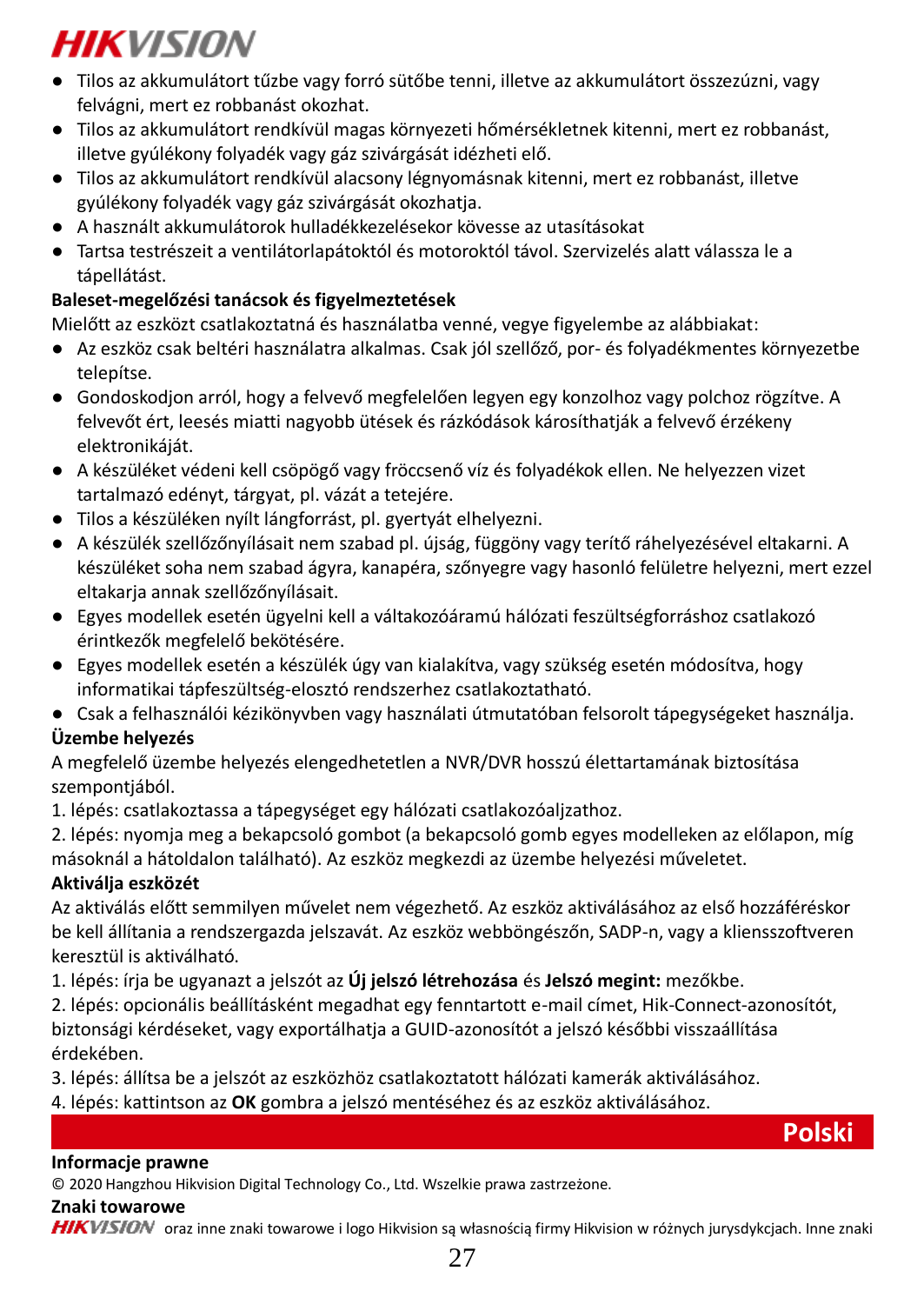towarowe i logo, użyte w tej publikacji, należą do odpowiednich właścicieli.

: HDMI i HDMI High-Definition Multimedia Interface oraz logo HDMI są znakami towarowymi lub zastrzeżonymi

znakami towarowymi firmy HDMI Licensing Administrator, Inc. w Stanach Zjednoczonych i innych krajach.

#### **Zastrzeżenie prawne**

W PEŁNYM ZAKRESIE DOZWOLONYM PRZEZ OBOWIĄZUJĄCE PRAWO OPISANY PRODUKT ORAZ ZWIĄZANE Z NIM WYPOSAŻENIE, OPROGRAMOWANIE APLIKACYJNE I OPROGRAMOWANIE UKŁADOWE SĄ UDOSTĘPNIANE BEZ GWARANCJI, ZE WSZYSTKIMI USTERKAMI I BŁĘDAMI, A FIRMA HIKVISION NIE UDZIELA ŻADNYCH GWARANCJI, WYRAŹNYCH ANI DOROZUMIANYCH, TAKICH JAK GWARANCJA PRZYDATNOŚCI HANDLOWEJ, DOSTATECZNEJ JAKOŚCI, PRZYDATNOŚCI DO OKREŚLONEGO CELU I OCHRONY PRAW STRON TRZECICH. NIEZALEŻNIE OD OKOLICZNOŚCI FIRMA HIKVISION, JEJ CZŁONKOWIE ZARZĄDU, KIEROWNICTWO, PRACOWNICY I AGENCI NIE PONOSZĄ ODPOWIEDZIALNOŚCI ZA STRATY SPECJALNE, WYNIKOWE, PRZYPADKOWE LUB POŚREDNIE, TAKIE JAK STRATA OCZEKIWANYCH ZYSKÓW Z DZIAŁALNOŚCI BIZNESOWEJ, PRZERWY W DZIAŁALNOŚCI BIZNESOWEJ ALBO STRATA DANYCH LUB DOKUMENTACJI, ZWIĄZANE Z UŻYCIEM TEGO PRODUKTU, NAWET JEŻELI FIRMA HIKVISION ZOSTAŁA POINFORMOWANA O MOŻLIWOŚCI WYSTĄPIENIA STRAT TEGO TYPU.

UŻYTKOWNIK PRZYJMUJE DO WIADOMOŚCI, ŻE KORZYSTANIE Z INTERNETU JEST ZWIĄZANE Z ZAGROŻENIAMI DLA BEZPIECZEŃSTWA, A FIRMA HIKVISION NIE PONOSI ODPOWIEDZIALNOŚCI ZA NIEPRAWIDŁOWE FUNKCJONOWANIE, WYCIEK POUFNYCH INFORMACJI LUB INNE SZKODY WYNIKAJĄCE Z ATAKU CYBERNETYCZNEGO, ATAKU HAKERA, DZIAŁANIA WIRUSÓW LUB INNYCH ZAGROŻEŃ DLA BEZPIECZEŃSTWA W INTERNECIE. FIRMA HIKVISION ZAPEWNI JEDNAK TERMINOWĄ POMOC TECHNICZNĄ, JEŻELI BĘDZIE TO WYMAGANE.

PRZEPISY DOTYCZĄCE MONITORINGU SĄ ZALEŻNE OD JURYSDYKCJI. PRZED UŻYCIEM TEGO PRODUKTU NALEŻY ZAPOZNAĆ SIĘ ZE WSZYSTKIMI ODPOWIEDNIMI PRZEPISAMI WPROWADZONYMI W DANEJ JURYSDYKCJI, ABY UPEWNIĆ SIĘ, ŻE PRODUKT JEST UŻYWANY ZGODNIE Z OBOWIĄZUJĄCYM PRAWEM. FIRMA HIKVISION NIE PONOSI ODPOWIEDZIALNOŚCI ZA UŻYCIE TEGO PRODUKTU DO CELÓ W NIEZGODNYCH Z PRAWEM.

W PRZYPADKU NIEZGODNOŚCI NINIEJSZEGO PODRĘCZNIKA Z OBOWIĄZUJĄCYM PRAWEM, WYŻSZY PRIORYTET BĘDZIE MIAŁO OBOWIĄZUJĄCE PRAWO.

#### **Informacje dotyczące przepisów**

#### **Deklaracja zgodności z dyrektywami Unii Europejskiej**

![](_page_28_Picture_11.jpeg)

Ten produkt i ewentualnie dostarczone z nim akcesoria oznaczono symbolem "CE" potwierdzającym zgodność z odpowiednimi ujednoliconymi normami europejskimi, uwzględnionymi w dyrektywie 2014/30/UE dotyczącej kompatybilności elektromagnetycznej (EMC), dyrektywie 2014/35/UE dotyczącej sprzętu elektrycznego przewidzianego do stosowania w określonych granicach napięcia (LVD) i dyrektywie 2011/65/UE w sprawie ograniczenia stosowania niektórych niebezpiecznych substancji w sprzęcie elektrycznym i elektronicznym (RoHS).

![](_page_28_Picture_13.jpeg)

Dyrektywa 2012/19/UE w sprawie zużytego sprzętu elektrycznego i elektronicznego (WEEE): Produktów oznaczonych tym symbolem nie wolno utylizować na obszarze Unii Europejskiej jako niesegregowane odpady komunalne. Aby zapewnić prawidłowy recykling, należy zwrócić ten produkt do lokalnego dostawcy przy zakupie równoważnego nowego urządzenia lub utylizować go w wyznaczonym punkcie zbiórki. Więcej informacji zamieszczono w następującej witrynie internetowej[: www.recyclethis.info](http://www.recyclethis.info/)

![](_page_28_Picture_15.jpeg)

Dyrektywa 2006/66/WE w sprawie baterii i akumulatorów: Ten produkt zawiera baterię, której nie wolno utylizować na obszarze Unii Europejskiej jako niesegregowane odpady komunalne. Szczegółowe informacje dotyczące baterii zamieszczono w dokumentacji produktu. Bateria jest oznaczona tym symbolem, który może także zawierać litery wskazujące na zawartość kadmu (Cd), ołowiu (Pb) lub rtęci (Hg). Aby zapewnić prawidłowy recykling, należy zwrócić baterię do dostawcy lub przekazać ją do wyznaczonego punktu zbiórki. Więcej informacji zamieszczono w następującej witrynie internetowe[j: www.recyclethis.info](http://www.recyclethis.info/)

#### **Zalecenia dotyczące bezpieczeństwa**

- Instalator i/lub użytkownik końcowy są zobowiązani do prawidłowego skonfigurowania wszystkich haseł i innych ustawień zabezpieczeń.
- Upewnij się, że wtyczka jest prawidłowo podłączona do gniazda sieci elektrycznej. Nie podłączaj równocześnie kilku urządzeń do zasilacza. Wyłącz zasilanie urządzenia przed podłączaniem lub odłączaniem akcesoriów i urządzeń zewnętrznych.
- Zagrożenie porażeniem prądem elektrycznym! Przed wykonaniem prac konserwacyjnych należy odłączyć wszystkie źródła zasilania.
- Urządzenie musi być podłączone do uziemionego gniazda sieci elektrycznej (dotyczy tylko wyposażenia klasy I).
- Gniazdo sieci elektrycznej powinno być zainstalowane w łatwo dostępnym miejscu w pobliżu urządzenia.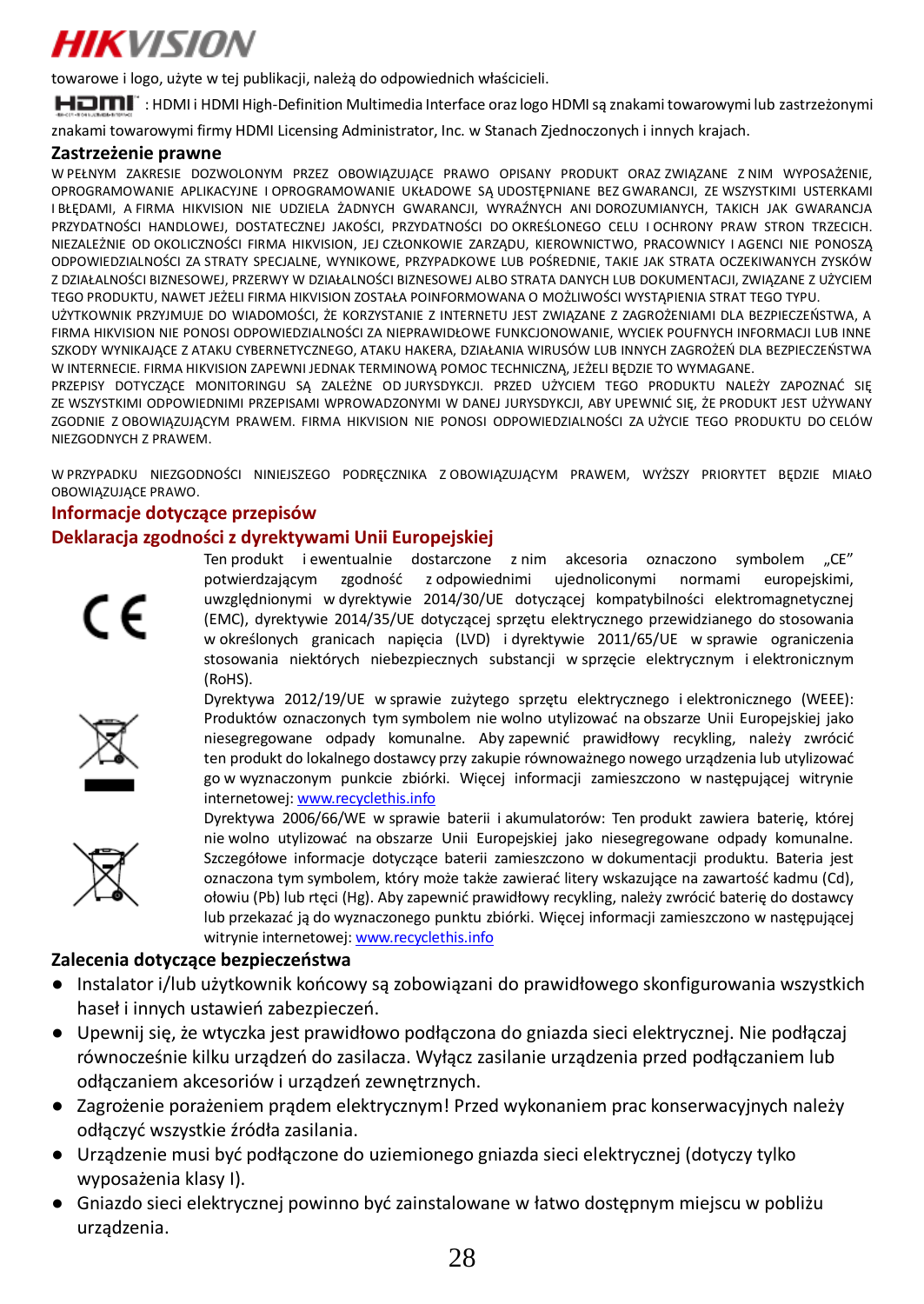- oznacza niebezpieczne napięcie i konieczność podłączania przewodów zewnętrznych do złączy przez wykwalifikowaną osobę.
- Nie wolno instalować urządzenia na niestabilnym podłożu. Urządzenie może upaść i spowodować poważne zranienie lub zgon.
- Napięcie wejściowe musi spełniać normy SELV (Safety Extra Low Voltage) i LPS (Limited Power Source) zgodnie z IEC60950-1.
- Wysoki prąd dotykowy! Przed podłączeniem do zasilania należy podłączyć uziemienie.
- Jeżeli urządzenie wydziela dym lub intensywny zapach albo emituje hałas, należy niezwłocznie wyłączyć zasilanie i odłączyć przewód zasilający, a następnie skontaktować się z centrum serwisowym.
- Urządzenie należy używać z modułem UPS oraz, o ile to możliwe, stosować zalecane dyski twarde.
- W tym produkcie wykorzystywana jest bateria pastylkowa. Połknięcie baterii może w ciągu zaledwie dwóch godzin spowodować poważne wewnętrzne oparzenia, które mogą prowadzić do zgonu.
- Urządzenie nie powinno być używane w lokalizacjach, w których mogą przebywać dzieci.
- PRZESTROGA: Zainstalowanie nieodpowiedniej baterii może spowodować wybuch.
- Zainstalowanie nieodpowiedniej baterii może spowodować zagrożenie (dotyczy to na przykład niektórych baterii litowych).
- Wrzucenie baterii do ognia lub rozgrzanego pieca albo zgniecenie lub przecięcie baterii może spowodować wybuch.
- Wysoka temperatura w otoczeniu może spowodować wybuch baterii albo wyciek palnej cieczy lub gazu.
- Ekstremalnie niskie ciśnienie powietrza w otoczeniu może spowodować wybuch baterii albo wyciek palnej cieczy lub gazu.
- Zużyte baterie należy utylizować zgodnie z instrukcjami.
- Należy zachować bezpieczną odległość od wentylatora i silników. Podczas wykonania prac serwisowych zasilanie musi być odłączone.

## **Działania prewencyjne i środki ostrożności**

Przed podłączeniem i uruchomieniem urządzenia należy uwzględnić następujące zalecenia:

- Urządzenie jest przeznaczone wyłącznie do użytku w budynkach. Należy zainstalować je w dobrze wietrzonym miejscu zabezpieczonym przed kurzem i zalaniem.
- Rejestrator powinien być prawidłowo przymocowany do wspornika lub półki. Silne udary mechaniczne lub wstrząsy na skutek upadku rejestratora mogą spowodować uszkodzenie jego wrażliwych podzespołów elektronicznych.
- Nie wolno dopuścić do rozlania cieczy na urządzeniu. Nie wolno ustawiać na urządzeniu naczyń napełnionych cieczą, takich jak wazony.
- Nie wolno umieszczać na urządzeniu źródeł nieosłoniętego płomienia, takich jak zapalone świece.
- Nie wolno przykrywać otworów wentylacyjnych przedmiotami takimi jak gazety, obrusy lub zasłony, ponieważ powoduje to ograniczenie wentylacji. Nie wolno umieszczać urządzenia na łóżku, sofie lub dywanie w sposób powodujący blokowanie otworów w obudowie urządzenia.
- W przypadku niektórych modeli należy upewnić się, że przewody są prawidłowo podłączone do złączy sieci elektrycznej.
- Niektóre modele urządzenia zostały zaprojektowane w sposób umożliwiający przystosowanie do zasilania z sieci elektrycznej w konfiguracji IT.

● Korzystaj wyłącznie z zasilaczy wymienionych w podręczniku użytkownika lub instrukcji obsługi. **Uruchom**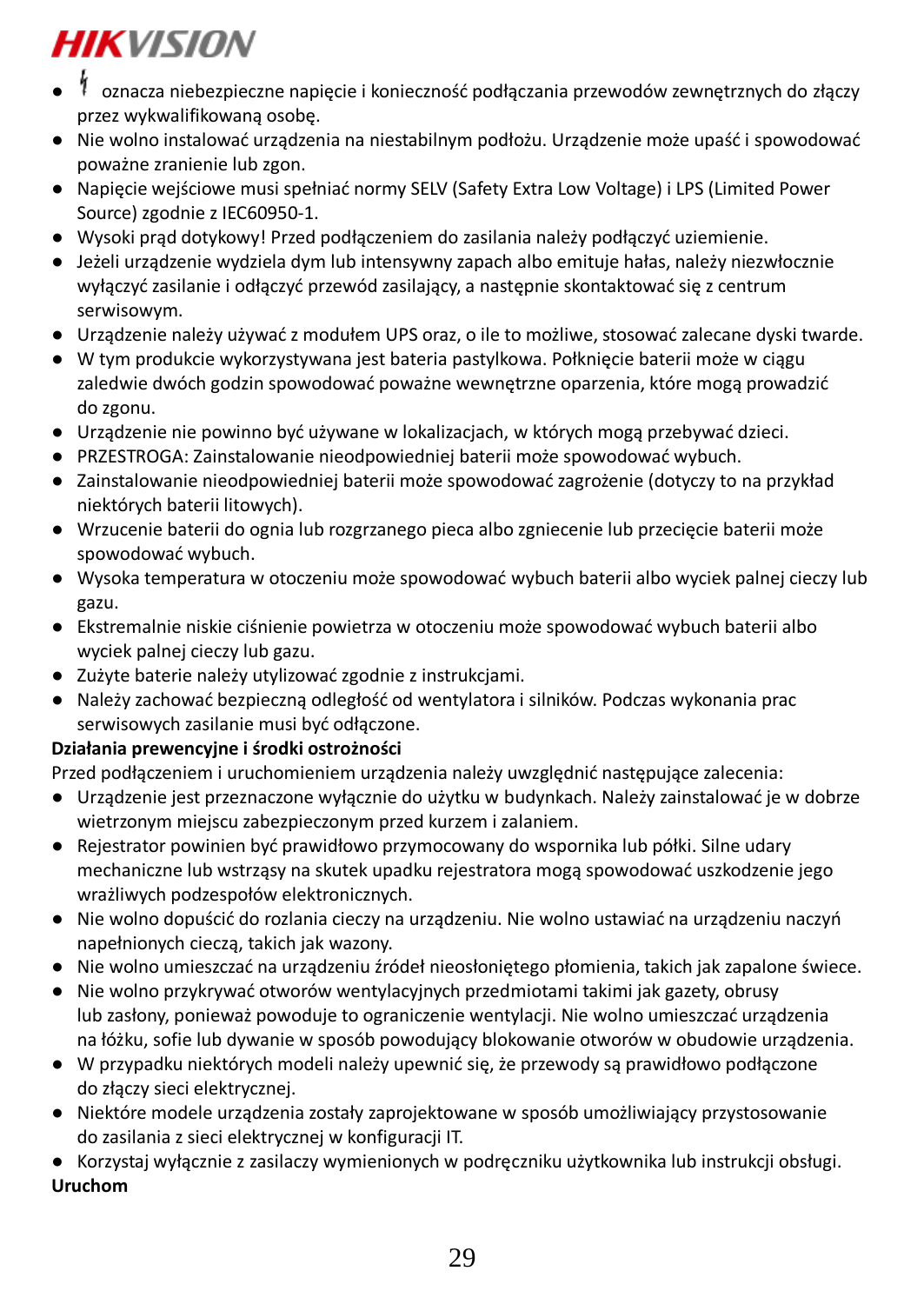Prawidłowe uruchamianie rejestratora NVR/DVR zapewnia jego wieloletnie bezawaryjne funkcionowanie.

Krok 1: Podłącz zasilacz do gniazda sieci elektrycznej.

Krok 2: Naciśnij przycisk zasilania (w niektórych modelach urządzenia ten przycisk znajduje się na panelu przednim lub tylnym). Rozpocznie się uruchamianie urządzenia.

## **Aktywacja urządzenia**

Nie można wykonać żadnych operacji przed aktywacją. Podczas uzyskiwania dostępu do urządzenia po raz pierwszy należy je aktywować, konfigurując hasło administratora. Urządzenie można też aktywować przy użyciu przeglądarki internetowej, protokołu SADP lub oprogramowania klienckiego. Krok 1: Wprowadź to samo hasło w polach **Utwórz nowe hasło** i **Potwierdź hasło**.

Krok 2: Opcjonalnie można skonfigurować rezerwowy adres e-mail, usługę Hik-Connect lub pytania zabezpieczające albo eksportować identyfikator GUID umożliwiający resetowanie hasła.

Krok 3: Skonfiguruj hasło umożliwiające aktywację kamer sieciowych podłączonych do urządzenia. Krok 4: Kliknij przycisk **OK**, aby zapisać jasło i aktywować urządzenie.

## **Română**

#### **Informaţii legale**

© 2020 Hangzhou Hikvision Digital Technology Co., Ltd. Toate drepturile rezervate.

#### **Informaţiile despre mărcile comerciale**

HIKVISION și alte mărci comerciale și sigle ale Hikvision reprezintă proprietatea Hikvision în diferite iurisdictii. Alte mărci comerciale și sigle menționate mai jos reprezintă proprietatea respectivilor deținători.

HOMI": Termenii HDMI și HDMI Interfață multimedia de înaltă definiție și Logo-ul HDMI sunt mărci comerciale sau

mărci comerciale înregistrate ale administratorul de licente HDMI, Inc. în Statele Unite și în alte țări.

### **Declinarea răspunderii legale**

ÎN MĂSURA MAXIMĂ PERMISĂ DE LEGISLAţIA APLICABILĂ, PRODUSUL DESCRIS, ÎMPREUNĂ CU COMPONENTELE HARDWARE, SOFTWARE şI FIRMWARE ALE ACESTUIA, ESTE FURNIZAT "AşA CUM ESTE", CU TOATE DEFECTELE și ERORILE, IAR HIKVISION NU GARANTEAZĂ NICI ÎN MOD EXPRES, NICI SUBÎNţELES, INCLUSIV, DAR FĂRĂ A SE LIMITA LA, VANDABILITATEA, CALITATEA SATISFĂCĂTOARE, ADECVAREA PENTRU UN ANUMIT SCOP 51 NEATINGEREA TERţILOR. ÎN NICIO SITUAţIE HIKVISION, DIRECTORII, FUNCţIONARII, ANGAJAţII SAU AGENţII SĂI NU VOR RĂSPUNDE PENTRU NICIUN FEL DE DAUNE CONSECUTIVE, ACCIDENTALE SAU INDIRECTE, INCLUSIV, PRINTRE ALTELE, DAUNE PENTRU PIERDEREA PROFITULUI ACTIVITĂții, ÎNTRERUPEREA ACTIVITĂții, SAU PIERDEREA DE DATE SAU DOCUMENTE ÎN LEGĂTURĂ CU UTILIZAREA ACESTUI PRODUS, CHIAR DACĂ HIKVISION A FOST AVERTIZAT DE POSIBILITATEA UNOR ASTFEL DE DAUNE.

SUNTEŢI DE ACORD CĂ INTERNETUL, PRIN NATURA SA, PRESUPUNE RISCURI INERENTE CU PRIVIRE LA SECURITATE, IAR HIKVISION NU ÎŞI ASUMĂ NICIO RESPONSABILITATE PENTRU OPERARE NESATISFACATOARE, ABATERI PRIVIND CONFIDENŢIALITATEA SAU ALTE DAUNE REZULTATE ÎN URMA UNUI ATAC CIBERNETIC, ATAC AL HACKERILOR, INFECŢII CU VIRUŞI SAU ALTOR RISCURI PRIVIND SECURITATEA PE INTERNET; CU TOATE ACESTEA, HIKVISION VA OFERI SUPORT TEHNIC ÎN TIMP UTIL, DACĂ ESTE NECESAR.

LEGISLAţIA PRIVIND SUPRAVEGHEREA POATE VARIA ÎN FUNCţIE DE JURISDICţIE. VĂ RUGĂM SĂ VERIFICAţI TOATE LEGILE RELEVANTE DIN JURISDICţIA DVS. ÎNAINTE DE A UTILIZA ACEST PRODUS PENTRU A ASIGURA CĂ UTILIZAREA RESPECTĂ LEGEA APLICABILĂ. HIKVISION NU VA FI RĂSPUNZĂTOR ÎN EVENTUALITATEA ÎN CARE ACEST PRODUS ESTE UTILIZAT ÎN SCOPURI NELEGITIME.

ÎN EVENTUALITATEA UNUI CONFLICT ÎNTRE ACEST MANUAL şI LEGISLA IA APLICABILĂ, VA AVEA PRIORITATE ULTIMA DINTRE ACESTEA.

#### **Informaţii de reglementare**

#### **Declaraţia de conformitate UE**

![](_page_30_Picture_22.jpeg)

Acest produs și - după caz - și accesoriile furnizate sunt marcate "CE" și, prin urmare, respectă standardele europene armonizate aplicabile, enumerate în conformitate cu Directiva EMC 2014/30/UE, Directiva LVD 2014/35/UE, Directiva 2011/65/UE - ROHS.

![](_page_30_Picture_24.jpeg)

2012/19/UE (Directiva WEEE): Produsele marcate cu acest simbol nu pot fi eliminate ca deşeu municipal nesortat în Uniunea Europeană. Pentru o reciclare adecvată, returna i acest produs furnizorului dvs. local la achizi ionarea unui nou echipament echivalent sau elimina i-l în punctele de colectare indicate. Pentru mai multe informații, consultaț[i: www.recyclethis.info](http://www.recyclethis.info/)

![](_page_30_Picture_26.jpeg)

2006/66/CE (Directiva pentru baterii): Acest produs con ine o baterie care nu poate fi eliminată ca deşeu municipal nesortat în Uniunea Europeană. Consulta i documenta ia produsului pentru informa ii specifice cu privire la baterie. Bateria este marcată cu acest simbol, care poate include litere pentru a indica substan ele cadmiu (Cd), plumb (Pb) sau mercur (Hg). Pentru o reciclare adecvată, returna i bateria furnizorului dvs. sau la un punct de colectare adecvat. Pentru mai multe informaţii, consultaţ[i: www.recyclethis.info](http://www.recyclethis.info/)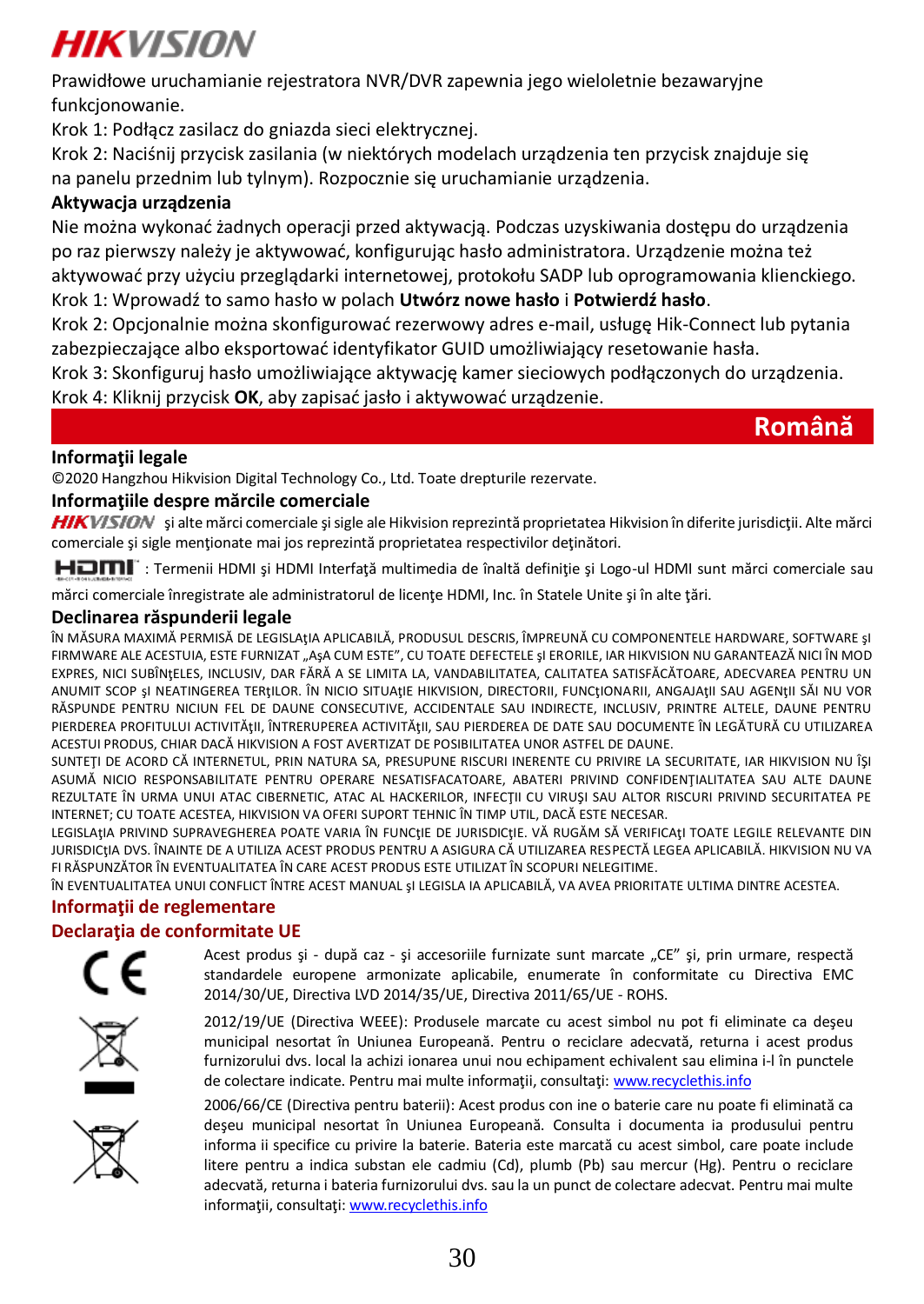## **Instrucţiuni privind siguranţa**

- Configurarea corectă a tuturor parolelor şi a altor setări de securitate este responsabilitatea persoanei care efectuează instalarea şi/sau a utilizatorului final.
- Conectati ferm fisa la mufa de alimentare. Nu conectati mai multe dispozitive la un adaptor de alimentare. Opriti dispozitivul înainte de a conecta și deconecta accesorii și periferice.
- Pericol de electrocutare! Deconectati toate sursele de alimentare înainte de întretinere.
- Echipamentul trebuie să fie conectat la o ieşire a unei prize cu împământare.
- Priza electrică va fi instalată în apropierea echipamentului, fiind uşor accesibilă.
- indică piese sub tensiune, periculoase, de aceea firele externe conectate la terminal necesită instalarea de către o persoană instruită.
- Nu plasaţi niciodată echipamentul într-un loc instabil. Echipamentul poate cădea şi poate cauza astfel vătămări corporale sau decesul.
- Tensiunea de intrare trebuie să respecte SELV (Tensiune de Siguranţa Foarte Joasă) şi LPS (Sursa de alimentare limitată) conform IEC60950-1.
- Curent de înaltă tensiune! Împământaţi înainte să conectaţi la o sursă de alimentare.
- Dacă aparatul emite fum, miros sau zgomot, decuplați imediat curentul electric și scoateti cablul de alimentare, iar apoi contactati centrul de service.
- Utilizati dispozitivul împreună cu un UPS și utilizați HDD-ul recomandat din fabrică, dacă este posibil.
- Acest produs contine o baterie cu celulele primare tip buton sau monedă. Dacă bateria este înghiţită, poate provoca arsuri interne grave în doar 2 ore şi poate duce la deces.
- Acest echipament nu este potrivit pentru utilizarea în locuri unde este posibil să fie prezenti copiii.
- ATENŢIE: Există risc de explozie dacă bateria este înlocuită cu una de un tip incorect.
- Înlocuirea bateriei cu una de un tip incorect poate cauza anularea protectiei (de exemplu, anumite baterii de tip litiu).
- Nu aruncati bateria în foc sau într-un cuptor fierbinte și nu zdrobiti mecanic sau tăiați bateria. Aceasta poate exploda.
- Nu lăsati bateria într-un mediu cu o temperatură extrem de ridicată, deoarece acest lucru poate duce la explozie sau la scurgerea de lichid sau gaze inflamabile.
- Nu expuneţi bateria la presiune atmosferică extrem de joasă, care poate duce la explozie sau la scurgerea de lichid sau gaze inflamabile.
- Eliminaţi bateriile folosite conform instrucţiunilor
- Nu vă atingeți cu nicio parte a corpului de lamele ventilatorului și motoare. Deconectați sursa de alimentare înainte de a efectua operațiuni de service.

### **Sfaturi preventive şi de atenţionare**

Înainte de a conecta și utiliza dispozitivul, rețineți de următoarele sfaturi:

- Dispozitivul este destinat numai pentru utilizare în interior. Instalaţi-l într-un mediu bine ventilat, fără praf, fără lichide.
- Asigurati-vă că înregistratorul este bine fixat pe stativ sau raft. Socurile sau trepidațiile majore suferite de înregistrator ca urmare a căderii pot cauza deteriorarea componentelor electronice sensibile din înregistrator.
- Echipamentul nu trebuie să fie expus la picurare sau la stropire, astfel că niciun obiect umplut cu lichide, cum ar fi vazele, nu trebuie să fie aşezat pe echipament.
- Nu plasaţi pe echipament surse de flacără deschisă, cum ar fi lumânări aprinse.
- Ventilatia nu va fi împiedicată prin acoperirea orificiilor de ventilație cu articole, cum ar fi ziare, feţe de masă, perdele etc. Deschiderile nu vor fi niciodată blocate, prin plasarea echipamentului pe un pat, o canapea, un covor sau o altă suprafață asemănătoare.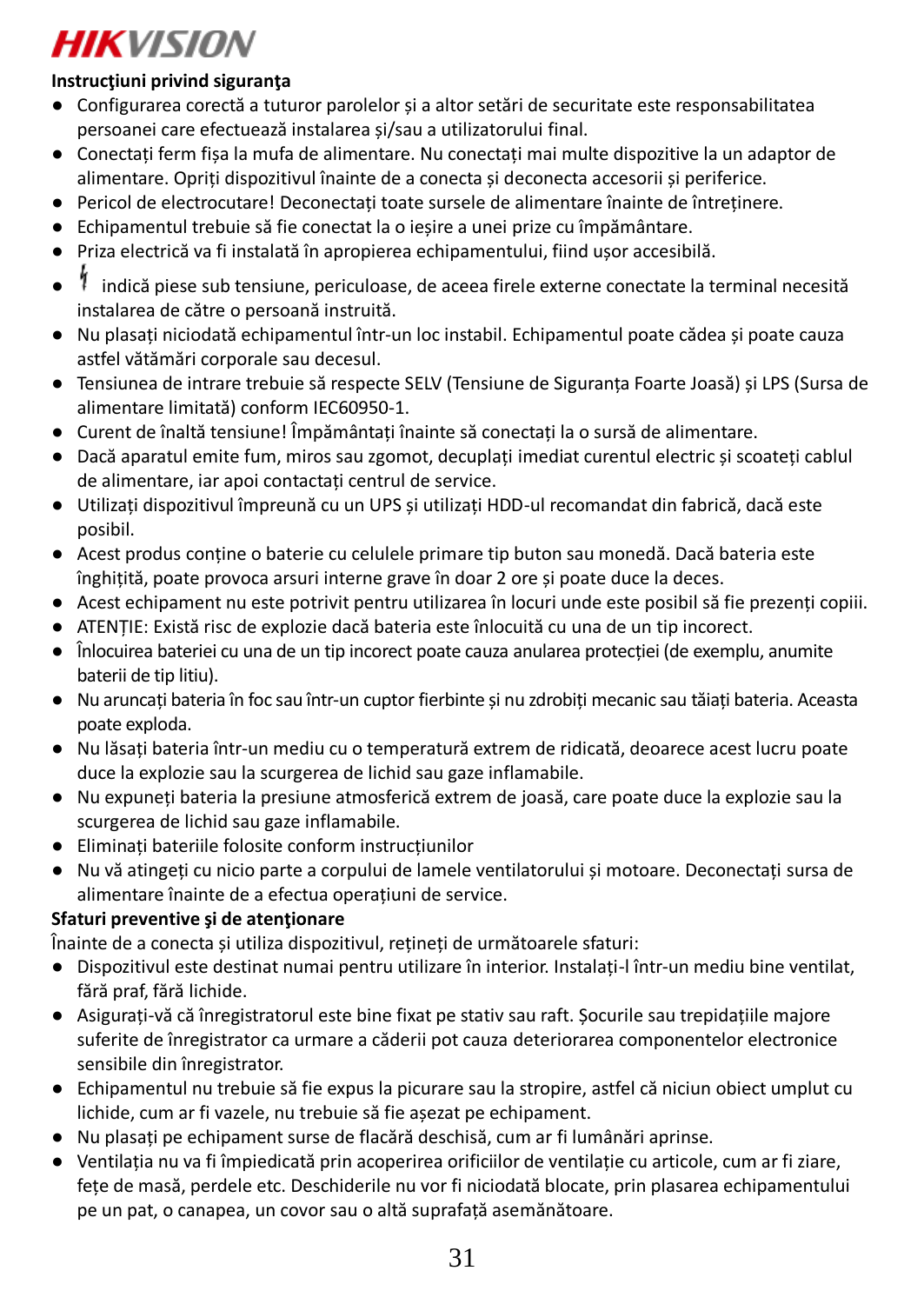- Pentru anumite modele, asigurati conectarea corectă a terminalelor pentru conectarea la o retea de curent alternativ.
- Pentru anumite modele, echipamentul a fost proiectat şi modificat, în caz de necesitate, pentru conectarea la un sistem de distributie a energiei electrice IT.
- Utilizati numai sursele de alimentare enumerate în instrucțiunile de utilizare sau manualul de utilizare.

## **Pornire**

Procedurile corecte de pornire sunt cruciale pentru mărirea duratei de functionare a NVR/DVR-ului. Pasul 1 Conectati sursa de alimentare la o priza electrică.

Pasul 2 Apăsați buronul de pornire (anumite modele pot avea butonul de pornire pe panoul frontal sau posterior). Dispozitivul porneşte.

### **Activarea dispozitivului dvs.**

Nicio operatiune nu este permisă înainte de activare. Când este accesat pentru prima dată, pantru activarea dispozitivului acesta solicită stabilirea unei parole de administrator. De asemenea, puteți activa dispozitivul prin browser web, SADP sau software client.

Pasul 1 Introduceți aceeași parolă în câmpul de text pentru **Creare parolă** și **Confirmare parolă nouă**. Pasul 2 Optional, setați emailul rezervat, Hik-Connect, întrebări de securitate sau exportați GUID pentru viitoarea resetare a parolei.

Pasul 3 Setați parola pentru a activa rețeaua camerei (camerelor) conectate la dispozitiv.

Pasul 4 Faceti clic pe **OK** pentru a salva parola și a activa dispozitivul.

## **Slovenčina**

### **Právne informácie**

©2020 Hangzhou Hikvision Digital Technology Co., Ltd. Všetky práva vyhradené.

#### **Potvrdenia o ochranných známkach**

HIKVISION a iné ochranné známky a logá spoločnosti Hikvision sú vlastníctvom spoločnosti Hikvision v rôznych jurisdikciách. Iné nižšie uvedené ochranné známky a logá sú vlastníctvom príslušných majiteľov.

: Výrazy HDMI a HDMI High-Definition Multimedia Interface a logo HDMI sú ochranné známky alebo

registrované ochranné známky spoločnosti HDMI Licensing Administrator, Inc. v USA a ďalších krajinách.

#### **Právne vyhlásenie o odmietnutí zodpovednosti**

V MAXIMÁLNOM MOŽNOM ROZSAHU, KTORÝ POVOĽUJÚ PRÍSLUŠNÉ PRÁVNE PREDPISY, SA OPÍSANÝ PRODUKT, SPOLU S JEHO HARDVÉROM, SOFTVÉROM A FIRMVÉROM, DODÁVA V STAVE "AKO JE" SO VŠETKÝMI PORUCHAMI A CHYBAMI A SPOLOČNOSŤ HIKVISION NEPOSKYTUJE ŽIADNE VÝSLOVNÉ ANI IMPLICITNÉ ZÁRUKY OKREM INÉHO VRÁTANE ZÁRUKY PREDAJNOSTI, USPOKOJIVEJ KVALITY, VHODNOSTI NA KONKRÉTNY ÚČEL A NEPORUŠENIA PRÁV TRETEJ STRANY. SPOLOČNOSŤ HIKVISION ANI JEJ RIADIACI PRACOVNÍCI, ZÁSTUPCOVIA, ZAMESTNANCI ALEBO AGENTI V ŽIADNOM PRÍPADE NENESÚ ŽIADNU ZODPOVEDNOSŤ ZA AKÉKOĽVEK OSOBITNÉ, NÁSLEDNÉ, NÁHODNÉ ALEBO NEPRIAME ŠKODY, OKREM INÉHO VRÁTANE ŠKȎD Z UŠLÉHO PODNIKATEĽSKÉHO ZISKU, PRERUŠENIA PODNIKANIA, STRATY ÚDAJOV ALEBO DOKUMENTÁCIE V SÚVISLOSTI S POUŽÍVANÍM TOHTO PRODUKTU, A TO ANI V PRÍPADE, AK BOLA SPOLOČNOSŤ HIKVISION UPOZORNENÁ NA MOŽNOSŤ TAKÝCHTO ŠKÔD

UZNÁVATE, ŽE POVAHA INTERNETU UMOŽŇUJE INHERENTNÉ BEZPEČNOSTNÉ RIZIKÁ A SPOLOČNOSŤ HIKVISION NENESIE ŽIADNU ZODPOVEDNOSŤ ZA NEŠTANDARDNÚ PREVÁDZKU, ÚNIK OSOBNÝCH ÚDAJOV ANI ZA INÉ ŠKODY V DÔSLEDKU KYBERNETICKÉHO ÚTOKU, HAKERSKÉHO ÚTOKU, VÍRUSOVEJ INFEKCIE ALEBO INÝCH BEZPEČNOSTNÝCH RIZÍK SIETE INTERNET; V PRÍPADE POTREBY VŠAK SPOLOČNOSŤ HIKVISION POSKYTNE VČASNÚ TECHNICKÚ PODPORU.

PRÁVNE PREDPISY TÝKAJÚCE SA BEZPEČNOSTNÉHO MONITOROVANIA SA V JEDNOTLIVÝCH JURISDIKCIÁCH LÍŠIA. PRED POUŽÍVANÍM TOHTO PRODUKTU SI OVERTE VŠETKY PRÍSLUŠNÉ PRÁVNE PREDPISY VO VAŠEJ JURISDIKCII, ABY BOLO VAŠE POUŽÍVANIE PRODUKTU V SÚLADE S PRÍSLUŠNÝMI PRÁVNYMI PREDPISMI. SPOLOČNOSŤ HIKVISION NENESIE ŽIADNU ZODPOVEDNOSŤ V PRÍPADE POUŽÍVANIA PRODUKTU NA NEZÁKONNÉ ÚČELY.

V PRÍPADE AKÉHOKOĽVEK NESÚLADU MEDZI TOUTO PRÍRUČKOU A PRÍSLUŠNÝMI PRÁVNYMI PREDPISMI MAJÚ PREDNOSŤ PRÍSLUŠNÉ PRÁVNE PREDPISY.

## **Regulačné informácie**

**Vyhlásenie o súlade s predpismi EÚ**

Ak je to relevantné, tento výrobok a dodané príslušenstvo sú takisto označené značkou "CE", takže sú v súlade s príslušnými harmonizovanými európskymi normami uvedenými v smernici o elektromagnetickej kompatibilite 2014/30/EÚ, smernici o nízkom napätí 2014/35/EU a smernici o obmedzení používania určitých nebezpečných látok v elektrických a elektronických zariadeniach 2011/65/EÚ.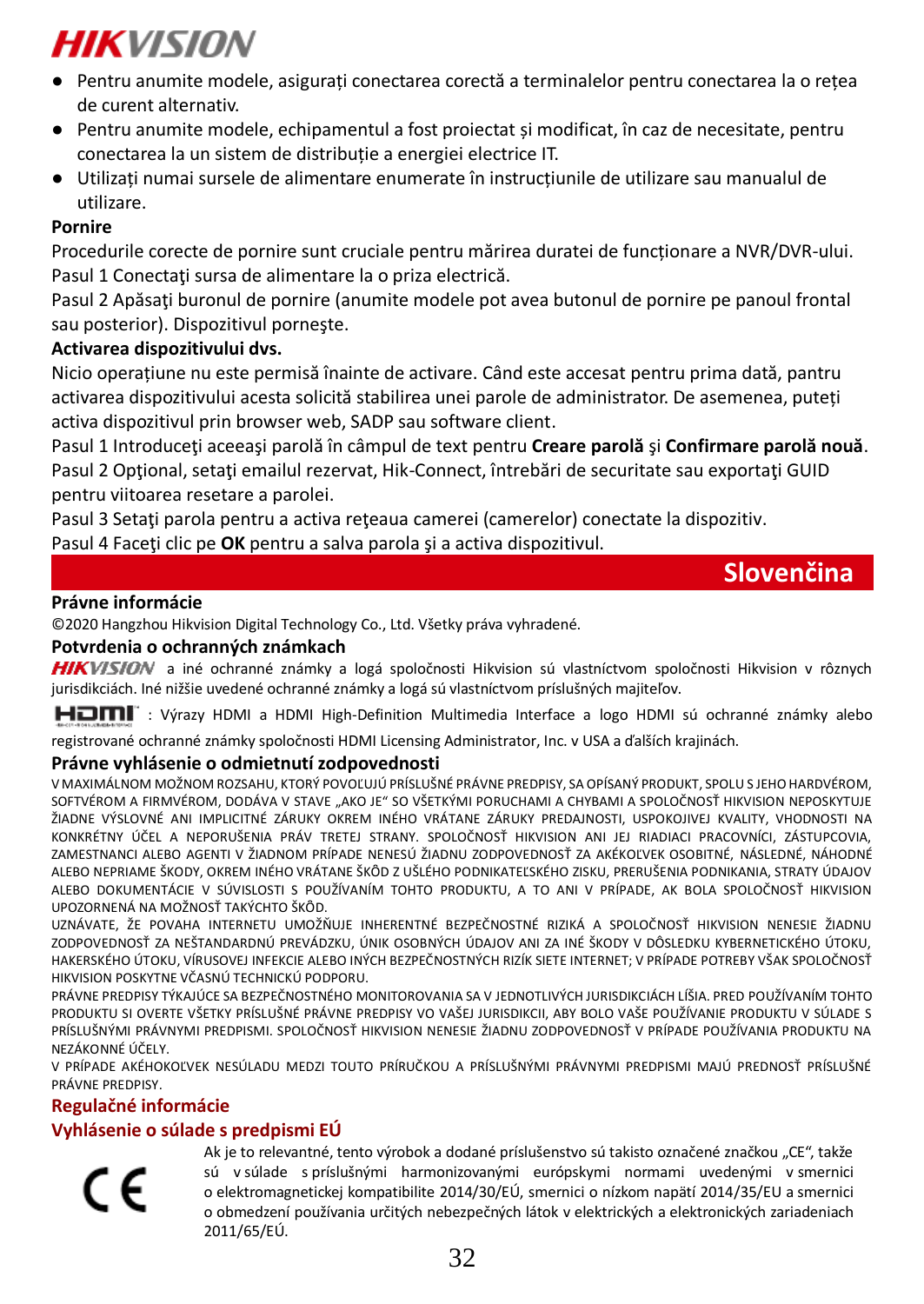![](_page_33_Picture_1.jpeg)

![](_page_33_Picture_2.jpeg)

2012/19/EÚ (smernica o odpade z elektrických a elektronických zariadení): Produkty označené týmto symbolom sa v rámci Európskej únie nesmú likvidovať spolu s netriedeným komunálnym odpadom. Po zakúpení ekvivalentného nového zariadenia zrecyklujte produkt tým, že ho odovzdáte miestnemu dodávateľovi alebo ho zlikvidujete na určených zberných miestach. Ďalšie informácie nájdete na lokalit[e: www.recyclethis.info](http://www.recyclethis.info/)

2006/66/ES (smernica o batériách): Tento produkt obsahuje batériu, ktorá sa v rámci Európskej únie nesmie likvidovať spolu s netriedeným komunálnym odpadom. Konkrétne informácie o batérii nájdete v dokumentácii produktu. Batéria je označená týmto symbolom, ktorý môže obsahovať písmená označujúce obsah kadmia (Cd), olova (Pb) alebo ortuti (Hg). Zrecyklujte batériu tým, že ju odovzdáte dodávateľovi alebo ju zlikvidujete na určenom zbernom mieste. Ďalšie informácie nájdete na lokalit[e: www.recyclethis.info](http://www.recyclethis.info/)

### **Bezpečnostné pokyny**

- Za správnu konfiguráciu všetkých hesiel a iných nastavení zabezpečenia zodpovedá inštalujúca osoba a/alebo koncový používateľ.
- Pevne pripojte zástrčku do elektrickej zásuvky. Nepripájajte viacero zariadení k jednému napájaciemu adaptéru. Pred pripájaním a odpájaním príslušenstva a periférnych zariadení vypnite napájanie zariadenia.
- Nebezpečenstvo úrazu elektrickým prúdom! Pred údržbou odpojte všetky zdroje napájania.
- Zariadenie musí byť pripojené k uzemnenej sieťovej zásuvke.
- Zásuvka by mala byť nainštalovaná v blízkosti zariadenia a byť ľahko prístupná.
- označuje, že nebezpečné napätie a externé elektrické vedenie pripojené ku koncovkám vyžaduje inštaláciu poučenou osobou.
- Zariadenie nikdy neumiestňujte na nestabilné miesto. Zariadenie môže spadnúť, v dôsledku čoho môže dôjsť k vážnemu zraneniu alebo usmrteniu.
- Vstupné napätie by malo spĺňať štandard SELV (Bezpečnosť pre veľmi nízke napätie) a štandard LPS (Obmedzený zdroj napájania) podľa normy IEC 60950-1.
- Vysoký dotykový prúd! Zariadenie pred pripojením ku zdroju napájania pripojte k zemi.
- Ak zo zariadenia vychádza dym, zápach alebo hluk, ihneď vypnite napájanie a odpojte napájací kábel a potom sa obráťte na servisné stredisko.
- Zariadenie používajte spolu so záložným napájacím zdrojom, a ak je to možné, používajte výrobcom odporúčaný pevný disk.
- Tento produkt obsahuje gombíkovú batériu. V prípade prehltnutia batérie môže v priebehu iba 2 hodín dôjsť k vážnym vnútorným popáleninám, ktoré môžu spôsobiť smrť.
- Toto zariadenie nie je vhodné na používanie na miestach, kde je pravdepodobný výskyt detí.
- VÝSTRAHA: Riziko výbuchu v prípade výmeny batérie za nesprávny typ.
- Nevhodná výmena batérie za nesprávny typ môže deaktivovať bezpečnostný prvok (napríklad v prípade niektorých typov lítiových batérií).
- Batériu nedávajte do ohňa ani do horúcej rúry, ani ju mechanicky nedrvte ani nerežte, pretože to môže viesť k výbuchu.
- Batériu nenechávajte v prostredí s mimoriadne vysokou teplotou, pretože to môže viesť k výbuchu alebo úniku horľavých kvapalín alebo plynov.
- Batériu nevystavujte mimoriadne nízkemu tlaku vzduchu, pretože to môže viesť k výbuchu alebo úniku horľavých kvapalín alebo plynov.
- Použité batérie zlikvidujte podľa pokynov.
- Časti tela nepribližujte k lopatkám ventilátora a motorom. Počas servisu odpojte zdroj napájania.

## **Preventívne a výstražné tipy**

Pred pripojením a prevádzkou zariadenia si odporúčame nasledujúce tipy:

● Zariadenie je navrhnuté iba na používanie v interiéri. Nainštalujte ho v dobre vetranom prostredí bez prítomnosti prachu a kvapalín.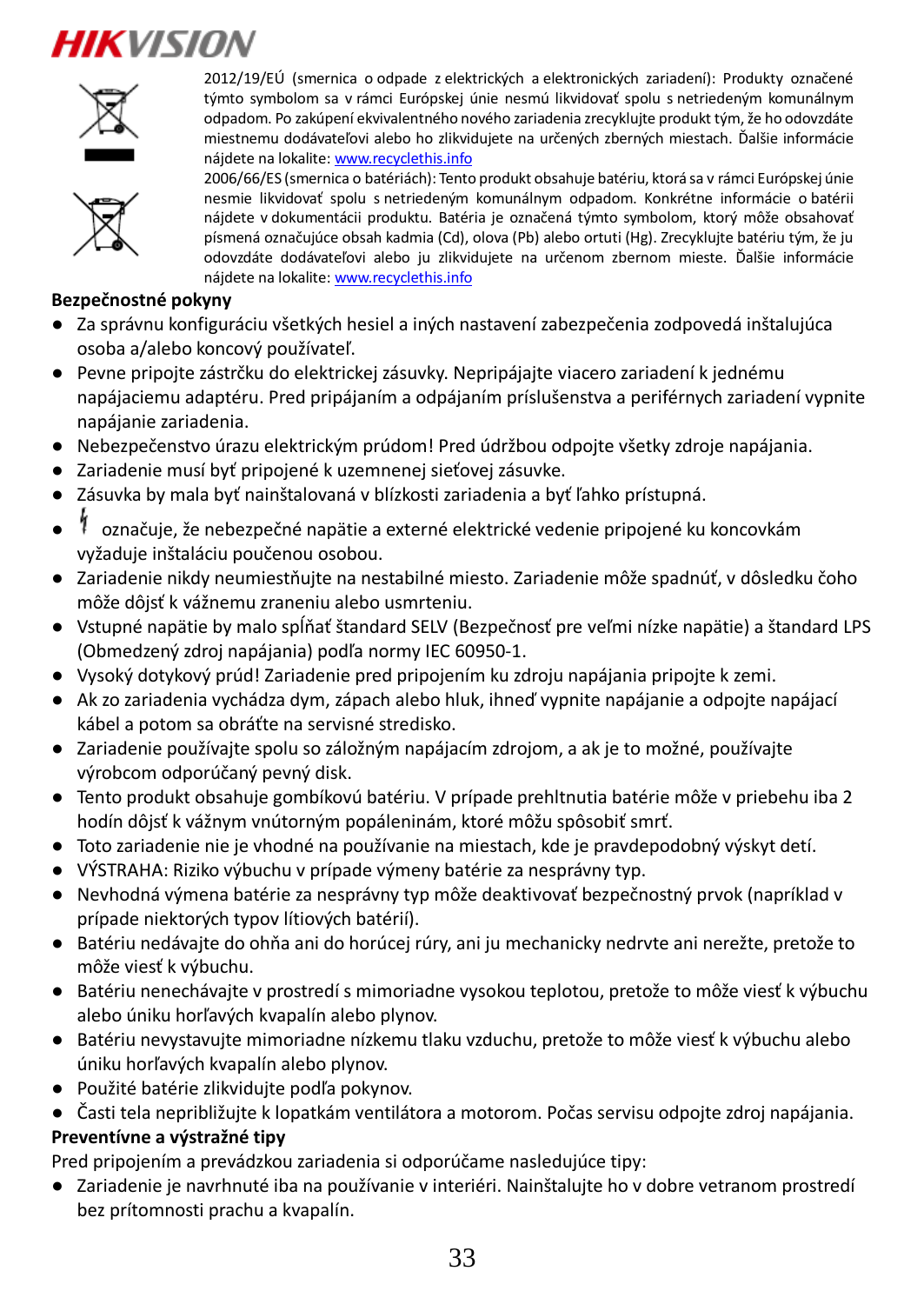- Skontrolujte, či je záznamové zariadenie správne pripevnené k stojanu alebo polici. Silné nárazy alebo otrasy záznamového zariadenia, napríklad v dôsledku jeho zhodenia, môžu poškodiť citlivú elektroniku v záznamovom zariadení.
- Zariadenie nesmie byť vystavené kvapkajúcej ani striekajúcej kvapaline a na zariadenie sa nesmú umiestňovať žiadne predmety naplnené kvapalinami, ako napríklad vázy.
- Na zariadenie sa nesmú umiestňovať zdroje otvoreného ohňa, ako napríklad zapálené sviečky.
- Ventilácii by sa nemalo brániť zakrytím vetracích otvorov predmetmi, ako sú noviny, obrusy, záclony atď. Otvory nesmú byť nikdy blokované umiestnením zariadenia na posteľ, pohovku, koberec alebo iný podobný povrch.
- V prípade niektorých modelov zaistite správne pripojenie koncoviek ku sieťovému napájaniu striedavým prúdom.
- V prípade niektorých modelov je zariadenie v prípade potreby navrhnuté tak, aby ho bolo možné pripojiť k systému distribúcie napájania IT.
- Používajte iba napájacie zdroje uvedené v používateľskej príručke alebo v návode na používanie. **Spustenie**

Správne spustenie je nevyhnutné na predĺženie životnosti digitálneho videorekordéra.

Krok 1. Zapojte zdroj napájania do elektrickej zásuvky.

Krok 2. Stlačte vypínač (niektoré modely môžu mať vypínač na prednom alebo zadnom paneli). Zariadenie sa začne spúšťať.

## **Aktivácia zariadenia**

Pred aktiváciou nie je povolená žiadna operácia. Pri prvom prístupe je potrebné nastaviť heslo správcu pre aktiváciu zariadenia. Zariadenie môžete aktivovať aj pomocou webového prehliadača, SADP alebo klientskeho softvéru.

Krok 1. Do polí **Vytvoriť nové heslo** a **Potvrď heslo** zadajte rovnaké heslo.

Krok 2. Voliteľne nastavte vyhradený e-mail, Hik-Connect, bezpečnostné otázky alebo vyexportujte identifikátor GUID na obnovenie hesla v budúcnosti.

Krok 3. Nastavte heslo na aktiváciu sieťových kamier pripojených k zariadeniu.

Step 4 Kliknutím na tlačidlo **OK** uložte heslo a aktivujte zariadenie.

## **Українська**

### **Юридична інформація**

© 2020 Hangzhou Hikvision Digital Technology Co., Ltd. Усі права захищені.

#### **Торгові марки визнані**

HIKVISION та інші торгові марки компанії Hikvision і логотипи є власністю компанії Hikvision у різних юрисдикціях. Інші торгові марки та логотипи, наведені нижче, є власністю їх відповідних власників.

: Терміни HDMI та HDMI High-Definition Multimedia Interface, а також логотип HDMI є торговими марками

або зареєстрованими торговими марками компанії HDMI Licensing Administrator, Inc. у Сполучених Штатах та інших країнах.

#### **Заява про відмову від відповідальності**

НАСКІЛЬКИ ЦЕ ДОЗВОЛЕНО ДІЮЧИМ ЗАКОНОДАВСТВОМ, ОПИСАНИЙ ВИРІБ З ЙОГО АПАРАТНИМ, ПРОГРАМНИМ ТА МІКРОПРОГРАМНИМ ЗАБЕЗПЕЧЕННЯМ НАДАЄТЬСЯ «ЯК Є», ЗІ ВСІМА НЕСПРАВНОСТЯМИ ТА ПОМИЛКАМИ, І КОМПАНІЯ HIKVISION НЕ НАДАЄ ЖОДНИХ ГАРАНТІЙ, ВИРАЖЕНИХ АБО ОЧІКУВАНИХ, ВКЛЮЧАЮЧИ, БЕЗ ОБМЕЖЕНЬ, ПРИДАТНІСТЬ ДО ПРОДАЖУ, ЗАДОВІЛЬНУ ЯКІСТЬ, ПРИДАТНІСТЬ ДЛЯ КОНКРЕТНОЇ ЦІЛІ ТА ВІДСУТНІСТЬ ПОРУШЕННЯ ПРАВ ТРЕТІХ СТОРІН. КОМПАНІЯ HIKVISION, ЇЇ ДИРЕКТОРИ, ПОСАДОВІ ОСОБИ, СПІВРОБІТНИКИ ЧИ АГЕНТИ НІ В ЯКОМУ РАЗІ НЕ НЕСУТЬ ВІДПОВІДАЛЬНОСТІ ПЕРЕД ВАМИ ЗА БУДЬ-ЯКІ СПЕЦІАЛЬНІ, НЕПРЯМІ, ВИПАДКОВІ АБО НЕПРЯМІ ЗБИТКИ, ВКЛЮЧАЮЧИ, КРІМ ІНШОГО, ПОШКОДЖЕННЯ, ЩО ВЕДУТЬ ДО ВТРАТИ КОМЕРЦІЙНОГО ПРИБУТКУ, ПЕРЕРИВАННЯ ДІЛОВОЇ АКТИВНОСТІ ЧИ ВТРАТИ ДАНИХ ЧИ ДОКУМЕНТАЦІЇ, НАВІТЬ ЯКЩО КОМПАНІЯ HIKVISION БУЛА ПОВІДОМЛЕНА ПРО МОЖЛИВІСТЬ ТАКИХ ЗБИТКІВ.

ВИ УСВІДОМЛЮЄТЕ, ЩО ПРИРОДА ІНТЕРНЕТУ НЕСЕ ПРИТАМАННІ РИЗИКИ ДЛЯ БЕЗПЕКИ, І КОМПАНІЯ HIKVISION НЕ БЕРЕ НА СЕБЕ НІЯКОЇ ВІДПОВІДАЛЬНОСТІ ЗА НЕНОРМАЛЬНУ РОБОТУ, ВТРАТУ КОНФІДЕНЦІЙНОСТІ АБО ІНШІ ЗБИТКИ В РЕЗУЛЬТАТІ КІБЕР-АТАК, ХАКЕРСЬКИХ АТАК, ЗАРАЖЕНЬ ВІРУСАМИ АБО ІНШИХ РИЗИКІВ ДЛЯ БЕЗПЕКИ В ІНТЕРНЕТІ, ОДНАК, КОМПАНІЯ HIKVISION В РАЗІ НЕОБХІДНОСТІ НАДАСТЬ СВОЄЧАСНУ ТЕХНІЧНУ ПІДТРИМКУ.

ЗАКОНИ ЩОДО СТЕЖЕННЯ ВІДРІЗНЯЮТЬСЯ ВІДПОВІДНО ДО ЮРИСДИКЦІЇ. ПЕРЕД ТИМ ЯК ВИКОРИСТОВУВАТИ ВИРІБ, ПЕРЕВІРТЕ ВСІ ВІДПОВІДНІ ЗАКОНИ У ВАШІЙ ЮРИСДИКЦІЇ, ЩОБ ПЕРЕКОНАТИСЯ, ЩО ЦЕ ВИКОРИСТАННЯ ВІДПОВІДАТИМЕ ВІДПОВІДНИМ ЗАКОНАМ.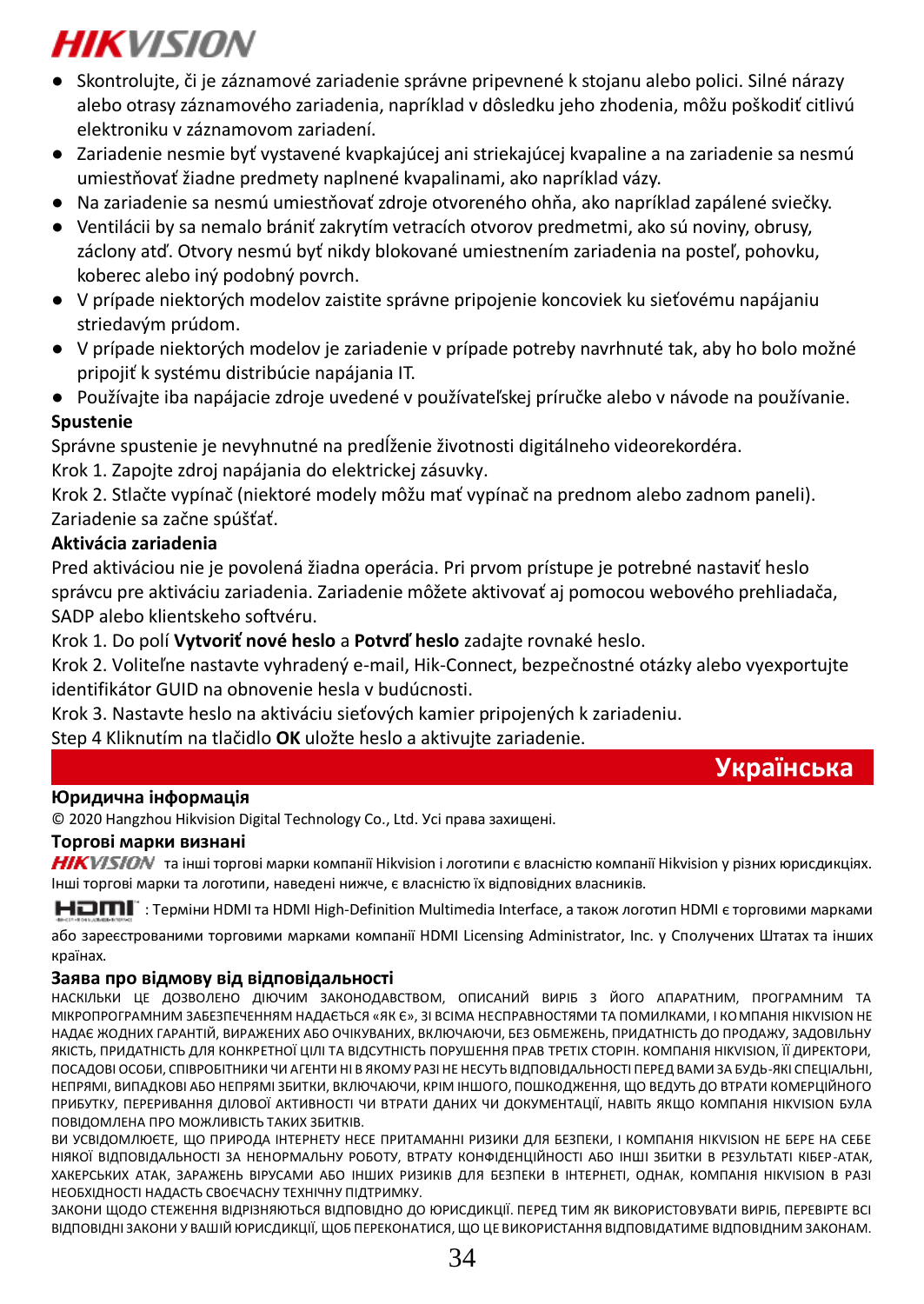КОМПАНІЯ HIKVISION НЕ НЕСЕ ВІДПОВІДАЛЬНОСТІ У ВИПАДКУ, КОЛИ ЦЕЙ ВИРІБ ВИКОРИСТОВУЄТЬСЯ ДЛЯ НЕЗАКОННИХ ЦІЛЕЙ. У РАЗІ БУДЬ-ЯКИХ ПРОТИРІЧЬ МІЖ ЦИМ КЕРІВНИЦТВОМ ТА ЗАСТОСОВУВАНИМ ЗАКОНОМ, ОСТАННІЙ МАЄ ПЕРЕВАГУ.

#### **Нормативна інформація**

### **Декларація відповідності нормативним вимогам ЄС**

![](_page_35_Picture_4.jpeg)

Цей виріб, а також аксесуари (у разі їх постачання) мають маркування «CE», що означає відповідність застосовуваним узгодженим Європейським стандартам, переліченим у директиві щодо електромагнітної сумісності 2014/30/EU, директиві щодо пристроїв низької напруги 2014/35/EU та директиві з обмеження шкідливих речовин 2011/65/EU.

![](_page_35_Picture_6.jpeg)

2012/19/EU (директива щодо утилізації електричного та електронного обладнання, яке було у використанні): Вироби, помічені цим символом, не можна утилізувати у Європейському Союзі як несортовані побутові відходи. Щоб забезпечити правильну переробку цього виробу, поверніть його місцевому постачальнику під час придбання аналогічного нового обладнання, або здайте його до спеціально призначеного пункту збирання відходів. Більше інформації див. на сайт[і: www.recyclethis.info](http://www.recyclethis.info/)

![](_page_35_Picture_8.jpeg)

2006/66/EC (директива щодо акумуляторів/батарейок): Цей виріб містить батарейку, яку не можна утилізувати у Європейському Союзі як несортовані побутові відходи. Інформацію щодо батарейки див. у документації до виробу. Батарейка помічена цим символом, який може включати букви, які вказують на наявність кадмію (Cd), свинцю (Pb) або ртуті (Hg). Щоб забезпечити правильну переробку батарейки, поверніть її постачальнику або здайте до спеціально призначеного пункту збирання відходів. Більше інформації див. на сайті: [www.recyclethis.info](http://www.recyclethis.info/)

#### **Інструкції щодо безпеки**

- Належне встановлення всіх паролів та інших налаштувань безпеки є обов'язком установника та/або кінцевого користувача.
- Надійно під'єднайте вилку до електричної розетки. Не підключайте декілька пристроїв до одного електричного перехідника. Перед підключенням або відключенням аксесуарів і периферійних пристроїв відключайте живлення пристрою.
- Небезпека ураження електричним струмом! Перед проведенням технічного обслуговування відключайте всі джерела живлення.
- Обладнання слід підключати до електричної розетки із заземленням.
- Електрична розетка має бути встановлена біля обладнання і до неї повинен бути вільний доступ.
- вказує на наявність небезпечної електричної енергії. Зовнішні дроти повинні підключатися до клем проінструктованою особою.
- Ніколи не розміщуйте обладнання на хиткій поверхні. Обладнання може впасти, що може призвести до серйозної травми або смерті.
- Вхідна напруга повинна відповідати вимогам до БЗНН (безпечна наднизька напруга) та ДОП (джерело обмеженої потужності) згідно зі стандартом IEC60950-1.
- Високий струм доторкання! Перед підключенням до електроживлення під'єднайте заземлення.
- Якщо із пристрою виділяється дим, запах чи він шумить, спочатку вимкніть живлення, від'єднайте кабель живлення, а потім зверніться до сервісного центру.
- Використовуйте пристрій разом із ДБЖ та, якщо це можливо, використовуйте рекомендований виробником жорсткий диск.
- У цьому пристрої встановлена батарейка-таблетка. Якщо проковтнути батарейку, це може викликати серйозні внутрішні опіки всього за 2 години й навіть призвести до смерті.
- Це обладнання не підходить для використання у місцях, де можуть перебувати діти.
- ОБЕРЕЖНО: Якщо замінити батарейку на батарейку неправильного типу, виникає ризик вибуху.
- Заміна батарейки на батарейку неправильного типу може зашкодити охороні (наприклад, у разі деяких літієвих батарейок).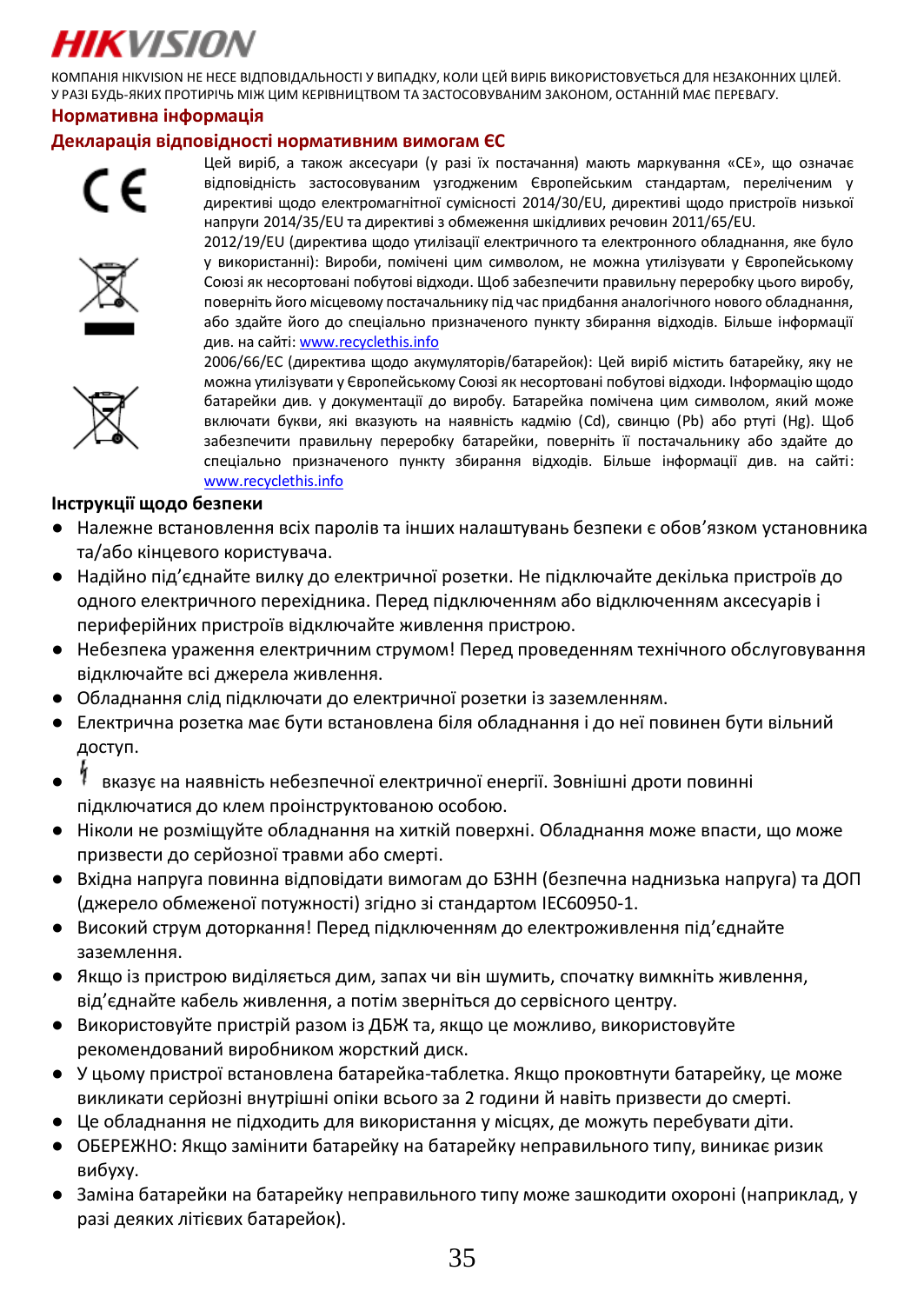- Не кидайте батарейку у вогонь або у гарячу піч і не розбивайте та не розрізуйте батарейку. Це може призвести до вибуху.
- Не залишайте батарейку у місцях з дуже високою температурою. Це може призвести до вибуху або витоку вогненебезпечної рідини або газу.
- Не залишайте батарейку у місцях з дуже низьким атмосферним тиском. Це може призвести до вибуху або витоку вогненебезпечної рідини або газу.
- Утилізуйте використані батарейки згідно з інструкціями.
- Тримайте кінцівки подалі від лопатей вентилятора та двигунів. Під час технічного обслуговування вимикайте джерело живлення.

### **Попереджувальні та застережні поради**

Перед підключенням та експлуатацією пристрою прочитайте такі поради:

- Пристрій призначений для використання лише у приміщенні. Встановлюйте його у середовищі з доброю вентиляцією, де немає пилу та рідин.
- Переконайтеся, що записуючий пристрій надійно закріплений на стійці або полиці. Сильні удари по записуючому пристрою або його струшування в результаті падіння можуть призвести до пошкодження чутливої електроніки всередині пристрою.
- Обладнання не повинне піддаватися дії крапель чи бризок. Не ставте на обладнання предмети, наповнені рідиною, як-от вази.
- Забороняється розміщувати на обладнанні джерела відкритого вогню, як-от свічки, які горять.
- Не можна перешкоджати вентиляції шляхом накривання вентиляційних отворів різними предметами, як-от газетами, скатертинами, шторами тощо. Забороняється блокувати отвори шляхом розміщення пристрою на ліжку, софі, килимі або іншій аналогічній поверхні.
- Для певних моделей виконайте правильне підключення дротів від клем пристрою до розетки живлення змінним струмом.
- Певні моделі обладнання спроектовані, а коли це необхідно, змінені для підключення до комп'ютерної системи розподілення живлення.
- Використовуйте лише ті джерела живлення, які перелічені у посібнику користувача або інструкції з експлуатації.

#### **Запуск**

Правильний запуск є ключовим моментом для подовження строку служби пристрою цифрового відеозапису.

Крок 1. Вставте вилку живлення в електричну розетку.

Крок 2. Натисніть кнопку живлення (у деяких моделях кнопка живлення може знаходитись на передній або задній панелі). Починається запуск пристрою.

### **Активація пристрою**

До моменту активації експлуатація пристрою не дозволяється. Під час першого використання потрібно задати пароль адміністратора для виконання активації пристрою. Пристрій також можна активувати за допомогою вебпереглядача, програми SADP або клієнтського програмного забезпечення.

Крок 1. Введіть однаковий пароль у поля **Створити новий пароль** та **Підтвердити новий пароль**.

Крок 2. Можна також ввести резервну ел. адресу, обліковий запис Hik-Connect, секретні питання чи експортувати ідентифікатор GUID для скидання пароля у майбутньому.

Крок 3. Задайте пароль для активації підключених до пристрою мережевих камер.

Крок 4. Натисніть кнопку **Ок**, щоб зберегти пароль та активувати пристрій.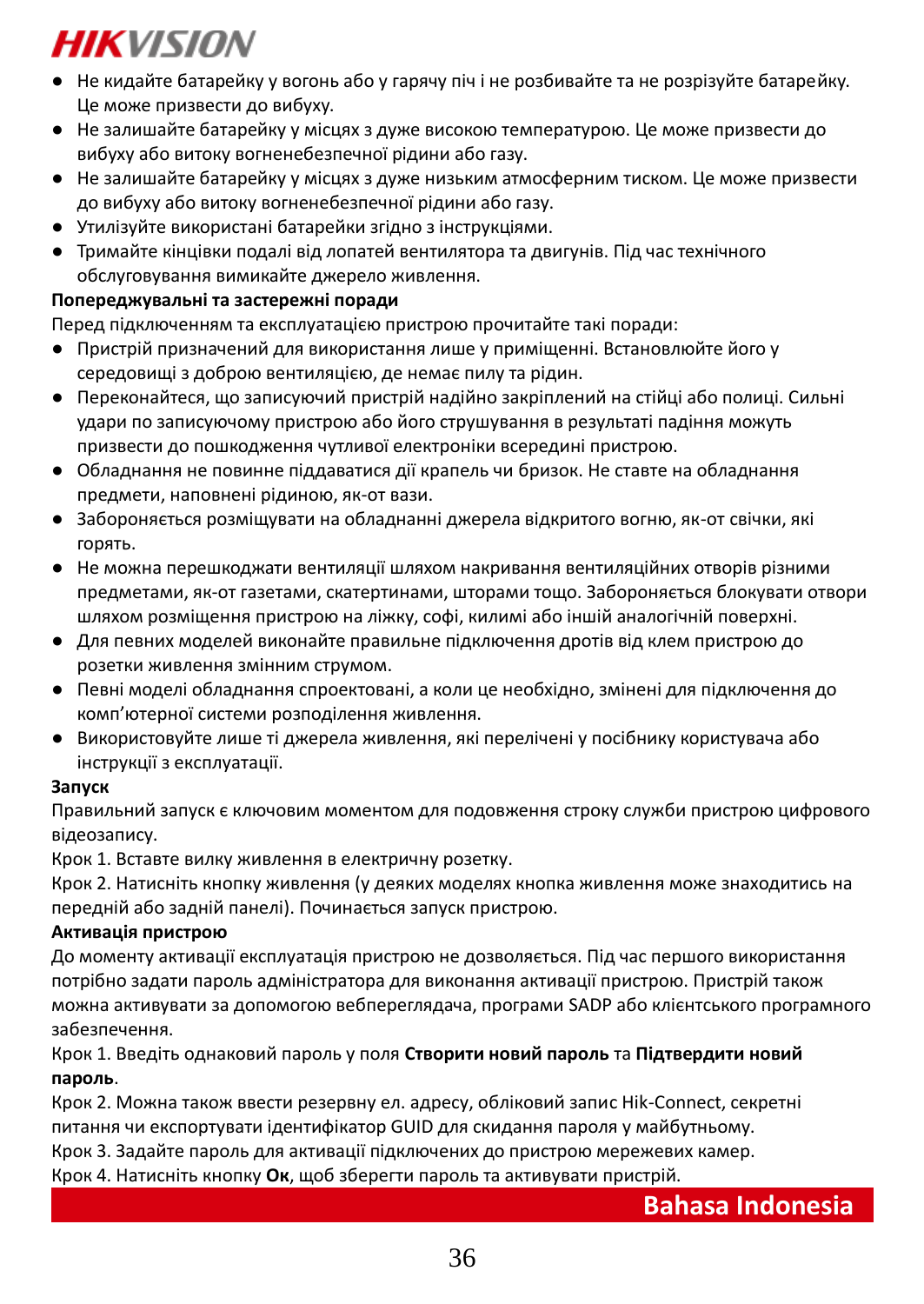![](_page_37_Picture_0.jpeg)

### **Informasi Hukum**

© 2020 Hangzhou Hikvision Digital Technology Co., Ltd. Hak cipta dilindungi.

### **Pengakuan Merek Dagang**

HIKVISION dan merek dagang serta logo Hikvision lainnya adalah milik Hikvision di berbagai wilayah hukum. Merek dagang dan logo lain yang disebutkan di bawah adalah milik pemilik yang bersangkutan.

HOMI": Istilah HDMI dan HDMI High-Definition Multimedia Interface, serta Logo HDMI adalah merek dagang atau

merek dagang terdaftar dari HDMI Licensing Administrator, Inc. di Amerika Serikat dan negara lain.

#### **Penafian Hukum**

SEJAUH DIIZINKAN OLEH HUKUM YANG BERLAKU, PRODUK YANG DIJELASKAN, BESERTA PERANGKAT KERAS, PERANGKAT LUNAK, DAN FIRMWARE, DISEDIAKAN "APA ADANYA", DENGAN SEMUA KEGAGALAN DAN KESALAHANNYA, DAN HIKVISION TIDAK MEMBUAT JAMINAN APA PUN, BAIK TERSURAT MAUPUN TERSIRAT, TERMASUK TANPA BATASAN, JAMINAN KELAYAKAN JUAL, KUALITAS YANG MEMUASKAN, KESESUAIAN UNTUK TUJUAN TERTENTU, DAN KETIADAAN PELANGGARAN OLEH PIHAK KETIGA. DALAM SEGALA HAL, HIKVISION, DIREKTUR, PEJABAT, KARYAWAN, ATAU AGENNYA TIDAK BERTANGGUNG JAWAB KEPADA ANDA ATAS KERUGIAN KHUSUS, KONSEKUENSIAL, INSIDENTAL, ATAU TIDAK LANGSUNG, TERMASUK, ANTARA LAIN, KERUGIAN AKIBAT HILANGNYA LABA USAHA, TERGANGGUNYA KEGIATAN USAHA, ATAU HILANGNYA DATA ATAU DOKUMENTASI, SEHUBUNGAN DENGAN PENGGUNAAN PRODUK INI, MESKIPUN KETIKA HIKVISION SUDAH DIBERI TAHU ADANYA KEMUNGKINAN KERUGIAN SEMACAM ITU.

ANDA MENGAKUI BAHWA SIFAT INTERNET MENGHADIRKAN RISIKO KEAMANAN TIDAK TERLIHAT, DAN HIKVISION TIDAK BERTANGGUNG JAWAB ATAS ABNORMALITAS PENGOPERASIAN, KEBOCORAN PRIVASI, ATAU KERUSAKAN LAIN AKIBAT SERANGAN SIBER, SERANGAN PERETAS, INFEKSI VIRUS, DAN RISIKO KEAMANAN INTERNET LAINNYA; AKAN TETAPI, KAMI AKAN MENYEDIAKAN DUKUNGAN TEKNIS SECARA BERKALA JIKA DIBUTUHKAN.

HUKUM TENTANG VIDEO PENGAWASAN BERBEDA-BEDA MENURUT WILAYAH HUKUM. HARAP PERIKSA SEMUA HUKUM TERKAIT DI WILAYAH HUKUM ANDA SEBELUM MENGGUNAKAN PRODUK INI UNTUK MEMASTIKAN BAHWA PENGGUNAANNYA SESUAI DENGAN HUKUM YANG BERLAKU. HIKVISION TIDAK BERTANGGUNG JAWAB ATAS PENGGUNAAN PRODUK INI UNTUK TUJUAN YANG TIDAK SEMESTINYA. JIKA TERJADI PERTENTANGAN ANTARA MANUAL INI DAN PERATURAN YANG BERLAKU, YANG DISEBUT TERAKHIR DIPRIORITASKAN.

#### **Informasi Terkait Peraturan**

#### **Pernyataan Kepatuhan Terhadap UE**

![](_page_37_Picture_13.jpeg)

Produk ini dan - jika ada - aksesori yang disertakan bertanda "CE" dan oleh karena itu memenuhi standar kompatibel Eropa yang disebutkan dalam EMC Directive 2014/30/EU, LVD Directive 2014/35/EU, RoHS Directive 2011/65/EU.

![](_page_37_Picture_15.jpeg)

2012/19/EU (WEEE directive): Produk yang bertanda simbol ini tidak boleh dibuang sebagai sampah umum yang tidak disortir di wilayah Uni Eropa. Agar dapat didaur ulang sesuai ketentuan, kembalikan produk ini ke toko terdekat saat Anda membeli peralatan pengganti yang baru, atau buang pada titik pengumpulan yang ditentukan. Untuk informasi lebih lanjut, kunjungi: [www.recyclethis.info](http://www.recyclethis.info/)

2006/66/EC (ketentuan baterai): Produk ini berisi baterai yang tidak boleh dibuang sebagai sampah umum yang tidak disortir di wilayah Uni Eropa. Lihat dokumentasi produk untuk informasi spesifik tentang baterai. Baterai ini ditandai dengan simbol ini, yang mungkin disertai huruf untuk menandakan kadmium (Cd), timbal (Pb), atau merkuri (Hg). Agar dapat didaur ulang sesuai ketentuan, kembalikan baterai ke toko atau titik pengumpulan yang ditentukan. Untuk informasi lebih lanjut, kunjungi[: www.recyclethis.info](http://www.recyclethis.info/)

#### **Petunjuk Keselamatan**

- Ketepatan konfigurasi semua kata sandi dan pengaturan keamanan lainnya menjadi tanggung jawab penginstal dan/atau pengguna akhir.
- Masukkan steker sepenuhnya ke stopkontak. Hindari penggunaan satu adaptor listrik untuk beberapa perangkat. Matikan perangkat sebelum menghubungkan dan melepas sambungan listrik ke aksesori dan perangkat tambahan.
- Bahaya sengatan listrik! Lepaskan sambungan dengan semua sumber listrik sebelum melakukan pemeliharaan.
- Peralatan harus terhubung ke stopkontak yang dibumikan.
- Stopkontak harus dipasang di dekat peralatan dan mudah diakses.
- menunjukkan bahaya tegangan listrik, dan pemasangan kabel eksternal ke terminal harus dilakukan oleh ahlinya.
- Jangan meletakkan peralatan di tempat yang tidak kokoh. Peralatan bisa jatuh dan menyebabkan cedera serius hingga kematian.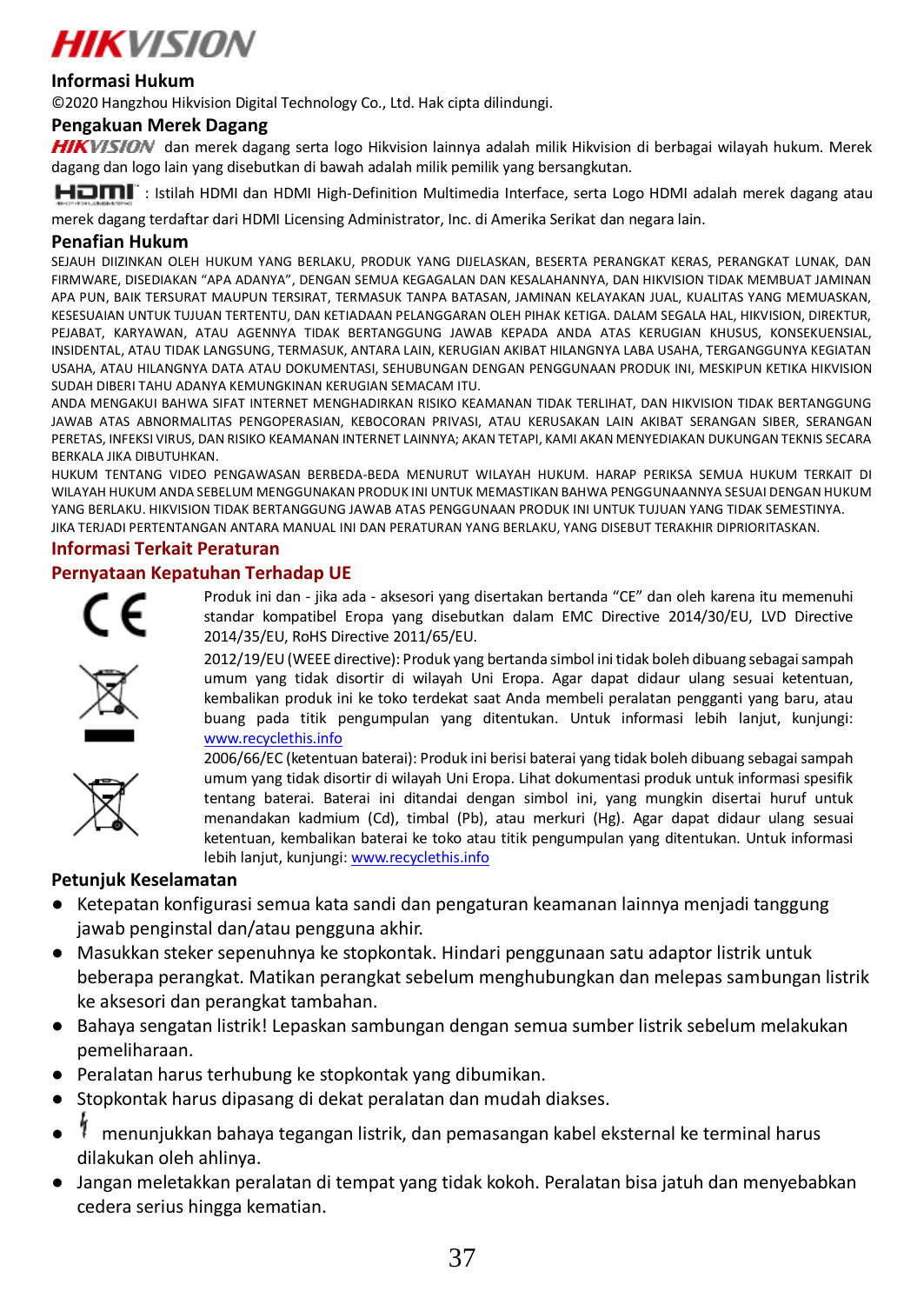- Tegangan input harus memenuhi persyaratan SELV (Safety Extra Low Voltage) dan LPS (Limited Power Source) sesuai dengan IEC60950-1.
- Tegangan sentuh tinggi! Hubungkan ke arde sebelum menghubungkan ke catu daya.
- Jika muncul asap, bau, atau derau dari perangkat, segera matikan perangkat dan cabut kabel daya, lalu hubungi pusat servis.
- Gunakan perangkat dengan UPS , dan gunakan HDD yang direkomendasikan pabrik jika memungkinkan.
- Produk ini dilengkapi dengan baterai sel berbentuk koin/kancing. Baterai yang tertelan dapat menyebabkan luka bakar internal yang parah hanya dalam 2 jam dan dapat mengakibatkan kematian.
- Peralatan ini harus digunakan di lokasi yang jauh dari jangkauan anak-anak.
- PERHATIAN: Risiko ledakan jika baterai diganti dengan jenis yang salah.
- Penggantian baterai yang tidak tepat dengan baterai dari jenis yang salah dapat memengaruhi keamanan (misalnya, untuk beberapa jenis baterai lithium).
- Jangan membuang baterai ke dalam api atau oven panas, atau menghancurkan atau memotongnya secara mekanis, karena dapat menyebabkan ledakan.
- Jangan meletakkan baterai di lingkungan yang bersuhu sangat tinggi, karena dapat menyebabkan ledakan atau kebocoran cairan atau gas yang mudah terbakar.
- Jangan membiarkan baterai terpapar tekanan udara yang sangat rendah, karena dapat menyebabkan ledakan atau kebocoran cairan atau gas yang mudah terbakar.
- Buang baterai bekas sesuai petunjuk
- Jauhkan tubuh Anda dari bilah dan motor kipas. Lepaskan sambungan listrik saat melakukan servis.

## **Kiat Pencegahan dan Peringatan**

Sebelum menghidupkan dan mengoperasikan perangkat, perhatikan kiat-kiat berikut:

- Perangkat ini dirancang hanya untuk penggunaan dalam ruangan. Pasang di lingkungan yang kering, berventilasi baik, dan bebas debu.
- Pastikan perekam terpasang dengan benar pada rak atau kerangka. Benturan atau goncangan besar pada perekam akibat terjatuh dapat menyebabkan kerusakan pada komponen elektronik yang sensitif di dalamnya.
- Peralatan tidak boleh terkena tetesan atau percikan air, dan jangan meletakkan benda yang berisi cairan, seperti vas bunga di atas peralatan.
- Jangan meletakkan sumber nyala api terbuka, seperti lilin yang menyala, di atas peralatan.
- Jangan menghalangi ventilasi dengan menutup lubang ventilasi menggunakan barang-barang, seperti koran, taplak meja, gorden, dll. Jangan menempatkan tempat tidur, sofa, permadani, atau permukaan serupa lainnya di posisi yang dapat menghalangi lubang ventilasi.
- Untuk model tertentu, pastikan pemasangan kabel terminal yang tepat untuk penyambungan ke pasokan listrik AC utama.
- Untuk model tertentu, peralatan dirancang dan, bila perlu, dimodifikasi untuk penyambungan ke sistem distribusi daya TI.
- Hanya gunakan catu daya yang tercantum dalam manual atau petunjuk pengguna.

## **Memulai**

Memulai dengan cara yang tepat sangat penting untuk memperpanjang masa pakai NVR/DVR. Langkah 1 Hubungkan catu daya ke stopkontak.

Langkah 2 Tekan tombol daya (model tertentu mungkin memiliki tombol daya di panel depan atau belakang). Perangkat mulai menyala.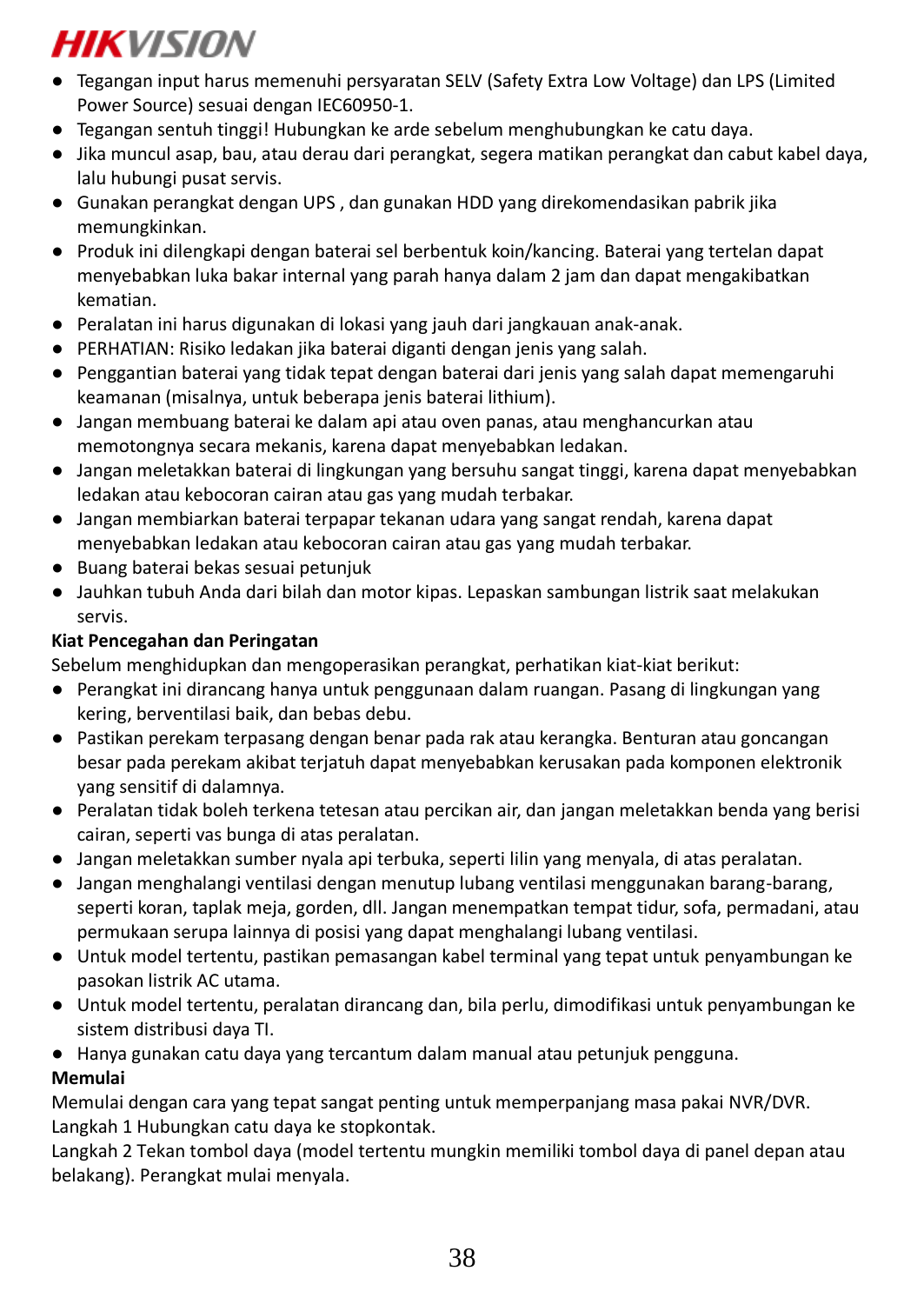![](_page_39_Picture_0.jpeg)

## **Mengaktifkan Perangkat**

Pengoperasian tidak dapat dilakukan sebelum aktivasi. Diharuskan untuk mengatur kata sandi admin untuk aktivasi perangkat saat pertama kali akses. Perangkat juga dapat diaktivasi melalui peramban web, SADP, atau perangkat lunak klien.

Langkah 1 Masukkan kata sandi yang sama di **Buat Kata Sandi Baru** dan **Konfirmasikan Kata Sandi Baru**.

Langkah 2 Secara opsional, atur email khusus, Hik-Connect, dan pertanyaan keamanan, atau ekspor GUID untuk pengaturan ulang kata sandi di lain waktu.

Langkah 3 Atur kata sandi untuk mengaktivasi kamera jaringan yang terhubung ke perangkat. Langkah 4 Klik **OK** untuk menyimpan kata sandi dan mengaktivasi perangkat.

ျမန္မာ

ဥပဒေဆိုင်ရာ အချက်အလက်များ

©2020 Hangzhou Hikvision Digital Technology Co., Ltd. မွတ္ပုံတင္ခြင့္ အားလုံးကို ရယူထားသည္။ ကုန္ပစၥည္း အမွတ္တံဆိပ္မ်ားအား အသိအမွတ္ျပဳျခင္း

HIKVISION နှင့် အခြား Hikvision ၏ ကုန်ပစ္စည်း အမှတ်တံဆိပ်များနှင့် လိုဂိုများသည် တရားစီရင်မှု အမျိုးမျိုးတွင် Hikvision ၏ ပိုင်ဆိုင်မှုများ ဖြစ်သည်။ အောက်တွင် ဖော်ပြထားသည့် အခြား ကုန်ပစ္စည်း အမှတ်တံဆိပ်များနှင့် လိုဂိုများသည် ၎င်းတို့၏ သက်ဆိုင်ရာ ပိုင်ရှင်အသီးသီး၏ ပိုင်ဆိုင်မှုများ ဖြစ်ကြသည်။

HDMI : HDMI နှင့် HDMI High-Definition Multimedia Interface (ကြည်လင်ပြတ်သားမှ မြင့်မားသည့် မာတီမီဒီယာ အင်တာဖေ့စ်) ဟူသော ဝေါဟာရများနှင့် HDMI လိုဂိုတို့သည် အမေရိကန် ပြည်ထောင်စုနှင့် အခြားနိုင်ငံများသည် HDMI Licensing Administrator, Inc. ၏ မှတ်ပုံတင် အမှတ်တံဆိပ် သို့မဟုတ် မှတ်ပုံတင်ပြီး အမှတ်တံဆိပ်များ ဖြစ်သည်။

```
ဥပေဒေၾကာင္းဆိုင္ရာ ေဖာ္ထုတ္ခ်က္
```
သက်ဆိုင်ရာ ဥပဒေက အမြင့်ဆုံး ခွင့်ပြုသည်အထိ ဟာ့ဒ်ဝဲ၊ ေဆာ့ဖ်ဝဲနှင့် ဖမ်းဝဲတို့နှင့် အတူ ဖော်ပြထားသော ကုန္ပ်ပစ္စည္မႈကို ေဖာပြထား "သည့်အတိုင်း"၊ ကန္ဗ်သတ်မွ၊ ကုန္ပ်သွယ်နိုင်စွမ်း၊ ကျေနပ်လောက်ဖွယ် အရည်အသွေး၊ သီးခြား ရည်ရွယ်ချက် တစ်စုံတစ်ခုအတွက် ကြံ့ခိုင်မှုနှင့် အပြင်အပမှ လူပုဂ္ဂိုလ်များ၏ ချိုးဖောက်မှုများ မရှိဘဲ အတိအလင်းဖြစ်စေ၊ သွယ်ဝိုက်၍ ဖြစ်စေ ပေးမထားပဲ အမှားအယွင်းများ ချို့ယွင်းမှုများ အားလုံးအတွက် HIKVISION က မည်သည့် အာမခံချက်ကိုမျှ ပေးမထားပါ။ မည်သည့်အခြေအနေတွင်မဆို ထုတ်ကုန်ပစ္စည်း ပြဿနာေကြာင်ဖြစ်စေ၊ သို့မဟုတ်ပါက ကျ်ထုတ်ကုန်ပစ္စည်းအား အသုံးပြုမူကြောင့် ဖြစ်စေ စီးပွားေရးလုပ်ငန်း -<br>အကျိုးအမြတ် ဆုံးရုံးမှု သို့မဟုတ် အချက်အလက် ဆုံးရုံးမှု၊ စနစ်များ ယိုယွင်းပျက်စီးမှု သို့မဟုတ် စာရွက်စာတမ်း ပျက်စီး ပျောက်ဆုံးမှုကြောင့် ထိခိုက်မှုများ အပါအဝင် အထူးတလည်၊ အကျိုးဆက်စပ်၍၊ မတော်တဆ သို့မဟုတ် တိုက်ရိုက် ထိခိုက်မှုများအတွက် HIKVISION အား အကြံပြု အသိပေးပြီး ဖြစ်စေကာမူ HIKVISION ၎င်း၏ ဒါရိုက်တာများ၊ အရာရှိများ၊ ဝန်ထမ်းများနှင့် အေးဂျင့်များမှ တာဝန်ယူမည် မဟုတ်ပါ။ အင်တာနက် သဘောသဘာဝအရ တည်ရှိဆဲ လုံခြုံရေး ဘေးအွန္ဂရာယ်များ ပေးနိုင်သည်ကို သင် အသိအမှတ်ပြုပြီး ပုံမှန်မဟုတ်သော လုပ်ငန်းလည်ပတ်မှု၊ ပုဂ္ဂိုလ်ရေးဆိုင်ရာ အချက်အလက် ပေါက်ကြားမှု သို့မဟုတ် ဆိုင်ဘာ တိုက်ခိုက်မှုများ၊ ဟက်ကာ တိုက်ခိုက်မှုများ၊ ဗိုင်းရပ်စ် ကူးစက်မှု သို့မဟုတ် အခြား အင်တာနက် လုံခြုံရေး အန္တရာယ်များ၏ ရလဒ်အဖြစ် ဖြစ်ပေါ်လာသော အခြားပျက်စီးမှုများ၊ အပေါ် HIKVISION သည် တာဝန်ယူလိမ့်မည်မဟုတ်ပါ။ သို့ရာတွင် HIKVISION သည် လိုအပ်ပါက နည်းပညာပံ့ပိုးမှုကို အချိန်နှင့်

တစ္ေျပးညီေပးသြားမည္။

ေစာင့္ၾကပ္မႈဆိုင္ရာ ဥပေဒမ်ားသည္ တရားစီရင္မႈအလိုက္ ကြဲျပားျခားနားသည္။ သင္၏ အသံုးျပဳမႈသည္ သက္ဆိုင္ရာ ဥပေဒႏွင့္ အက်ံဳးဝင္မႈ ရွိမရွိ ေသခ်ာေစရန္အတြက္ ဤကုန္ပစၥည္း အသံုးမျပဳမီတြင္ ေက်းဇူးျပဳ၍ သင္၏ တရားစီရင္မႈ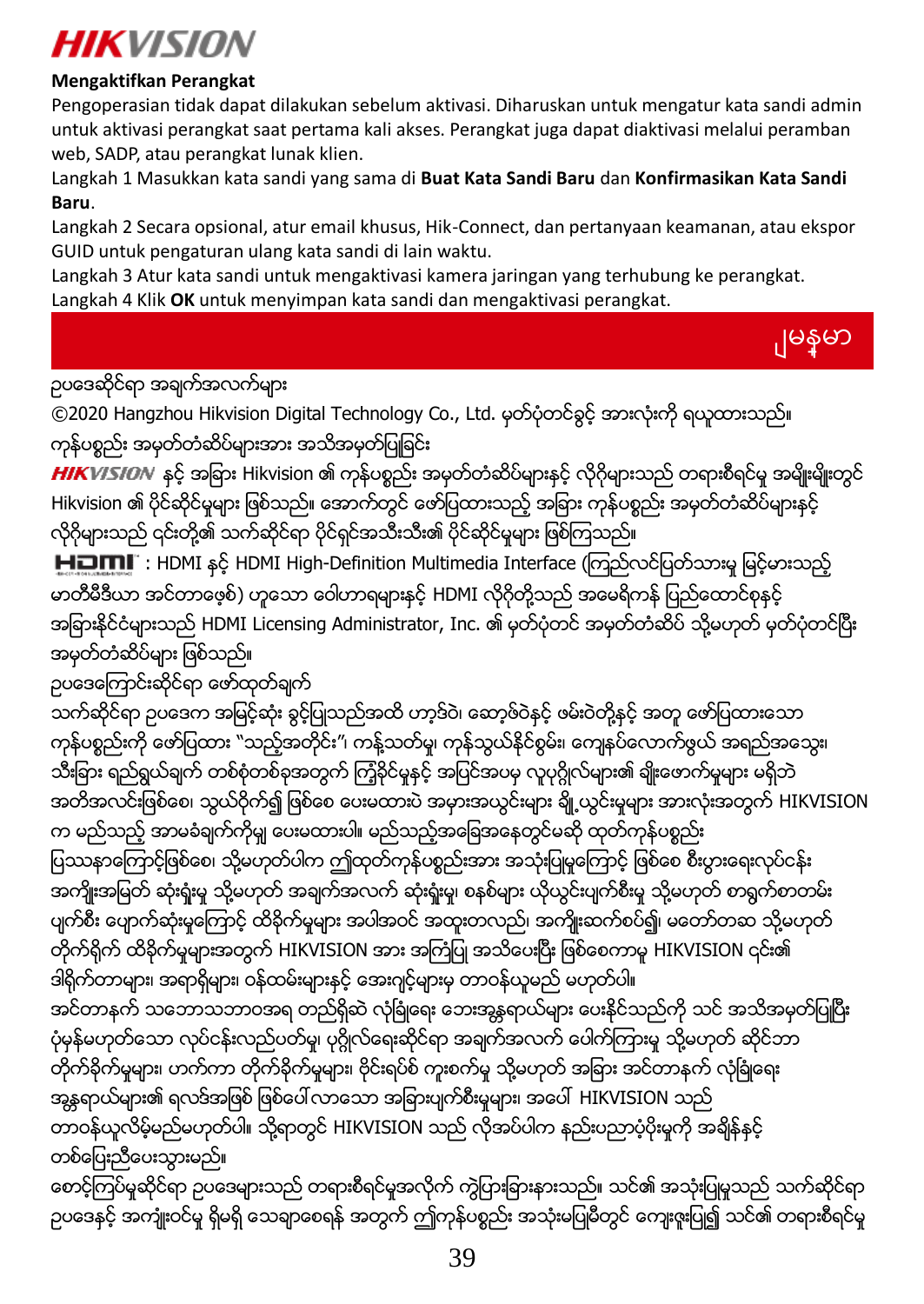- 40
- 
- 
- အဝင္ ဗို႔အားသည္ IEC60950-1 ႏွင့္ အညီ SELV (ေဘးကင္းေသာ အပိုေဆာင္း ဗို႔အားနိမ့္) ႏွင့္ LPS (ကန္႔သတ္
- ပါဝါ ရင်းမြစ်) နှင့် ကိုက်ညီရမည်။
- တည္ၿငိမ္မႈ မရွိေသာ ေနရာတြင္ ကိရိယာကို မည္သည့္အခါမွ် မထားပါႏွင့္။ ဤကိရိယာ ျပဳတ္က်၍ အနာတရ ပြင်းထန်စွာဖြစ်စေ၊ အသက်ဆုံးရုံးသည်အထိ ဖြစ်စေ အန္တရာယ် ဖြစ်စေနိုင်သည်။
- $\stackrel{\text{{\small 4}}{}}{\scriptstyle\gamma}$  က ရည်ညွှန်းသည်မှာ ဘေးအွန္တရာယ်ရှိပြီး တာမီနယ်နှင့် ပြင်ပ ဝါယာကြိုး ဆက်သွယ်မှုများကို ညွန္ခ်ကြားထားသော ပုဂ္ဂိုလ်ံကသာ တပ်ံဆင်ရန် လိုအပ်ံသည်။

● အဝင္လွ်ပ္စီးအားျမင့္မားသည္။ ပါဝါ ျဖန္႔ေဝမႈႏွင့္ မဆက္သြယ္မီ ေျမစိုက္အပ္ႀကိဳးကို ဆက္သြယ္ပါ။

- ပလပ္ေပါက္ကို ကိရိယာအနီးတြင္ တပ္ဆင္ထားရမည္ျဖစ္ၿပီး အလြယ္တကူ ထိုးခ်ိတ္ႏိုင္ရမည္ ျဖစ္သည္။
- 
- ေရွာ့ခ္အႏၱရာယ္ရွိသည္။ ျပဳျပင္ထိန္းသိမ္းျခင္း မျပဳမီ ပါဝါ ရင္းျမစ္မ်ားအားလံုးကို ျဖဳတ္ထားပါ။ ● ကိရိယာကို ေျမစိုက္အပ္ႀကိဳးတပ္ဆင္ထားေသာ ပင္မပလပ္ေပါက္ႏွင့္ ဆက္သြယ္ထားရမည္။
- မီးပလပ္ေခါင္းကို ပါဝါ ပလပ္ေပါက္တြင္ ခိုင္ခိုင္မာမာ ဆက္သြယ္ပါ။ ပါဝါအဒက္ပတာ တစ္ခုထဲတြင္ ကိရိယာ အများအပြားကို တပ်ဆင်ခြင်း မပြုပါနှင့်။ အပိုပစ္စည်းများ၊ တိုးချဲ့ပစ္စည်းများ တပ်ဆင်ခြင်း၊ ဖြုတ်ခြင်း မပြုမီတွင် ကိရိယာကို ပါဝါ ျဖဳတ္ထားပါ။
- နှင့်/သို့မဟုတ် နောက်ဆုံး အသုံးပြုသူ၏ တာဝန်သာ ဖြစ်သည်။
- ဘေးကင်းလုံခြုံရေး ညွှန်ကြားချက်များ ● စကားဝွက္မ်ားအားလံုး၏ ခိုင္မာေသာ တည္ေဆာက္ပံုႏွင့္ အျခား လံုၿခံဳေရး ဆက္တင္မ်ားသည္ တပ္ဆင္သူ

![](_page_40_Picture_14.jpeg)

[www.recyclethis.info](http://www.recyclethis.info/) 2006/66/EC (ဘက်ထရီဆိုင်ရာ ညွှန်ကြားချက်)- ဤထုတ်ကုန်ပစ္စည်းတွင် ဥရောပသမဂ္ဂအတွင်း ရောနှောစည်ပင်အမှိုက်အနေဖြင့် စွန့်ပစ်နိုင်ခြင်း မရှိသည့် –<br>ဘက်ထရီတစ်လုံး ပါဝင်နေပါသည်။ ဘက်ထရီအတွက် သီးသန့်အချက်အလက်များကို ထုတ်ကုန်ပစ္စည်းပါ စာရွက်စာတမ်းများ၌ ကြည့်ပါ။ ဤဘက်ထရီကို ကတ်ဒမီယမ် (Cd)၊ ခဲ (Pb) သို့မဟုတ် ပြဒါး (Hg) ဟု ညွှန်ပြမည့် စွန့်ပစ်ခြင်း ပါဝင်နိုင်ကြောင်း ဤသင်္ကေတဖြင့် မှတ်သားထားပါသည်။ သေချာစွာ ရီဆိုင်ကယ်လုပ်ရန်အတွက် ဤဘက်ထရီကို သင့်နယ်ခံ .<br>ပစ္စည်းရောင်းချသူထံ ပြန်ပေးပါ သို့မဟုတ် သတ်မှတ်ထားသည့် စုဆောင်းသော နေရာ၌ စြန႔္ပစ္ပါ။ ထပ္မံသိလိုသည္မ်ား ရွိပါက- [www.recyclethis.info](http://www.recyclethis.info/)

![](_page_40_Picture_16.jpeg)

2014/35/EU ၊ RoHS အမိန႔္စာ 2011/65/EU တို႔တြင္ ေဖာ္ျပထားသည့္ သက္ဆိုင္ေသာ ချိန်ညှိပြီး ဥရောပစံနှန်းများနှင့် ကိုက်ညီပါသည်။ 2012/19/EU (WEEE ညွှန်ကြားချက်)- ဤသင်္ကေတ ကပ်ထားသည့် ထုတ်ကုန်များကို ဥရောပသမဂ္ဂအတွင်း ရောနောစည်ပင် အမှိုက်အနေဖြင့် စွန့်ပစ်နိုင်ခြင်း မရှိပါ။ သေချာစွာ ရီဆိုင်ကယ်လုပ်ရန်အတွက် ဤထုတ်ကုန်ပစ္စည်းကို အလားတူ ပစ္စည်းအသစ် တစ်ခု ဝယ်ယူချိန်တွင် သင့်နယ်ခံ ပစ္စည်းရောင်းချသူထံ ပြန်ပေးပါ သို့မဟုတ် သတ်မှတ်ထားသည့် ပစ္စည်းစုဆောင်းသော နေရာများ၌ စွန့်ပစ်ပါ။ ထပ်မံသိလိုသည်များ ရှိပါက-

![](_page_40_Picture_18.jpeg)

EU စည်းကမ်းရက် ကိုက်ညီမှုဆိုင်ရာ ကြေဌာရက်

**HIKVISION** အဝန်းအဝိုင်းတွင်းရှိ သက်ဆိုင်ရာ ဥပဒေများကို စိစစ်ပါ။ ဤကုန်ပစ္စည်းကို သတ်မှတ်ထားသော ရည်ရွယ်ချက်အတွက် မဟုတ္ဘဲ အသံုးျပဳမႈ ျဖစ္ရပ္အေပၚ HIKVISION က တာဝန္ခံျခင္း ရွိမည္မဟုတ္ပါ။ ဤလမ်းညွှန်နှင့် သက်ဆိုင်ရာ ဥပဒေတို့အကြား ကွဲလွဲမှုများ ရှိခဲ့ပါက ဥပဒေပါ ပြဌာန်းချက်ကိုသာ အတည်ယူရမည်။ စည်းကမ်းချက်ဆိုင်ရာ အချက်အလက်များ

> .<br>ဤထုတ်ကုန်ပစ္စည်းနှင့် (အကျုံးဝင်ပါက) အတူပါရှိသော အပိုပစ္စည်းများကို "CE" အမွတ္အသားျဖင့္ မွတ္သားထားၿပီး EMC အမိန႔္စာ 2014/30/EU ၊ LVD အမိန႔္စာ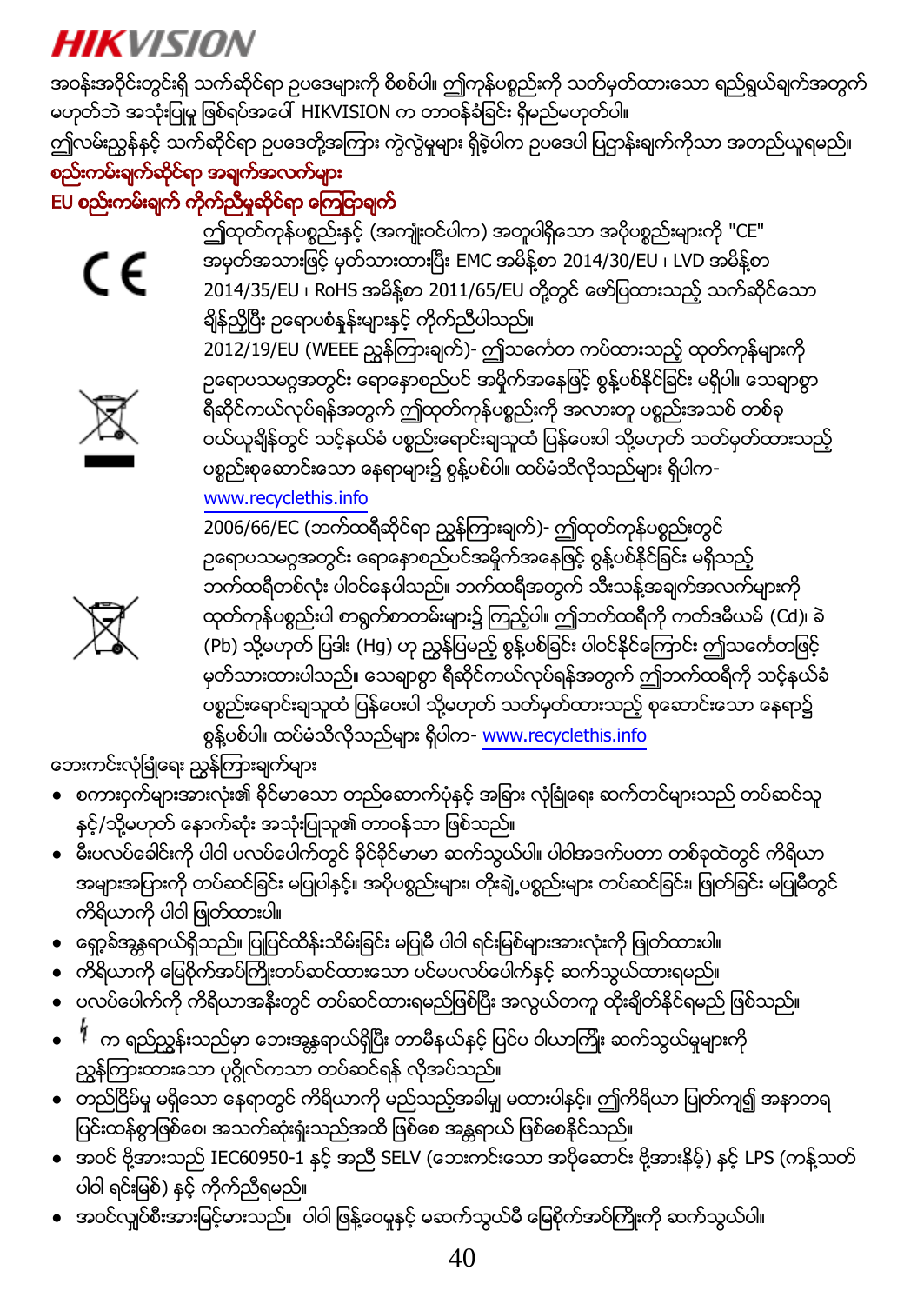## 41

- ျပင္ဆင္ထားရွိေအာင္ ဒီဇိုင္း လုပ္ထားသည္။ ● သံုးစြဲသူ လက္စြဲတြင္ သို႔မဟုတ္ သံုးစြဲသူ လမ္းညႊန္ခ်က္မ်ား တြင္ ေဖာ္ျပထားေသာ ပါဝါ ရင္းျမစ္မ်ားကိုသာ
- 
- တပ္ဆင္မႈ မွန္ကန္ေအာင္ သတိျပဳပါ။
- အခ်ိဳ႕ေသာ ေမာ္ဒယ္မ်ားအတြက္ ကိရိယာကို လိုအပ္ပါက IT ပါဝါ ျဖန္႔ေဝမႈ စနစ္နွင့္ ဆက္သြယ္ရန္အတြက္
- 
- 
- မပိတ္ေစရပါ။ ● အခ်ိဳ႕ေသာ ေမာ္ဒယ္မ်ားအတြက္ မိန္း AC ပါဝါ ႏွင့္ ဆက္သြယ္ရန္အတြက္ တာမီနယ္မ်ားတြင္ ဝါယာၾကိဳး

သို့မဟုတ် အခြားသော အလားတူမျက်နှာပြင်များပေါ် တင်ထားခြင်းဖြင့် ၎င်းလေဝင်လေထွက် အပေါက်များကို

- ကိရိယာအပေါ် တွင် မထားရပါ။ ● ေလဝင္ေလထြက္ အတားအဆီး မျဖစ္ေစရန္အတြက္ ေလဝင္ေလထြက္ အေပါက္မ်ားကို သတင္းစာမ်ား၊ စားပွဲခင်းများ၊ ကန့်လန့်ကာများ စသည်တို့နှင့် ပိတ်ကာထားခြင်း မပြုရပါ။ ကိရိယာကို အိပ်ယာ၊ ဆိုဖာ၊ ဖျာ
- ကိရိယာကို ေရစက္က်ျခင္းမ်ား သို႔မဟုတ္ ေရျဖန္းပက္ျခင္းမ်ားႏွင့္ မထိေတြ႔ေစရဘဲ ပန္းအိုးကဲ့သို႔ေသာ အရည်ဖြည့်ထားသော မည်သည့်အရာကိုမျှ ပစ္စည်းပေါ်တွင် မတင်ရပါ။ ● မီးထြန္းထားသည့္ ဖေယာင္းတိုင္မ်ား ကဲ့သို႔ေသာ အကာအကြယ္မရွိသည့္ မီးအရင္းအျမစ္မ်ားကို
- ရီေကာ္ဒါ စင္တစ္ခုခုတြင္ အေသအခ်ာ ခိုင္ၿမဲစြာ တပ္ဆင္ထားပါ။ ေအာက္သို႔ျပဳတ္က်ျခင္းေၾကာင့္ ျဖစ္ေသာ ြ<br>ကြီးမားသည့် ရိုက်ခတ်မှု၊ သို့မဟုတ် တုန်လှုပ်မှုများသည် ရီကော်ဒါအတွင်းရှိ ထိရှလွယ်သော အီလက်ထရွန်နစ် အစိတ္အပိုင္းမ်ားကို ပ်က္စီးေစႏိုင္သည္။
- ဖုန္ကင္းစင္သည့္ ေလဝင္ေလထြက္ ေကာင္းေသာ ေနရာတြင္ တပ္ဆင္ပါ။
- သင့်ကိရိယာကို မချိတ်ဆက်မီနှင့် အသုံးမပြုမီ ကျေးဇူးပြု၍ အောက်ပါ အကြုံပြုချက်များကို လက်ခံပါ။ ● ကိရိယာကို အေဆာက္အဦတြင္း အသံုးျပဳရန္အတြက္သာ ဒီဇိုင္း လုပ္ထားသည္။ ယင္းကို အရည္မ်ား မရွိေသာ

ျပင္ဆင္ခ်ိန္တြင္ ပါဝါရင္းျမစ္ကို ျဖဳတ္ထားပါ။ ကာကွယ်မှုနှင့် သတိပြုရန် အကြံပေးချက်များ

- $\bullet$  သုံးစွဲပြီး ဘက်ထရီများကို ညွှန်ကြားထားသည့်အတိုင်း စွန့်ပစ်ပါ ● ကိုယ္ထည္ အစိတ္အပိုင္းမ်ားကို ပန္ကာရြက္နွင့္ ေမာ္တာမ်ားမွ ေဝးေဝးတြင္ ရွိပါေစ။ ႀကံ့ခိုင္မႈစစ္ေဆး
- ဤဘက္ထရီကို အလြန္နိမ့္သည့္ ေလဖိအားႏွင့္ ထိေတြ႕ျခင္း မရွိေစရ၊ ေပါက္ကြဲမႈ ျဖစ္ႏိုင္သည္ သို႔မဟုတ္ မ်ိဳးလောင်လွယ်သည့် အရည် သို့မဟုတ် ဓာတ်ငွေ့များ ထွက်လာနိုင်သည်။
- ဘက်ထရီကို အလွန်အမင်း မြင့်မားသည့် အပူချိန်ရှိသည့် ပတ်ဝန်းကျင်တွင် မထားပါနှင့်၊ ပေါက်ကွဲမှု ဖြစ်နိုင်သည် သို့မဟုတ် မီးလောင်လွယ်သည့် အရည် သို့မဟုတ် ဓာတ်ငွေ့များ ထွက်လာနိုင်သည်။
- ဘက္ထရီကို ေပါက္ကြဲမႈ ျဖစ္ေပၚေစႏိုင္သည့္ မီးအတြင္းသို႔၊ သို႔မဟုတ္ မီးဖိုအတြင္း၊ သို႔မဟုတ္ စက္ပစၥည္းသုံး ထုေရြခြင်း၊ သို့မဟုတ် ဖြတ်တောက်ခြင်း ဖြင့် မစွန့်ပစ်ပါနှင့်။
- (ဥပမာအားဖြင့် အခ်္ချံ့သော လစ်သီယမ် ဘက်ထရီအမျိုးအစားများတွင်)။
- ဘက်ထရီကို ပုံစံမမှန်ဘဲ မှားယွင်းသော အမျိုးအစားတစ်ခုဖြင့် အသစ်လဲခဲ့ပါက safeguard ပျက်စီးနိုင်သည်
- သတိ မွန္ကန္မႈမရွိေသာ ဘက္ထရီအမ်ိဳးအစားျဖင့္ လဲမိပါက ေပါက္ကြဲမႈျဖစ္ႏိုင္သည္။
- ဤကိရိယာကို ကေလးမ်ားရွိႏိုင္သည့္ ေနရာမ်ိဳးတြင္ အသုံးျပဳရန္ မသင့္ေလ်ာ္ပါ။
- နာရီအတြင္း ျပင္းထန္ေသာ ကိုယ္တြင္း ေလာင္ကၽြမ္းမႈ ျဖစ္ႏိုင္ၿပီး ေသဆံုးသည္အထိ ျဖစ္ေစႏိုင္သည္။
- ကိရိယာကို UPS ႏွင့္ တြဲသံုးၿပီး ျဖစ္ႏိုင္ပါက စက္႐ံုက အၾကံျပဳထားေသာ HDD ကို အသံုးျပဳပါ။ ● ဤကုန္ပစၥည္းတြင္ အေၾကြေစ့/ၾကယ္သီးအရြယ္ဆဲလ္ ဘက္ထရီ ပါဝင္သည္။ ဘက္ထရီကို ၿမိဳခ်ပါက ၂
- ကိရိယာမှ မီးခိုး၊ အနံ့ သို့မဟုတ် ဆူညံသံများ ထွက်ပေါ် လာပါက ပါဝါကို ချက်ခြင်းပိတ်ပြီး ပါဝါကြိုးကို ဖြုတ်ပါ၊ ထို့နောက် ကျေးဇူးပြု၍ ပြုပြင်ထိန်းသိမ်းရေး စင်တာကို ဆက်သွယ်ပါ။

# **HIKVISION**

အသံုးျပဳပါ။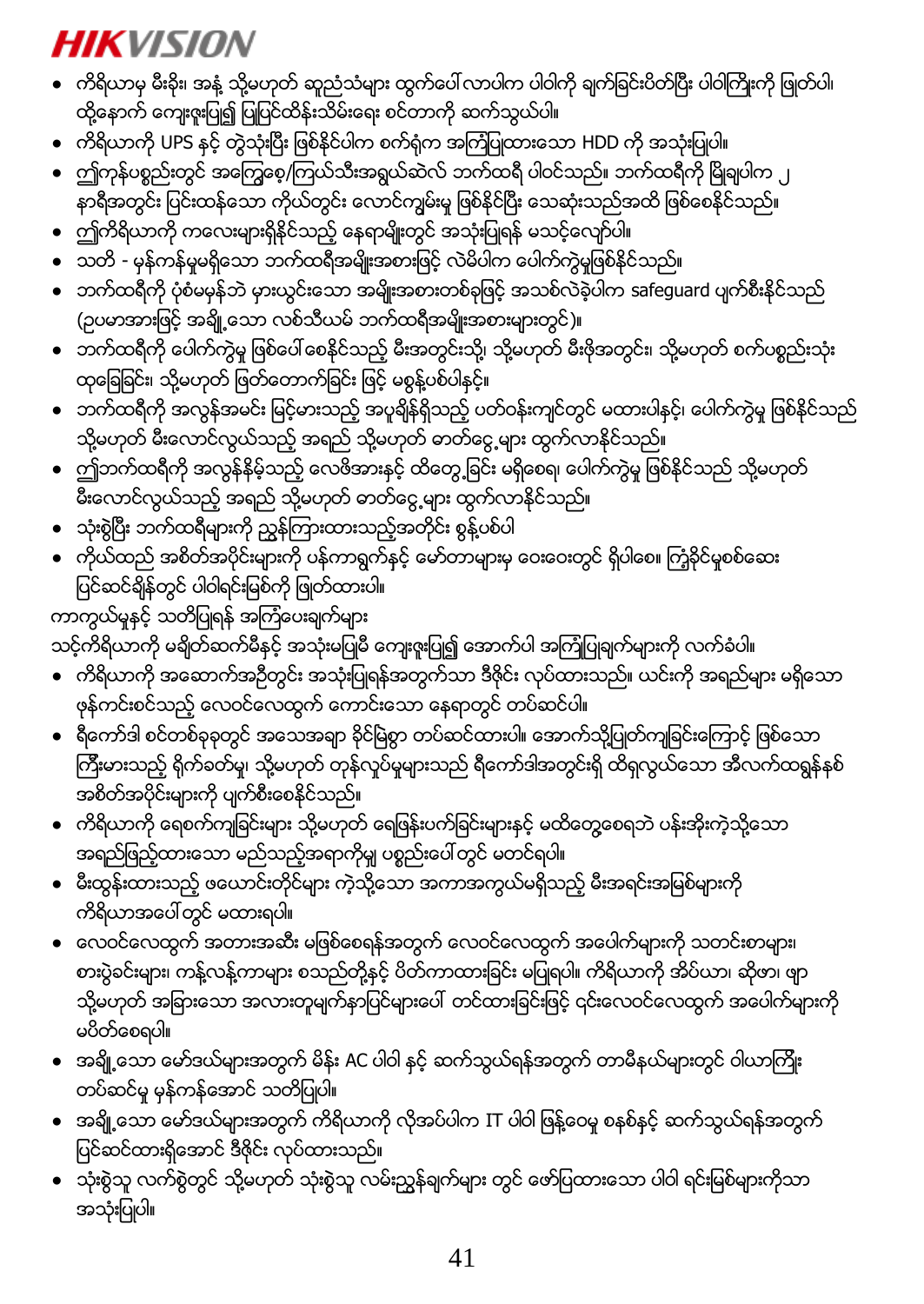စတင္ျခင္း

NVR/DVR ၏ သက္တမ္း ရွည္ၾကာေစရန္ မွန္ကန္ေသာစတင္မႈလုပ္ရန္ အေရးၾကီးသည္။ အဆင့္ ၁ လွ်ပ္စစ္မီးေခါင္းတြင္ ပါဝါေခါင္းကို တပ္ဆင္ပါ။

အဆင့္ ၂ ပါဝါ ခလုတ်ကို နိုပ်ပါ။ (အချို့သော မော်ဒယ်များတွင် ပါဝါ ခလုတ်သည် အရှေ့ သို့မဟုတ် အနောက် မျက်နှာပြင်တွင် ရှိသည်)။ ကိရိယာသည် စတင်လိမ့်မည်။

သင္၏ ကိရိယာကို စတင္သက္ဝင္ေစပါ။

စတင်သက်ဝင်ခြင်းမပြုမီ မည်သည့် လုပ်ငန်းကိုမျှ ခွင့်မပြုပါ။ ပထမဆုံး အသုံးပြုရာတွင် ယင်းသည် ကိရိယာကို စတင် သက်ဝင်ရန်အတွက် အက်ဒမင် စကားဝှက် ထည့်သွင်းရန် လိုအပ်သည်။ သင်သည် ဝက်ဘရောက်ဇာ၊ SADP သို့မဟုတ် သုံးစွဲသူ ေဆာ့ဖ်ဝဲကို အသုံးပြုပြီးလည်း ကိရိယာကို စတင်သက်ဝင်စေနိုင်သည်။ အဆင့္ ၁ တူညီေသာစကားဝုက်ကို စကားဝုက်အသစ် ဖန်တီးပါ နှင့် စကားဝှက်အသစ်ကို အတည်ပြုပါတွင် ထည့္သြင္းပါ။

အဆင့္ ၂ မလုပ်လိုက ကျော်သွားနိုင်ပါသည်၊ အရံအီးမေးလ်၊ Hik-Connect ၊ လုံခြံုရေးမေးခွန်းများ သတ်မှတ်ခြင်း လုပ်ဆောင်ပါ သို့မဟုတ် နောင်အသုံးပြုရန် စကားဝှက် ပြန်လည်သတ်မှတ်ခြင်း အတွက် GUID ကို ထုတျယူပါ။ အဆင့္ ၃ ကိရိယာတွင် ချိတ်ဆက်ထားသော ကွန်ရက် ကင်မရာ (များ) ကို စတင်စဉ်က် စကားဝှက်ကို ထည့်သွင်းပါ။ အဆင့္ ၄ အိုေက ကို ႏွိပ္ၿပီး စကားဝွက္ကို သိမ္းဆည္းကာ ကိရိယာကို စတင္ေစပါ။